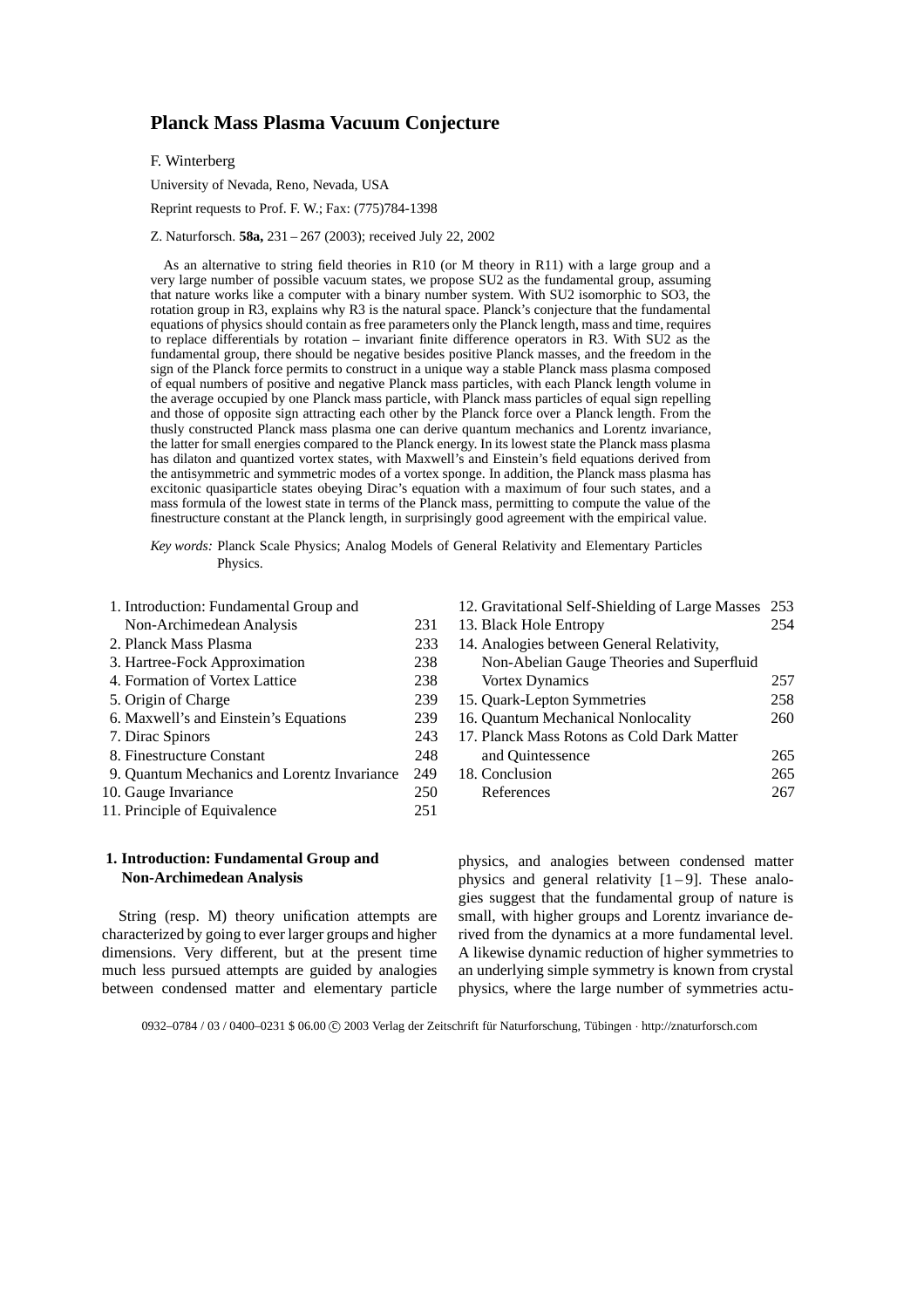ally observed are reduced to the spherical symmetry of the Coulomb field.

We make here the proposition that the fundamental group is SU2, and that by Planck's conjecture the fundamental equations of physics contain as free parameters only the Planck length  $r_p$ , the Planck mass  $m_p$  and Planck time *t*<sup>p</sup> (*G* Newton's constant, *h* Planck's constant, *c* the velocity of light):

$$
r_{\rm p} = \sqrt{\frac{\hbar G}{c^3}} \approx 10^{-33} \text{ cm},
$$

$$
m_{\rm p} = \sqrt{\frac{\hbar c}{G}} \approx 10^{-5} \text{ g},
$$

$$
t_{\rm p} = \sqrt{\frac{\hbar G}{c^5}} \approx 10^{-44} \text{ s}.
$$

The assumption that SU2 is the fundamental group means nature works like a computer with a binary number system. As noted by von Weizsäcker [10] with SU2 isomorphic to SO3, the rotation group in R3, then immediately explains why natural space is threedimensional. Planck's conjecture requires that differentials must be replaced by rotation invariant finite difference operators, which demands a finitistic non-Archimedean formulation of the fundamental laws<sup>1</sup>. And because of the two-valuedness of SU2 there must be negative besides positive Planck masses<sup>2</sup>. Planck's conjecture further implies that the force between the Planck masses must be equal the Planck force  $F_p =$  $m_p c^2/r_p = c^4/G$  acting over a Planck length. The remaining freedom in the sign of the Planck force makes it possible to construct in a unique way a stable "plasma" made up of an equal number of positive and negative Planck masses, with each volume in space occupied in the average by one Planck mass.

For the finitistic non-Archimedean analysis we proceed as follows: the finite difference quotient in one dimension is

$$
\frac{\Delta y}{\Delta x} = \frac{f(x + l_0/2) - f(x - l_0/2)}{l_0},
$$
\n(1.1)

<sup>1</sup>Non-Archimedean is here meant in the sense of Archimedes' belief that the number  $\pi$  can be obtained by an unlimited progression of polygons inscribed inside a circle, impossible if there is a smallest length.

 $2$ Since the theory at this most fundamental level is exactly nonrelativistic, the particle number is conserved, outlawing their change into other particles. This permits the permanent existence of negative besides positive Planck masses.

where  $l_0 > 0$  is the finite difference. We can write [11]

$$
f(x+h) = e^{hd/dx} f(x)
$$
\n(1.2)

$$
= f(x) + h \frac{df(x)}{dx} + \frac{h^2}{2!} \frac{h^2 d^2 f(x)}{dx^2} + \cdots
$$

and thus for (1.1)

$$
\frac{\Delta y}{\Delta x} = \frac{\sinh[(l_0/2)d/dx]}{l_0/2}f(x).
$$
\n(1.3)

We also introduce the average

$$
\bar{y} = \frac{(f(x + l_0/2) + f(x - l_0/2))}{2}
$$
\n
$$
= \cosh[(l_0/2)d/dx] f(x).
$$
\n(1.4)

In the limit  $l_0 \rightarrow 0$ ,  $\Delta y / \Delta x = dy / dx$ , and  $\bar{y} = y$ . With  $d/dx = \partial$  we introduce the operators

$$
\Delta_0 = \cosh[(l_0/2)\partial], \ \Delta_1 = (2/l_0)\sinh[(l_0/2)\partial] \quad (1.5)
$$

whereby

$$
\frac{\Delta y}{\Delta x} = \Delta_1 f(x), \ \ \bar{y} = \Delta_0 f(x) \tag{1.6}
$$

and

$$
\Delta_1 = \left(\frac{2}{l_0}\right)^2 \frac{\mathrm{d}\Delta_0}{\mathrm{d}\partial}.\tag{1.7}
$$

The operators  $\Delta_0$  and  $\Delta_1$  are solutions of

$$
\left[\frac{d^2}{d\partial^2} - \left(\frac{l_0}{2}\right)^2\right] \Delta(\partial) = 0.
$$
 (1.8)

The generalization to an arbitrary number of dimensions is straightforward. For *N* dimensions and  $\Delta = \Delta_0$ , (1.8) has to be replaced by [12]

$$
\left[\sum_{i=1}^{N} \frac{\partial^2}{\partial(\partial_i)^2} - N\left(\frac{l_0}{s}\right)^2\right] \Delta_0^{(N)} = 0, \tag{1.9}
$$

where

$$
\lim_{l_0 \to 0} \Delta_0^{(N)} = 1.
$$

From a solution of (1.9) one obtains the *N* dimensional finite difference operator by

$$
\Delta_i^{(N)} = \left(\frac{2}{l_0}\right)^2 \frac{\mathrm{d}\Delta_0^{(N)}}{\mathrm{d}\partial_i}.\tag{1.10}
$$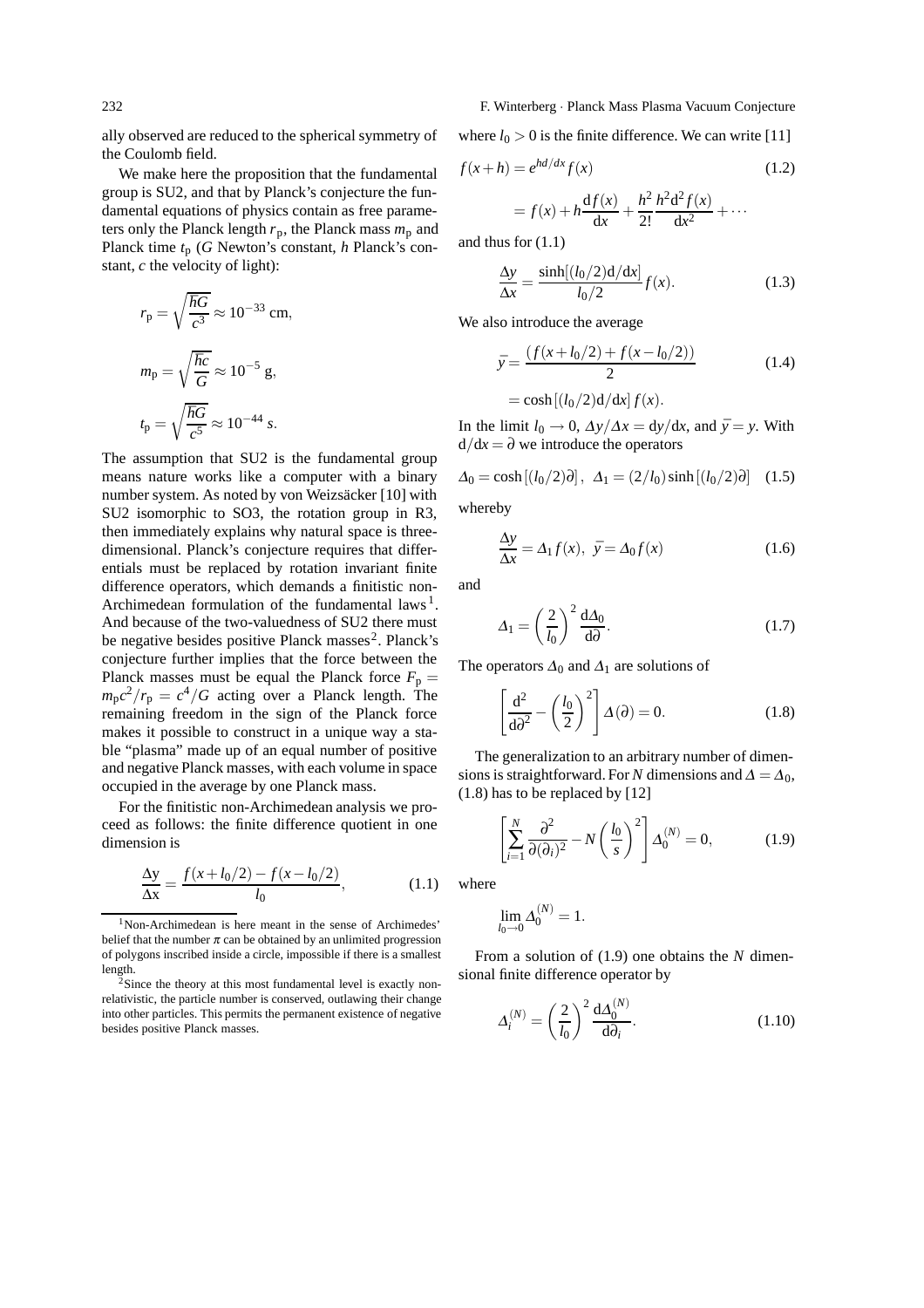Introducing*N*-dimensional polar coordinates, (1.9) becomes

$$
\left[\frac{1}{\partial^{N-1}}\frac{\mathrm{d}}{\mathrm{d}\partial}\left(\partial^{N-1}\frac{\mathrm{d}}{\mathrm{d}\partial}\right) - N\left(\frac{l_0}{2}\right)^2\right]\Delta_0^{(N)} = 0, \quad (1.11)
$$

where

$$
\partial = \sqrt{\sum_{i=1}^N \partial_i^2}.
$$

Putting  $\partial \equiv x, \Delta_0^{(N)} \equiv y, (1.11)$  takes the form

$$
x^{2}y'' + (N-1)xy' - N(l_{0}/2)^{2}x^{2}y = 0
$$
 (1.12)

with the general solution [13]

$$
y = x^{\frac{3-N}{2}} Z_{\pm (3-N)/2} \left( i \sqrt{N} (l_0/2) x \right), \quad (1.13)
$$

where  $Z_v$  is a cylinder function.

Of interest for the three dimensional difference operator are solutions where  $N = 3$  and where  $\lim_{l_0\to 0}$  $\Delta_0^{(3)} = 1$ . One finds that

$$
D_0 \equiv \Delta_0^{(3)} = \frac{\sinh\left[\sqrt{3}(l_0/2)\partial\right]}{\sqrt{3}(l_0/2)\partial},\tag{1.14}
$$

and with (1.10) that

$$
D_1 \equiv \Delta_1^{(3)} = \left(\frac{2}{l_0}\right)^2 \left[\cosh\left[\sqrt{3}\left(\frac{l_0}{2}\right)\partial\right]\right]
$$
 (1.15)

$$
-\frac{\sinh\left[\sqrt{3}(l_0/2)\partial\right]}{\sqrt{3}(l_0/2)\partial}\bigg]\frac{\partial i}{\partial^2}.
$$

The expressions  $\Delta_1$  and  $D_1$  will be used to obtain the dispersion relation for the finitistic Schrödinger equation in the limit of short wave lengths.

## **2. Planck Mass Plasma**

The Planck mass plasma conjecture is the assumption that the vacuum of space is densely filled with an equal number of positive and negative Planck mass particles, with each Planck length volume in the average occupied by one Planck mass, with the Planck mass particles interacting with each other by the Planck force over a Planck length, and with Planck mass particles of equal sign repelling and those of opposite sign attracting each other<sup>3</sup>. The particular choice made for the sign of the Planck force is the only one which keeps the Planck mass plasma stable. While Newton's actio=reactio remains valid for the interaction of equal Planck mass particles, it is violated for the interaction of a positive with a negative Planck mass particle, even though globally the total linear momentum of the Planck mass plasma is conserved, with the recoil absorbed by the Planck mass plasma as a whole.

It is the local violation of Newton's actio=reactio which leads to quantum mechanics at the most fundamental level, as can be seen as follows: Under the Planck force  $F_p = m_p c^2/r_p$ , the velocity fluctuation of a Planck mass particle interacting with a Planck mass particle of opposite sign is  $\Delta v = (F_p/m_p)t_p =$  $(c^2/r_p)(r_p/c) = c$ , and hence the momentum fluctuation  $\Delta p = m_p c$ . But since  $\Delta q = r_p$ , and because  $m_p r_p c = \hbar$ , one obtains Heisenberg's uncertainty relation  $\Delta p \Delta q = \hbar$  for a Planck mass particle. Accordingly, the quantum fluctuations are explained by the interaction with hidden negative masses, with energy borrowed from the sea of hidden negative masses.

The conjecture that quantum mechanics has its cause in the interaction of positive with hidden negative masses is supported by its derivation from a variational principle first proposed by Fenyes [14]. Because Fenyes could not give a physical explanation for his variational principle, he was criticized by Heisenberg [15], but the Planck mass plasma hypothesis gives a simple explanation through the existence of negative masses.

According to Newtonian mechanics and Planck's conjecture, the interaction of a positive with a negative Planck mass particle leads to a velocity fluctuation  $\dot{\delta} = a_p t_p = c$ , with a displacement of the particle equal to  $\delta = (1/2)a_p t_p^2 = r_p/2$ , where  $a_p = F_p/m_p$ . Therefore, a Planck mass particle immersed in the Planck mass plasma makes a stochastic quivering motion (Zitterbewegung) with the velocity

$$
\mathbf{v}_D = -(r_p c/2)(\nabla n/n),\tag{2.1}
$$

where  $n = 1/2r_p^3$  is the average number density of positive or negative Planck mass particles. The kinetic en-

 $3$ It was shown by Planck in 1911 that there must be a divergent zero point vacuum energy, by Nernst called an aether. It is for this reason that I have also called Planck's zero point vacuum energy, the Planck aether. Calling it a Planck mass plasma instead appears possible as well.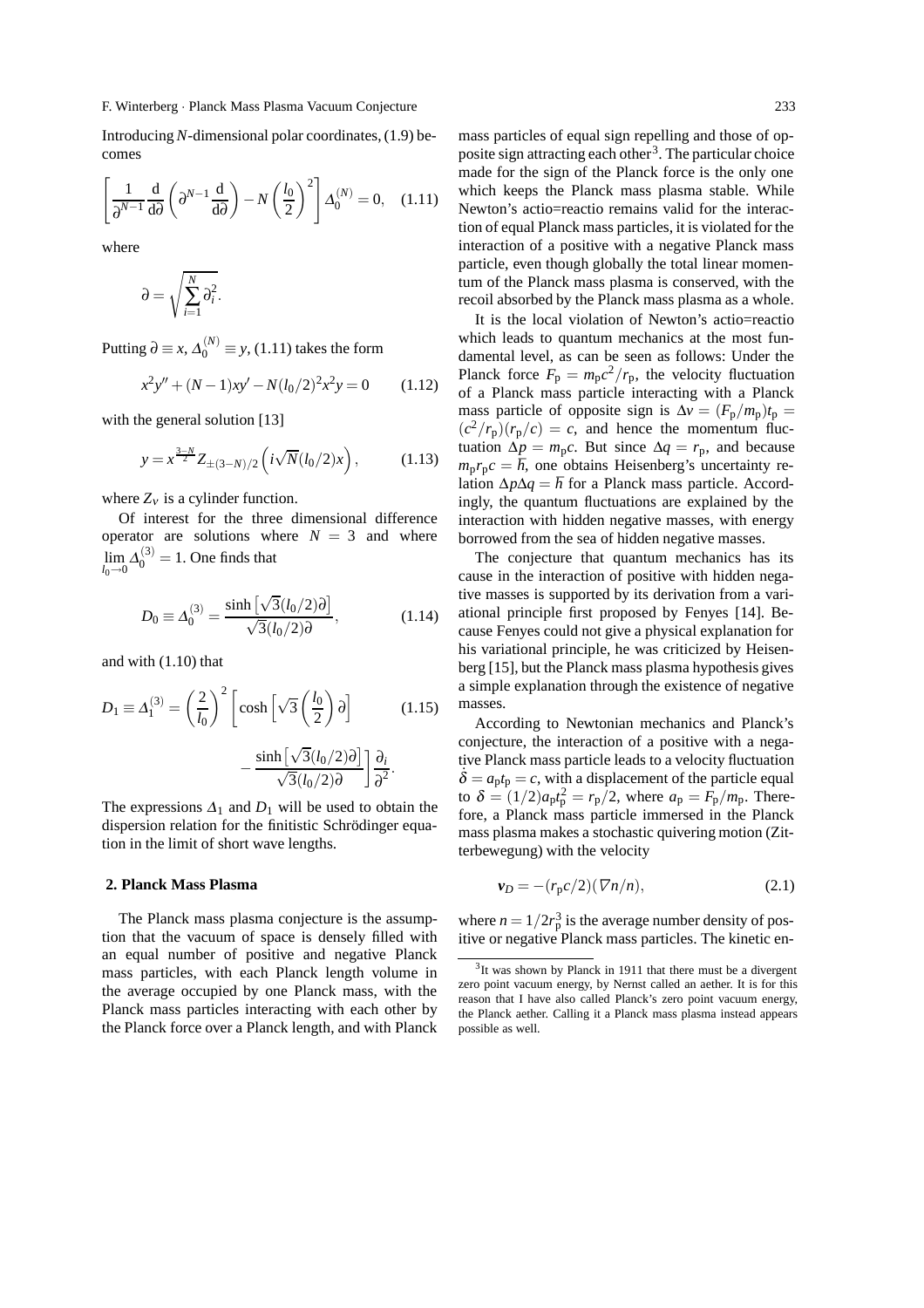ergy of this diffusion process is given by

$$
\left(\frac{m_{\rm p}}{2}\right)\mathbf{v}_D^2 = \left(\frac{m_{\rm p}}{8}\right)r_{\rm p}^2c^2\left(\frac{\nabla n}{n}\right)^2 = \left(\frac{\hbar^2}{8m_{\rm p}}\right)\left(\frac{\nabla n}{n}\right)^2.
$$
\n(2.2)

Putting

$$
v = \frac{\hbar}{m_{\rm p}} \nabla S,\tag{2.3}
$$

where *S* is the Hamilton action function and  $\nu$  the velocity of the Planck mass plasma, the Lagrange density for the Planck mass plasma is

$$
\mathcal{L} = n \left[ \hbar \frac{\partial S}{\partial t} + \frac{\hbar^2}{2m_\text{p}} (\nabla S)^2 + U + \frac{\hbar^2}{8m_\text{p}} \left( \frac{\nabla n}{n} \right)^2 \right]. \tag{2.4}
$$

Variation of (2.4) with regard to *S* according to

$$
\frac{\partial}{\partial t} \left( \frac{\partial \mathcal{L}}{\partial S / \partial t} \right) + \frac{\partial}{\partial r} \left( \frac{\partial \mathcal{L}}{\partial S / \partial r} \right) = 0 \tag{2.5}
$$

leads to

$$
\frac{\partial n}{\partial t} + \frac{\hbar}{m_{\rm p}} \nabla (n \nabla S) = 0 \tag{2.6}
$$

or

$$
\frac{\partial n}{\partial t} + \nabla (n\mathbf{v}) = 0, \tag{2.7}
$$

which is the continuity equation of the Planck mass plasma. Variation with regard to *n* according to

$$
\frac{\partial \mathcal{L}}{\partial n} - \frac{\partial}{\partial r} \left( \frac{\partial \mathcal{L}}{\partial n / \partial r} \right) = 0
$$
 (2.8)

leads to

$$
\hbar \frac{\partial S}{\partial t} + U + \frac{\hbar^2}{2m_\text{p}} (\nabla S)^2 + \frac{\hbar^2}{4m_\text{p}} \left[ \frac{1}{2} \left( \frac{\nabla n}{n} \right)^2 - \frac{\nabla^2 n}{n} \right] = 0
$$
\n(2.9)

or

$$
\hbar \frac{\partial S}{\partial t} + U + \frac{\hbar^2}{2m_\text{p}} (\nabla S)^2 + \frac{\hbar^2}{2m_\text{p}} \frac{\nabla^2 \sqrt{n}}{\sqrt{n}} = 0. \tag{2.10}
$$

With the Madelung transformation

$$
\psi = \sqrt{n}e^{iS}, \quad \psi^* = \sqrt{n}e^{-iS} \tag{2.11}
$$

 $(2.6)$  and  $(2.10)$  is obtained from the Schrödinger equation

$$
i\hbar \frac{\partial \psi}{\partial t} = -\frac{\hbar^2}{2m_\text{p}} \nabla^2 \psi + U \psi. \tag{2.12}
$$

Repeating the same with the non-Archimedean analysis by replacing  $\partial/\partial t \to \Delta_1$  and  $\nabla^2 \to D_1^2$ , with  $\Delta_1$ given by  $(1.5)$  and  $D_1$  by  $(1.15)$ , leads to the finitistic form of (2.12):

$$
i\hbar\Delta_1\psi = -\frac{\hbar^2}{2m_\text{p}}D_1^2\psi + U\psi.
$$
 (2.13)

In the limit of short wave lengths one can neglect the potential *U*. In this limit the dispersion relation for (2.13) differs from the on for (2.12), but goes over into the latter in the limit  $r_p \rightarrow 0$ ,  $t_p \rightarrow 0$ . For a wave field  $\psi = \psi(x, t)$  one obtains from (2.13)

$$
\frac{2i\hbar}{t_{\rm p}}\sinh\left[\frac{t_{\rm p}}{2}\frac{\partial}{\partial t}\right]\psi =
$$
\n
$$
-\frac{8m_{\rm p}c^2}{r_{\rm p}^2}\left\{\cosh\left[\sqrt{3}(r_{\rm p}/2)\partial/\partial x\right]\right.
$$
\n
$$
-\frac{\sinh\left[\sqrt{3}(r_{\rm p}/2)\partial/\partial x\right]}{\sqrt{3}(r_{\rm p}/2)\partial/\partial x}\right\}^2\frac{1}{(\partial/\partial x)^2}\psi,
$$
\n(2.14)

and for a plane wave

$$
\psi = Ae^{i(kx - \omega t)} \tag{2.15}
$$

one obtains the dispersion relation

$$
\sin\left(\frac{\omega t_{p}}{2}\right) = \frac{3}{\left(\sqrt{3}(r_{p}/2)k\right)^{2}}\tag{2.16}
$$
\n
$$
\cdot \left\{\frac{\sin\left[\sqrt{3}(r_{p}/2)k\right]}{\sqrt{3}(r_{p}/2)k} - \cos\left[\sqrt{3}(r_{p}/2)k\right]\right\}^{2}.
$$

Putting  $x = \sqrt{3}(r_p/2)k$ , this can be written as follows:

$$
\sqrt{3\sin\left(\frac{\omega t_{\rm p}}{2}\right)} = f(x), \ f(x) = \frac{3}{x} \left[ \frac{\sin x}{x} - \cos x \right]. \tag{2.17}
$$

One has  $\lim_{x \to 0} f(x) = x$  and  $\lim_{x \to \infty} f(x) = 0$ , with a maximum of  $f(x)$  at  $x \approx 2.1$ , where  $f(x) \approx 1.3$ . In the limit  $x = 0$  and  $t_p \rightarrow 0$  one has  $\omega = (c r_p/2)k^2$ , which with  $m_p r_p c = \hbar$  is  $\omega = \hbar k^2 / 2m_p$ , the dispersion relation in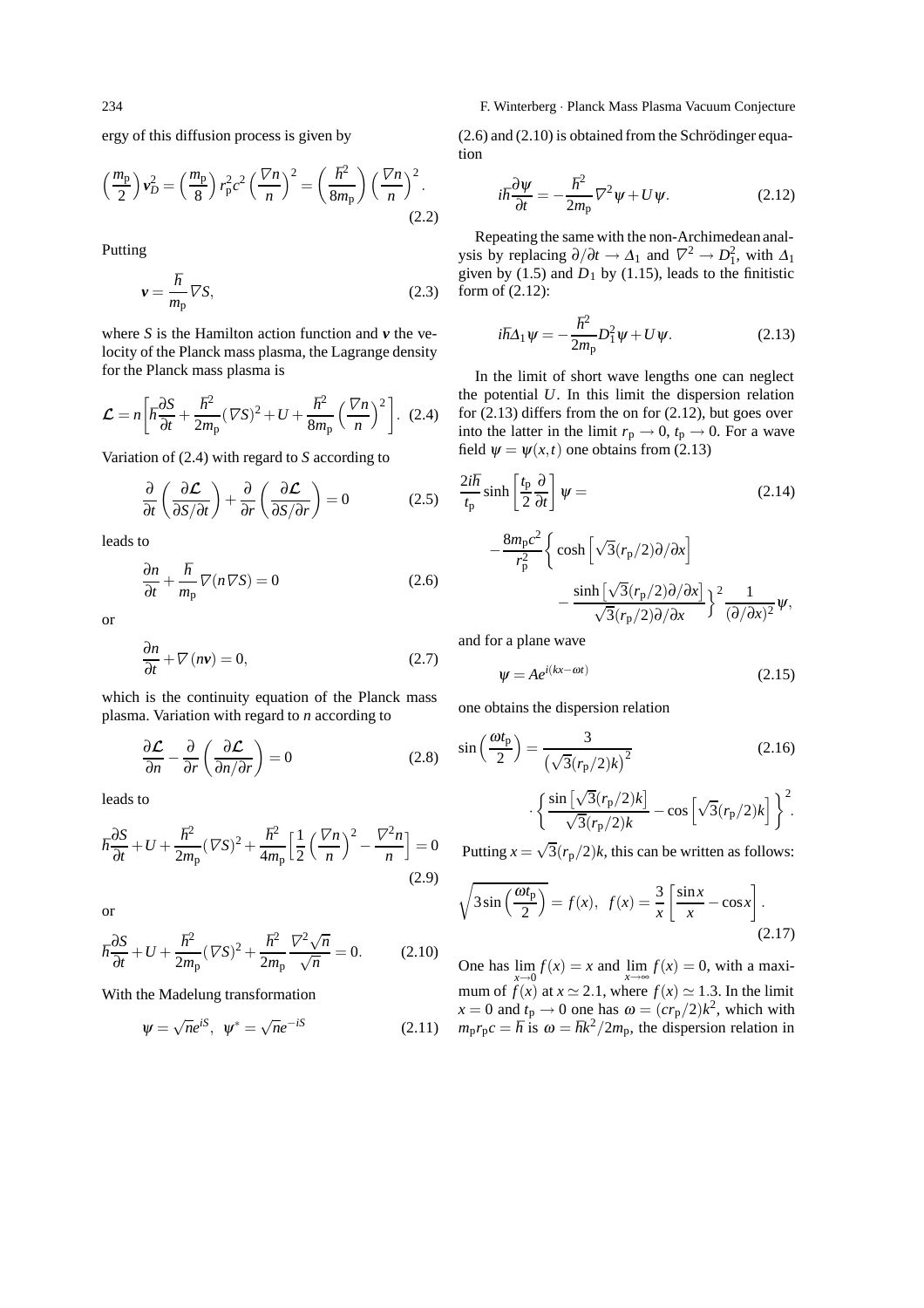the limit  $U = 0$ . For  $x \approx 2.1$ , where  $f(x)$  has its maximum, one has  $k \approx 2.4/r_p$  and hence  $\sin(\omega_{\text{max}} t_p/2) \simeq$ 0.57. With the energy operator  $E = i\hbar\Delta_1$  one then finds

$$
E_{\text{max}} = \left(\frac{2\hbar}{t_{\text{p}}}\right) \sin\left(\frac{\omega_{\text{max}}t_{\text{p}}}{2}\right) \approx 1.14 m_{\text{p}}c^2.
$$
\n(2.18)

For the transition from classical to quantum mechanics we set for the momentum operator in analogy to  $p = (h/i)∂/∂r$ 

$$
p = \frac{\hbar}{i} D_i. \tag{2.19}
$$

To insure the integrity of the Poisson bracket relation  ${q, p} = 1$  requires then a change in the position operator *q* to keep unchanged the commutation relation  $pq - qp = \hbar/i$ , and one has to set

$$
\boldsymbol{q} = \left(\frac{\partial_i}{D_1}\right) \boldsymbol{r}.\tag{2.20}
$$

The meaning of the nonlocal position operator (2.20) can be understood by the position eigenfunctions of this operator. If  $\psi_n(q)$  is the position eigenfunction and  $q$  the position operator, the eigenvalues  $q_n$  and eigenfunctions  $\psi_n(q)$  are determined by

$$
\boldsymbol{q}\boldsymbol{\psi}_n(\boldsymbol{q}) = \boldsymbol{q}_n\boldsymbol{\psi}_n(\boldsymbol{q}). \tag{2.21}
$$

If the position can be precisely measured, one has

$$
\psi_n(\boldsymbol{q}) = \delta(|\boldsymbol{q} - \boldsymbol{q}_n|) \tag{2.22}
$$

and

$$
\int q\delta(|q-q_n|)dq = q_n, \qquad (2.23)
$$

for which one can write ( $\int \equiv 1/d$ )

$$
\frac{\mathrm{d}q}{\mathrm{d}}q\delta(|q-q_n|)=q_n.\tag{2.24}
$$

If  $q = q_n$  one has

$$
\frac{\mathrm{d}q}{\mathrm{d}}\delta(|q-q_n|) = 1.\tag{2.25}
$$

For the nonlocal position operator one likewise has

$$
\frac{1}{D_1}D(|q-q_n|) = 1,
$$
\n(2.26)

where  $D(|q - q_n|)$  is the position eigenfunction with the limit

$$
\lim_{r_p \to 0} D(|q - q_n|) = \delta(|q - q_n|). \tag{2.27}
$$

By comparison with (2.24) and (2.25) it follows that with the position eigenfunction  $D(|q - q_n|)$ , the position operator is

$$
\boldsymbol{q} \to \frac{1}{D_1} \left( \frac{\mathrm{d}}{\mathrm{d}q} \right) q,\tag{2.28}
$$

which is the same as (2.20). For the potential *U* in (2.12) and (2.13), coming from all the Planck mass particles acting on one Planck mass particle  $\pm m_p$  described by the wavefuntion  $\psi_{\pm}$ , we set

$$
U_{\pm} = \pm 2\hbar c r_{\rm p}^2 \langle \psi_{\pm}^* \psi_{\pm} - \psi_{\mp}^* \psi_{\mp} \rangle, \tag{2.29}
$$

which we justify as follows: A dense assembly of positive and negative Planck mass particles, each of them occupying the volume  $r_p^3$ , has the expectation value  $\langle \psi_{\pm}^* \psi_{\pm} \rangle = 1/2r_p^3$ , whereby  $2\hbar c r_p^2 \langle \psi_{\pm}^* \psi_{\pm} \rangle = m_p c^2$ , implying an average potential  $\pm m_p c^2$  for the positive or negative Planck mass particles within the Planck mass plasma, and consistent with  $F_p r_p = m_p c^2$ . We thus have for both the positive and negative Planck mass particles

$$
i\hbar \frac{\partial \psi_{\pm}}{\partial t} = \mp \frac{\hbar^2}{2m_\text{p}} \nabla^2 \psi_{\pm} \pm 2\hbar c r_\text{p}^2 \langle \psi_{\pm}^* \psi_{\pm} - \psi_{\mp}^* \psi_{\mp} \rangle \psi_{\pm}.
$$
\n(2.30)

To make the transition from the one particle Schrödinger equation  $(2.30)$  to the many particle equation of the Planck mass plasma we replace (2.30) by

$$
i\hbar \frac{\partial \psi_{\pm}}{\partial t} = \mp \frac{\hbar^2}{2m_{\rm p}} \nabla^2 \psi_{\pm} \pm 2\hbar c r_{\rm p}^2 \langle \psi_{\pm}^{\dagger} \psi_{\pm} - \psi_{\mp}^{\dagger} \psi_{\mp} \rangle \psi_{\pm},
$$
\n(2.31)

where  $\psi^{\dagger}$ ,  $\psi$  are field operators satisfying the commutation relations

$$
\[\psi_{\pm}(\mathbf{r})\psi_{\pm}^{\dagger}(\mathbf{r}')\] = \delta(\mathbf{r} - \mathbf{r}'),\n[\psi_{\pm}(\mathbf{r})\psi_{\pm}(\mathbf{r}')] = \left[\psi_{\pm}^{\dagger}(\mathbf{r})\psi_{\pm}^{\dagger}(\mathbf{r}')\right] = 0.
$$
\n(2.32)

Replacing in (2.31)  $\psi^{\dagger}$ ,  $\psi$  by the classical field functions  $\varphi^*, \varphi$ , (2.31) becomes a nonlinear Schrödinger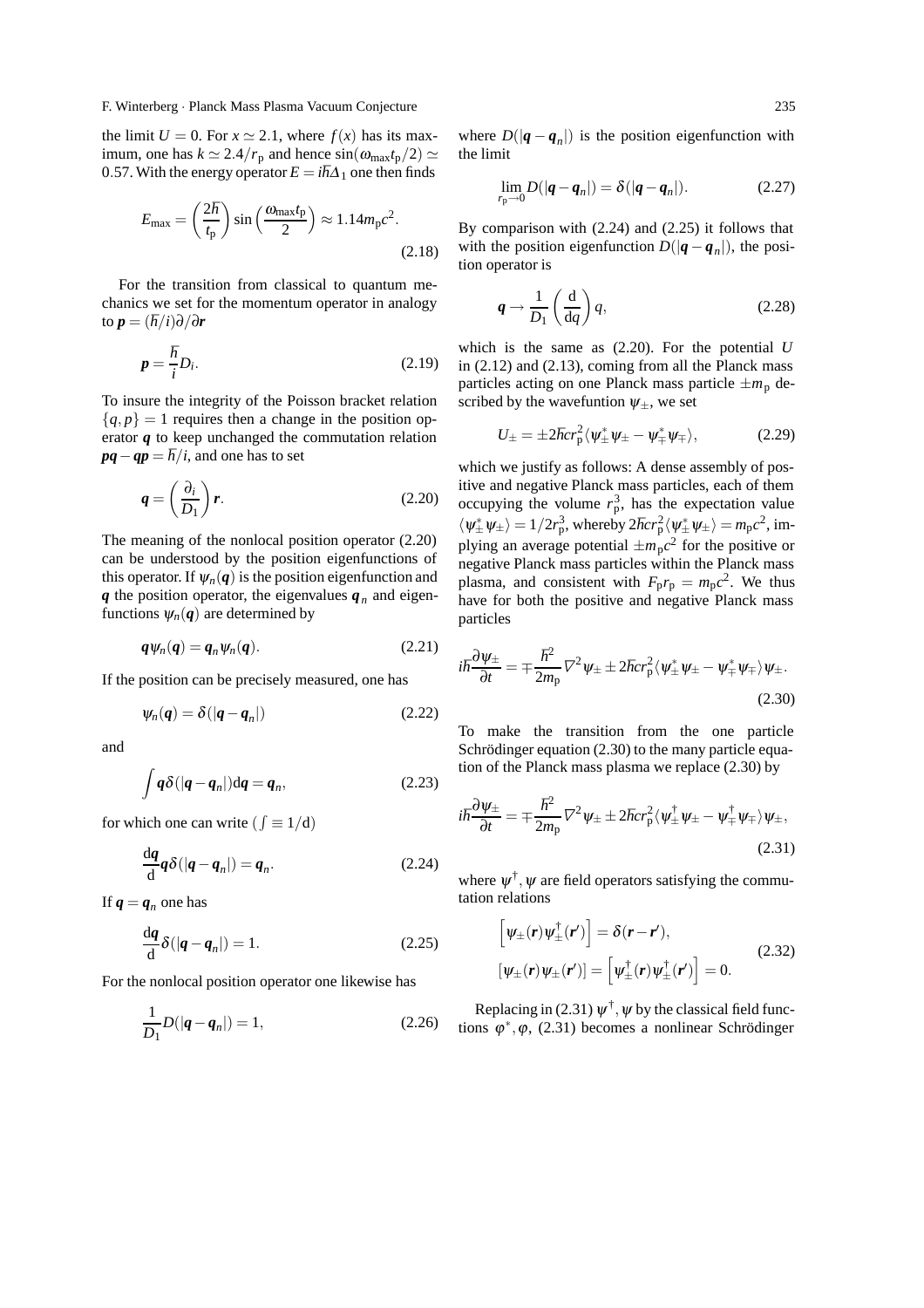equation which can be derived from the Lagrange density

$$
\mathcal{L}_{\pm} = i\hbar \varphi_{\pm}^* \dot{\varphi}_{\pm} \mp \frac{\hbar^2}{2m_p} (\nabla \varphi_{\pm}^*) (\nabla \varphi_{\pm}) \n\mp 2\hbar c r_p^2 \left[ \frac{1}{2} \varphi_{\pm}^* \varphi_{\pm} - \varphi_{\mp}^* \varphi_{\mp} \right] \varphi_{\pm}^* \varphi_{\pm}
$$
\n(2.33)

with the Hamilton density

$$
\mathbf{H}_{\pm} = \pm \frac{\hbar^2}{2m_{\text{p}}} (\nabla \varphi_{\pm}^*) (\nabla \varphi_{\pm})
$$
  

$$
\mp 2\hbar c r_{\text{p}}^2 \left[ \frac{1}{2} \varphi_{\pm}^* \varphi_{\pm} - \varphi_{\mp}^* \varphi_{\mp} \right] \varphi_{\pm}^* \varphi_{\pm}.
$$
 (2.34)

With  $H_{\pm} = \int \mathbf{H}_{\pm} \mathbf{d} \mathbf{r}$  one has the Heisenberg equation of motion

$$
i\hbar \dot{\psi}_{\pm} = [\psi_{\pm}, H_{\pm}], \qquad (2.35)
$$

which agrees with (2.31) and shows that the classical and quantum equations have the same form. For the particle number operator  $N_{\pm} = \int \psi_{\pm}^{\dagger} \psi_{\pm} d\mathbf{r}$  one finds that

$$
i\hbar \dot{N}_{\pm} = [N_{\pm}, H_{\pm}] = 0, \tag{2.36}
$$

which shows that the particle numbers are conserved, permitting the permanent existence of negative masses.

The foregoing can be carried over to the non-Archimedean formulation in each step. With the finite difference operators the commutation relations (2.32) become

$$
\begin{aligned}\n\left[\psi_{\pm}(r), \psi_{\pm}^{\dagger}(|r'|)\right] &= D(|r-r'|),\\ \n\left[\psi_{\pm}(r), \psi_{\pm}(r')\right] &= \left[\psi_{\pm}^{\dagger}(r) \psi^{\dagger}(r')\right] = 0,\n\end{aligned} \tag{2.37}
$$

where  $D(|\mathbf{r} - \mathbf{r}'|)$  is the generalized three-dimensional delta function

$$
\lim_{r_{\rm p}\to 0} D(|r-r'|) = \delta(|r-r'|),\tag{2.38}
$$

and where

$$
\frac{1}{D_1}D(|\mathbf{r} - \mathbf{r}'|) = 1.
$$
 (2.39)

This changes (2.31) into the non-Archimedean form

$$
i\hbar\Delta_1 \psi_{\pm} = \mp \frac{\hbar^2}{2m_{\rm p}} D_1^2 \psi_{\pm} \pm 2\hbar c r_{\rm p}^2 (\psi_{\pm}^{\dagger} \psi_{\pm} - \psi_{\mp}^{\dagger} \psi_{\mp}) \psi_{\pm}.
$$
\n(2.40)

In the quantum equation of motion

$$
\frac{\mathrm{d}F}{\mathrm{d}t} = \frac{i}{\hbar} [H, F],\tag{2.41}
$$

where  $H = D_1^{-1}$ **H**, the r.h.s. remains unchanged because the Poisson bracket for any dynamical quantity can be reduced to a sum of Poisson brackets for position and momentum, with the operator d/d*t* replaced by  $\Delta_1$ . The equation of motion is therefore changed into

$$
\Delta_1 F = \frac{i}{\hbar} [H, F]. \tag{2.42}
$$

The Lagrange density now is

$$
\mathcal{L}_{\pm} = i\hbar \varphi_{\pm}^* \Delta_1 \varphi_{\pm} \mp \frac{\hbar^2}{2m_p} (D_1 \varphi_{\pm}^*) (D_1 \varphi_{\pm})
$$
  

$$
\mp 2\hbar c r_p^2 \left[ \frac{1}{2} \varphi_{\pm}^* \varphi_{\pm} - \varphi_{\mp}^* \varphi_{\mp} \right] \varphi_{\pm}^* \varphi_{\pm}.
$$
 (2.43)

Variation with regard to  $\varphi^*$  according to

$$
\frac{\partial \mathcal{L}_{\pm}}{\partial \varphi_{\pm}^*} - D_1 \frac{\partial \mathcal{L}_{\pm}}{\partial (D_1 \varphi_{\pm}^*)} = 0 \tag{2.44}
$$

leads to (2.40) replacing  $\varphi^*$ ,  $\varphi$  by  $\psi^{\dagger}$ ,  $\psi$ . Variation with regard to  $\varphi$  according to

$$
\frac{\partial \mathcal{L}_{\pm}}{\partial \varphi_{\pm}} - D_1 \frac{\partial \mathcal{L}_{\pm}}{\partial (D_1 \varphi_{\pm})} - \Delta_1 \frac{\partial \mathcal{L}_{\pm}}{\partial (\Delta_1 \varphi_{\pm})} = 0 \quad (2.45)
$$

leads to the conjugate complex equation.

The momentum density conjugate to  $\varphi$  is

$$
\pi_{\pm} = \frac{\partial \mathcal{L}_{\pm}}{\partial (\Delta_1 \varphi_{\pm})} = i\hbar \varphi_{\pm}^*,\tag{2.46}
$$

and hence the Hamilton density

$$
\mathbf{H}_{\pm} = \pi_{\pm} \Delta_{1} \varphi_{\pm} - \mathcal{L}_{\pm}
$$
\n
$$
= \mp \frac{i\hbar}{2m_{p}} (D_{1} \pi_{\pm}) (D_{1} \varphi_{\mp})
$$
\n
$$
- 2ic r_{p}^{2} \left[ \frac{1}{2} \varphi_{\pm}^{*} \varphi_{\pm} - \varphi_{\mp}^{*} \varphi_{\mp} \right] \pi_{\pm} \varphi_{\pm} \quad (2.47)
$$
\n
$$
= \pm \frac{\hbar^{2}}{2m_{p}} (D_{1} \varphi_{\pm}^{*}) (D_{1} \varphi_{\pm})
$$
\n
$$
+ 2\hbar c r_{p}^{2} \left[ \frac{1}{2} \varphi_{\pm}^{*} \varphi_{\pm} - \varphi_{\mp}^{*} \varphi_{\mp} \right] \varphi_{\pm}^{*} \varphi_{\pm}.
$$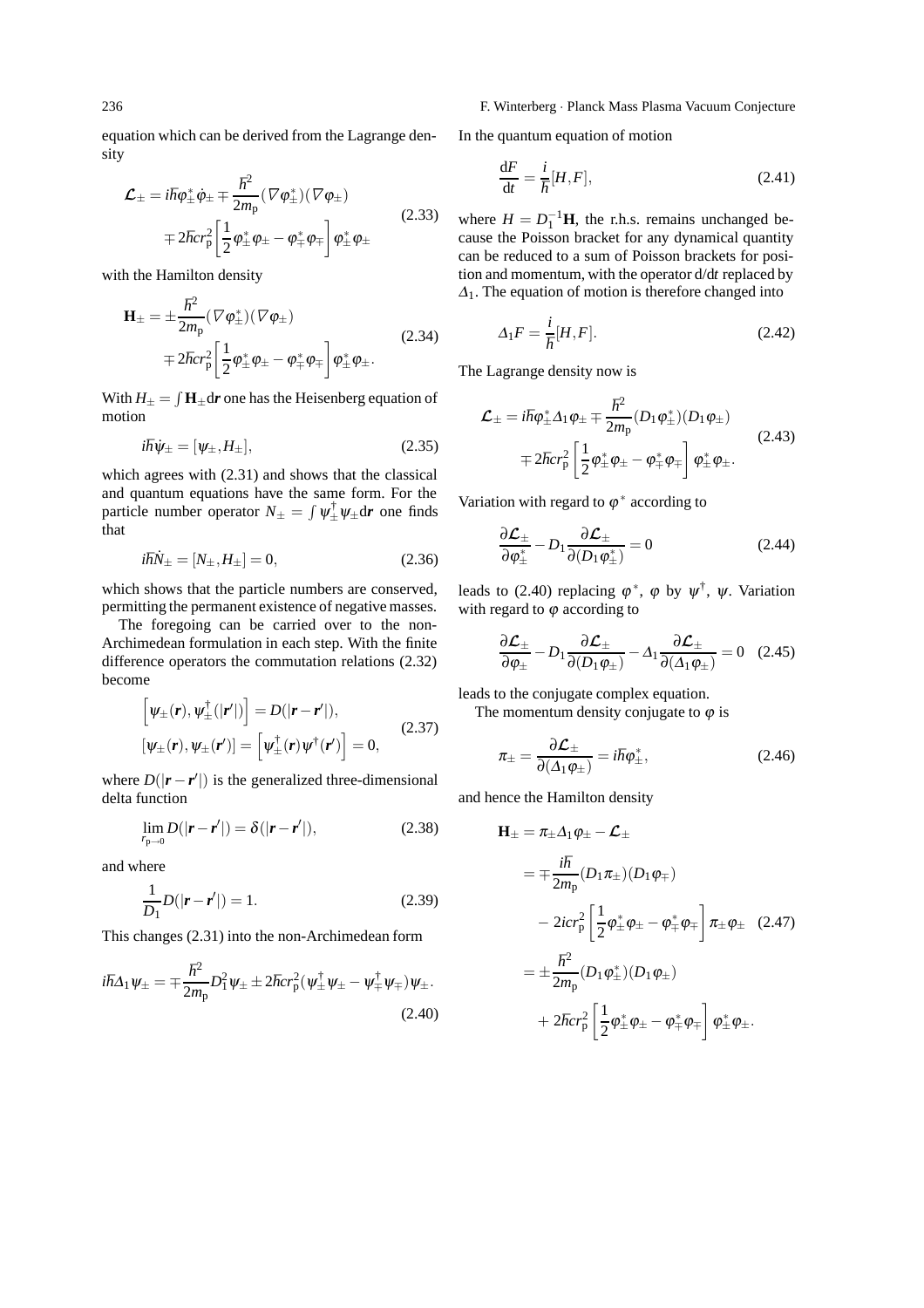For the quantum equation of motion we have

$$
i\hbar\Delta_1 \psi_{\pm} = [\psi_{\pm}, H_{\pm}]
$$
\n
$$
= \left[ \psi_{\pm}, D_1^{-1'} \frac{\hbar^2}{2m_p} \left( D_1^1 \psi_{\pm}^{\dagger'} \right) (D_1' \psi_{\pm}') \right]
$$
\n
$$
+ \left[ \psi_{\pm}, \pm D_1^{-1'} 2 \hbar c r_p^2 \left( \frac{1}{2} \psi_{\pm}^{\dagger'} \psi_{\pm}' - \psi_{\mp}^{\dagger'} \psi_{\mp}' \right) \psi_{\pm}^{\dagger'} \psi_{\pm}' \right].
$$
\n(2.48)

With (2.37) one has for the first commutator

$$
\begin{aligned}\n\left[\psi, D_1^{-1'} \left(D_1' \psi^{\dagger'}\right) (D_1' \psi')\right] \\
&= -\left[\psi, D_1^{-1'} \psi^{\dagger'} D_1^{2'} \psi'\right] \\
&= -D_1^{-1'} \left[\psi', \psi^{\dagger'}\right] D_1^{2'} \psi'\n\end{aligned} \tag{2.49}
$$
\n
$$
= -D^{-1'} D_1^{'2} \psi' D(|\mathbf{r} - \mathbf{r}'|)
$$
\n
$$
= -D_1^2 \psi.
$$

In evaluating the second commutator we can take the operator  $\psi_-^{\dagger} \psi_-$  as a numerical (c-number) function with regard to the operators  $\psi_+^{\dagger}$ ,  $\psi_+$  and likewise the operator  $\psi_+^{\dagger} \psi_+$  as a numerical function with regard to the operators  $\psi_{-}^{\dagger}$ ,  $\psi_{-}$ . For these terms we have expressions in the integrand of the form

$$
\psi \psi^{\dagger'} \psi' - \psi^{\dagger'} \psi' \psi = \psi' (\psi \psi^{\dagger'} - \psi^{\dagger'} \psi) = \psi' D(|\mathbf{r} - \mathbf{r}'|). \tag{2.50}
$$

Applying to (2.50) the operator  $D_1^{-1'}$  from the left, one obtains  $\psi$ . For the remaining terms one has

$$
\psi \psi^{\dagger'} \psi' \psi' \psi'' + \psi^{\dagger'} \psi' \psi' \psi'
$$
\n
$$
= \psi^{\dagger'} \psi \psi' \psi^{\dagger'} \psi' + D(|\mathbf{r} - \mathbf{r}'|) \psi' \psi^{\dagger'} \psi'
$$
\n
$$
- \psi^{\dagger'} \psi' \psi^{\dagger'} \psi' \psi
$$
\n
$$
= \psi^{\dagger'} \psi' \psi \psi^{\dagger'} \psi' \psi
$$
\n
$$
+ D(|\mathbf{r} - \mathbf{r}'|) \psi' \psi^{\dagger'} \psi'
$$
\n
$$
+ D(|\mathbf{r} - \mathbf{r}'|) \psi' \psi^{\dagger'} \psi'
$$
\n
$$
= \psi^{\dagger'} \psi' \left[ \psi \psi^{\dagger'} \psi' - \psi^{\dagger'} \psi' \psi \right]
$$
\n
$$
+ D(|\mathbf{r} - \mathbf{r}'|) \psi' \psi^{\dagger'} \psi'
$$
\n
$$
= \psi^{\dagger'} \psi' \psi' D(|\mathbf{r} - \mathbf{r}'|) + D(|\mathbf{r} - \mathbf{r}'|) \psi' \psi^{\dagger'} \psi'
$$
\n
$$
= 2 \psi^{\dagger'} \psi' \psi' D(|\mathbf{r} - \mathbf{r}'|), \qquad (2.51)
$$

and applying to (2.51)  $D_1^{-1'}$  one obtains  $2\psi^{\dagger}\psi$ . Inserting these results into  $(2.48)$  one obtains  $(2.40)$ . This shows that the (non-Archimedean) classical and quantum equations have the same form.

With the particle number operator

$$
N_{\pm} = D_1^{-1} \psi_{\pm}^{\dagger} \psi_{\pm}
$$
 (2.52)

one can show that

$$
i\hbar\Delta_1 N_{\pm} = [N_{\pm}, H_{\pm}] = 0, \tag{2.53}
$$

establishing the permanent existence of negative masses in the non- Archimedean formulation of the theory.

As before,  $\psi^{\dagger}$   $\psi$  can be treated as a c-number with regard to the operators  $\psi_+^{\dagger}$ ,  $\psi_+$  and vice versa. In these terms  $\psi_{-}^{\dagger}\psi_{-}$  (resp.  $\psi_{+}^{\dagger}\psi_{+}$ ) acts like an external potential. It is well known that for a nonrelativistic field theory without interaction, but in the presence of an external potential the particle number is conserved. We therefore have only to show that this is also true if the nonlinear self-interaction term is included. In the commutator it leads to integrals with integrands of the form

$$
\psi^{\dagger} \psi \psi^{\dagger'} \psi' \psi'^{\dagger'} \psi' - \psi^{\dagger'} \psi' \psi'^{\dagger'} \psi' \psi^{\dagger} \psi
$$
\n
$$
= \psi^{\dagger} \psi^{\dagger'} \psi \psi' \psi^{\dagger'} \psi' + \psi^{\dagger} D(|\mathbf{r} - \mathbf{r}'|) \psi' \psi^{\dagger'} \psi'
$$
\n
$$
- \psi^{\dagger'} \psi' \psi^{\dagger'} \psi' \psi^{\dagger} \psi
$$
\n
$$
= \psi^{\dagger'} \psi^{\dagger} \psi' \psi \psi^{\dagger'} \psi' + \psi^{\dagger} D(|\mathbf{r} - \mathbf{r}'|) \psi' \psi^{\dagger'} \psi'
$$
\n
$$
- \psi^{\dagger'} \psi' \psi^{\dagger'} \psi \psi^{\dagger'} \psi
$$
\n
$$
= \psi^{\dagger'} \psi' \psi^{\dagger} \psi \psi^{\dagger'} \psi' - \psi^{\dagger} D(|\mathbf{r} - \mathbf{r}'|) \psi \psi^{\dagger'} \psi'
$$
\n
$$
+ \psi^{\dagger} D(|\mathbf{r} - \mathbf{r}'|) \psi' \psi^{\dagger'} \psi' - \psi^{\dagger} \psi' \psi^{\dagger'} \psi' \psi^{\dagger} \psi
$$
\n
$$
= \psi^{\dagger'} \psi' [\psi^{\dagger} \psi \psi^{\dagger'} \psi' - \psi^{\dagger'} \psi' \psi^{\dagger} \psi]
$$
\n
$$
+ \psi^{\dagger} D(|\mathbf{r} - \mathbf{r}'|) \psi' \psi^{\dagger'} \psi'
$$
\n
$$
- \psi^{\dagger'} D(|\mathbf{r} - \mathbf{r}'|) \psi \psi^{\dagger'} \psi'
$$
\n(2.54)

with the last two terms in (2.54) canceling each other by multiplication from the left with *D*−<sup>1</sup> <sup>1</sup> . The first term is zero as well, because it can be reduced to a term which would arise in the presence of an externally applied potential.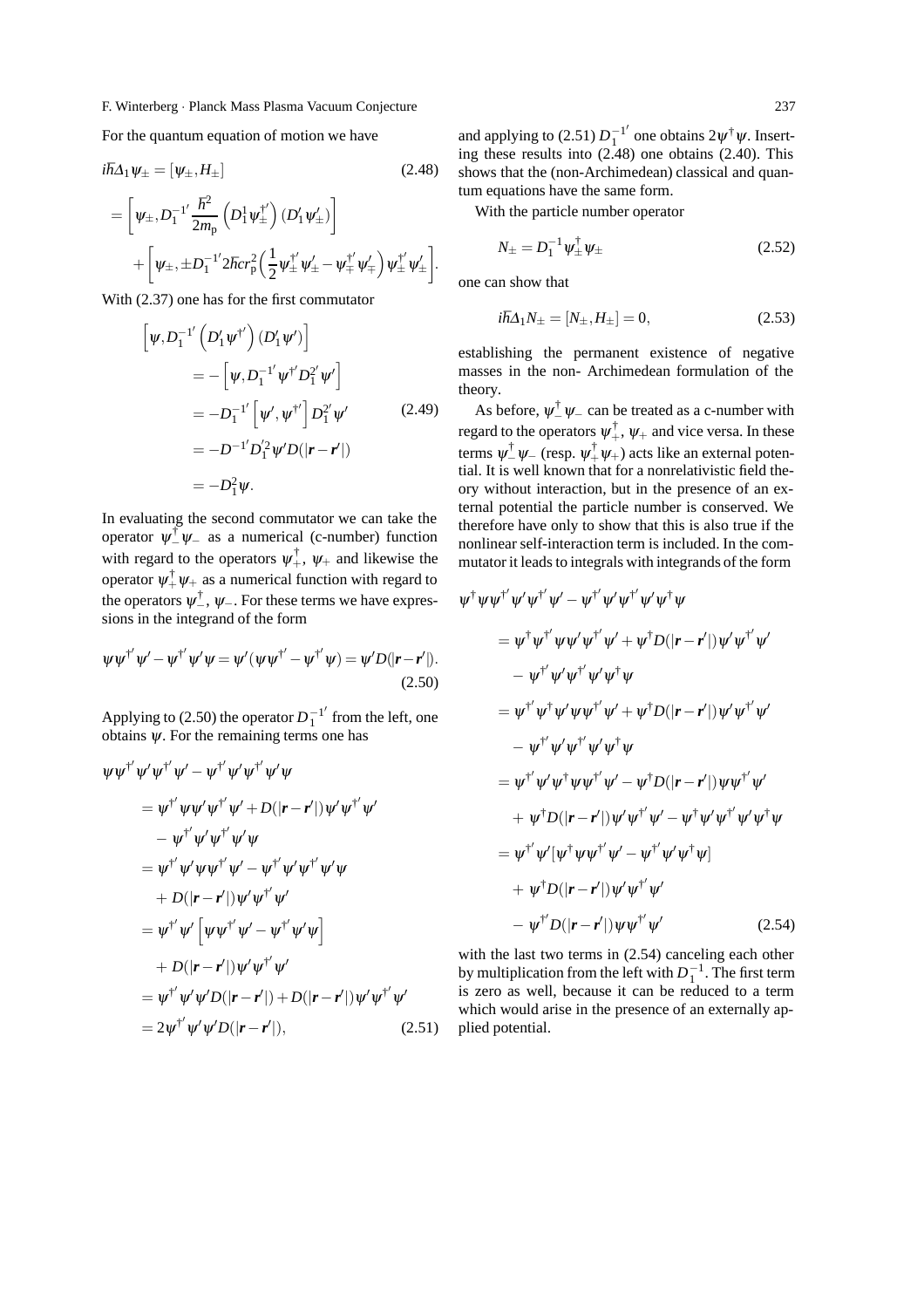## **3. Hartree-Fock Approximation**

For wave lengths large compared to the Planck length it is sufficient to solve (2.31) nonperturbatively with the Hartree-Fock approximation. For temperatures  $kT \ll m_p c^2$ , the Planck mass plasma is a twocomponent superfluid, with each mass component described by a completely symmetric wave function. In the Hartree-Fock approximation one has

$$
\langle \psi_{\pm}^{\dagger} \psi_{\pm} \psi_{\pm} \rangle \cong 2 \phi_{\pm}^* \phi_{\pm}^2,
$$
  

$$
\langle \psi_{\mp}^{\dagger} \psi_{\mp} \psi_{\pm} \rangle \cong \phi_{\mp}^* \phi_{\mp} \phi_{\pm},
$$
 (3.1)

whereby  $(2.31)$  becomes the two-component nonlinear Schrödinger equation:

$$
i\hbar \frac{\partial \varphi_{\pm}}{\partial t} = \mp \frac{\hbar^2}{2m_{\rm p}} \nabla^2 \varphi_{\pm} \pm 2\hbar c r_{\rm p}^2 [2\varphi_{\pm}^* \varphi_{\pm} - \varphi_{\mp}^* \varphi_{\mp}] \varphi_{\pm}.
$$
\n(3.2)

With the Madelung transformation

$$
n_{\pm} = \varphi_{\pm}^* \varphi_{\pm},
$$
  
\n
$$
n_{\pm} v_{\pm} = \mp \frac{i\hbar}{2m_p} [\varphi_{\pm}^* \nabla \varphi_{\pm} - \varphi_{\pm} \nabla \varphi_{\pm}^*],
$$
\n(3.3)

(3.2) is brought into the hydrodynamic form

$$
\frac{\partial \mathbf{v}_{\pm}}{\partial t} + (\mathbf{v}_{\pm} \bullet \nabla) \mathbf{v}_{\pm} = -\frac{1}{m_{\text{p}}} \nabla (U_{\pm} + Q_{\pm}),
$$
  
\n
$$
\frac{\partial n_{\pm}}{\partial t} + \nabla \bullet (n_{\pm} \mathbf{v}_{\pm}) = 0,
$$
\n(3.4)

where

$$
U_{\pm} = 2m_{\rm p}c^2 r_{\rm p}^3 (2n_{\pm} - n_{\mp}),
$$
  
\n
$$
Q_{\pm} = -\frac{\hbar^2}{2m_{\rm p}} \frac{\nabla^2 \sqrt{n_{\pm}}}{\sqrt{n_{\pm}}},
$$
\n(3.5)

$$
\varphi_{\pm}=A_{\pm}e^{iS_{\pm}},\,\,A_{\pm}>0,\ 0\leq S_{\pm}\leq 2\pi,
$$

$$
n_{\pm} = A_{\pm}^{2}, \quad v_{\pm} = \pm \frac{\hbar}{m_{p}} \text{grad} S_{\pm},
$$
\n
$$
\oint v_{\pm} \bullet dr = \pm \frac{n h}{m_{p}}, \quad n = 0, 1, 2 \cdots.
$$
\n(3.7)

 $(2.6)$ 

For small amplitude disturbances of long wave lengths one can neglect the quantum potential  $Q_{\pm}$ against  $U_{\pm}$ , and one obtains from (3.4) and (3.5)

$$
\frac{\partial}{\partial t}(\mathbf{v}_+ + \mathbf{v}_-) = -2c^2 r_\mathrm{p}^3 \nabla(n'_+)(n'_-),
$$

238 F. Winterberg · Planck Mass Plasma Vacuum Conjecture

$$
\frac{\partial}{\partial t}(\mathbf{v}_{+}-\mathbf{v}_{-})=-6c^{2}r_{p}^{3}\nabla(n'_{+}-n'_{-}),
$$
\n
$$
\frac{\partial n'_{\pm}}{\partial t}+n_{\pm}\nabla\mathbf{v}_{\pm}=0,
$$
\n(3.8)

where  $n'_{\pm}$  is a disturbance of the equilibrium density  $n_\pm = 1/2 r_{\rm p}^3$ . Eliminating  $n_\pm'$  from (3.8) one obtains two wave equations:

$$
\frac{\partial^2}{\partial t^2}(\mathbf{v}_+ + \mathbf{v}_-) = c^2 \nabla^2 (\mathbf{v}_+ + \mathbf{v}_-),
$$
  
\n
$$
\frac{\partial^2}{\partial t^2}(\mathbf{v}_+ - \mathbf{v}_-) = 3c^2 \nabla^2 (\mathbf{v}_+ - \mathbf{v}_-),
$$
\n(3.9)

the first, for a wave propagating with  $c$ , with the oscillations of the positive and negative masses in phase, while for the second the wave is propagating with  $\sqrt{3}c$ , with the oscillations out of phase by 180◦. The first wave is analogous to the ion acoustic plasma wave while the second resembles electron plasma oscillations.

From (3.4), (3.5) and (3.7) one obtains furthermore two quantized, vortex solutions, for which

$$
\nu_{-} = \pm \nu_{+},
$$
\n
$$
n_{+} - n_{-} = 0,
$$
\n
$$
|\nu_{\pm}| = \nu_{\varphi} = c \left(\frac{r_{p}}{r}\right), \quad r > r_{p}, \quad (3.10)
$$
\n
$$
= 0, \quad r < r_{p},
$$
\n
$$
n_{\pm} = \left(\frac{1}{2r_{p}^{3}}\right) \left[1 - \frac{1}{2} \left(\frac{r_{p}}{r}\right)^{2}\right].
$$

The vortex core radius  $r = r_p$ , where  $|\nu_{\pm}| = c$ , is obtained by equating  $U_{\pm}$  with  $Q_{\pm}$ .

## **4. Formation of a Vortex Lattice**

In a frictionless fluid the Reynolds number is infinite. In the presence of some internal motion the flow is unstable, decaying into vortices. By comparison, the superfluid Planck mass plasma is unstable even in the absence of any internal motion, because with an equal number of positive and negative mass particles it can without the expenditure of energy by spontaneous symmetry breaking decay into a vortex sponge (resp. vortex lattice).

In nonquantized fluid dynamics the vortex core radius is about equal a mean free path  $\lambda$ , where the velocity reaches the velocity of sound, the latter about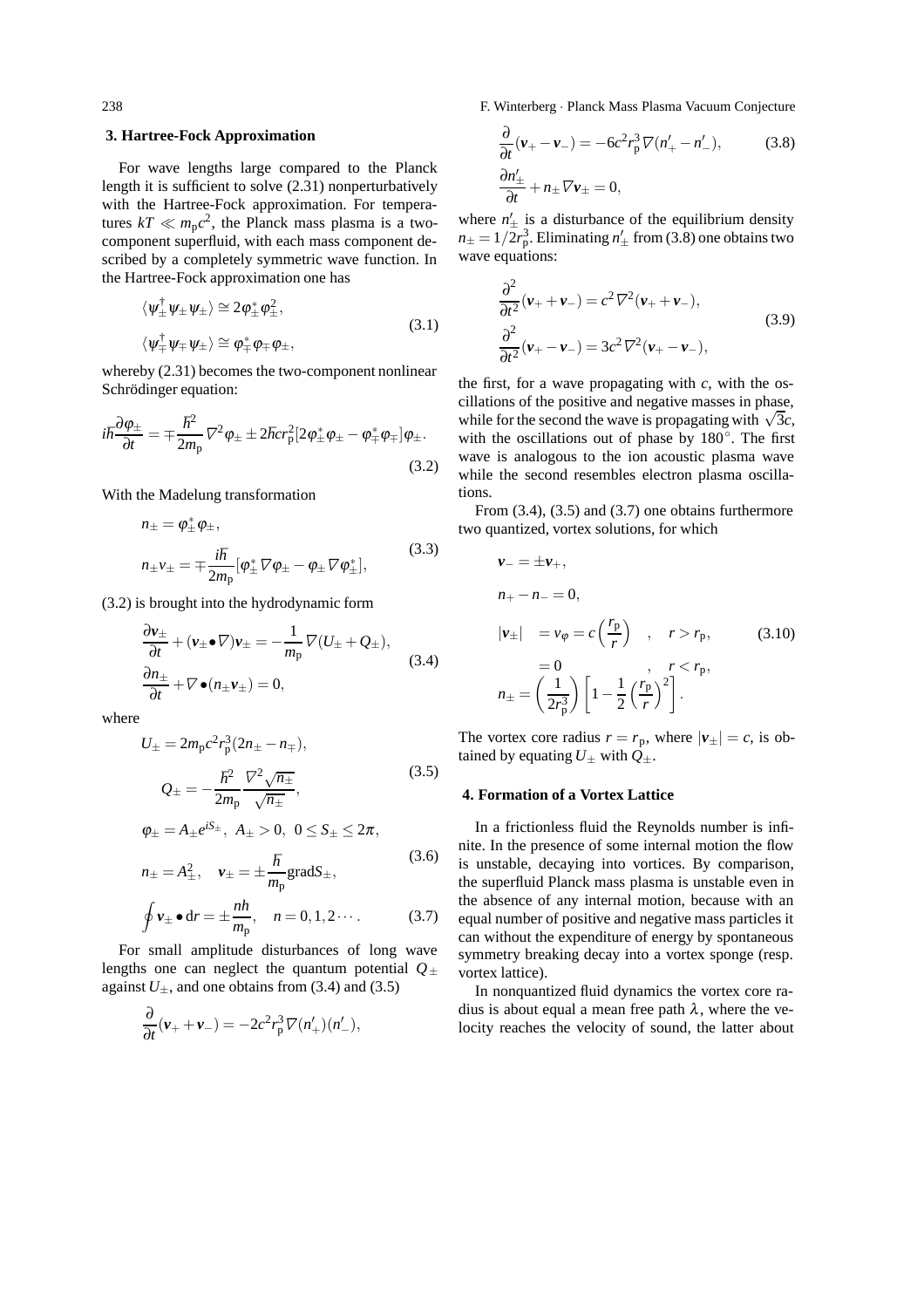equal to the thermal molecular velocity  $v_t$ . With the kinematic viscosity  $v \simeq v_t, \lambda$ , the Reynolds number in the vortex core is

$$
Re = v r/v = v_t \lambda/v = 1.
$$
 (4.1)

Interpreting Schrödinger's equation as an equation with an imaginary quantum viscosity  $v_Q = i\hbar/2m_p \sim$  $ir_p c$ , and defining a quantum Reynolds number

$$
Re^Q = i v r / v_Q, \qquad (4.2)
$$

one finds with  $v_Q \sim ir_p c$  that in the vortex core of a quantum fluid (where  $v = c$ ), Re<sup>Q</sup> ∼ 1. Because of this analogy one can apply the stability analysis for a lattice of vortices in nonquantum fluid dynamics to a vortex lattice in quantum fluid dynamics. For the two- dimensional Karman vortex street the stability was analyzed by Schlayer [16], who found that the radius  $r_0$  of the vortex core must be related to the distance  $\ell$  between two vortices by

$$
r_0 \simeq 3.4 \times 10^{-3} \ell. \tag{4.3}
$$

Setting  $r_0 = r_p$  and  $\ell = 2R$ , where *R* is the radius of a vortex lattice cell occupied by one line vortex, one has

$$
\frac{R}{r_{\rm p}} \simeq 147.\tag{4.4}
$$

No comparable stability analysis seems to have been performed for a three-dimensional vortex lattice made up of vortex rings. The instability leading to the decay into vortices apparently arises from the disturbance one vortex exerts on an adjacent vortex. At the distance  $R/r_p$  the velocity by a vortex ring is larger by the factor  $log(8R/r_p)$ , compared to the velocity of a line vortex at the same distance. With  $R/r_p \simeq 147$  for a line vortex lattice, a value of  $R/r_p$  for a ring vortex lattice can be estimated by solving for  $R/r_p$  the equation

$$
R/r_{\rm p} \simeq 147 \log \left(\frac{8R}{r_{\rm p}}\right),\tag{4.5}
$$

and one finds that [17]

$$
R/r_{\rm p} \simeq 1360. \tag{4.6}
$$

#### **5. The Origin of Charge**

Through their zero point fluctuations Planck mass particles bound in vortex filaments have a kinetic energy density by order of magnitude equal to

$$
\varepsilon \approx \frac{m_{\rm p}c^2}{r_{\rm p}^3} = \frac{\hbar c}{r_{\rm p}^4}.
$$
\n(5.1)

By order of magnitude this is about equal the energy density  $g^2$ , where  $g$  is the Newtonian gravitational field of a Planck mass particle  $m_p$  at the distance  $r = r_p$ . Because

$$
g \cong \frac{\sqrt{G}m_{\rm p}}{r_{\rm p}^2},\tag{5.2}
$$

one has

$$
g^2 \approx \frac{Gm_p^2}{r_p^4} = \frac{\hbar c}{r_p^4}.
$$
\n(5.3)

The interpretation of this result is as follows: Through its zero-point fluctuations a Planck mass particle bound in a vortex filament becomes the source of virtual phonons setting up a Newtonian type attractive force field with the coupling constant  $Gm_p^2 = \hbar c$ . Charge is thus explained by the zero point fluctuations of the Planck mass particles bound in vortices. The smallness of the gravitational coupling constant is explained by the near cancellation of the kinetic energy coming from the positive and negative mass component of the Planck mass plasma. Such a cancellation does not happen for fields not coupled to the energy momentum tensor. Therefore, with the exception of the gravitational coupling constant, all other coupling constants are within a few orders of magnitude equal to  $\hbar c$  [18].

#### **6. Maxwell's and Einstein's Equations**

There are two kinds of transverse waves propagating through a vortex lattice, one simulating Maxwell's electromagnetic and the other one Einstein's gravitational wave. For electromagnetic waves this was shown by Thomson [19].

Let  $v = \{v_x, v_y, v_z\}$  be the undisturbed velocity of the vortex lattice and  $\mathbf{u} = \{u_x, u_y, u_z\}$  a small superimposed velocity disturbance. Only taking those disturbances for which div $v = \text{div}u = 0$ , the *x*-component of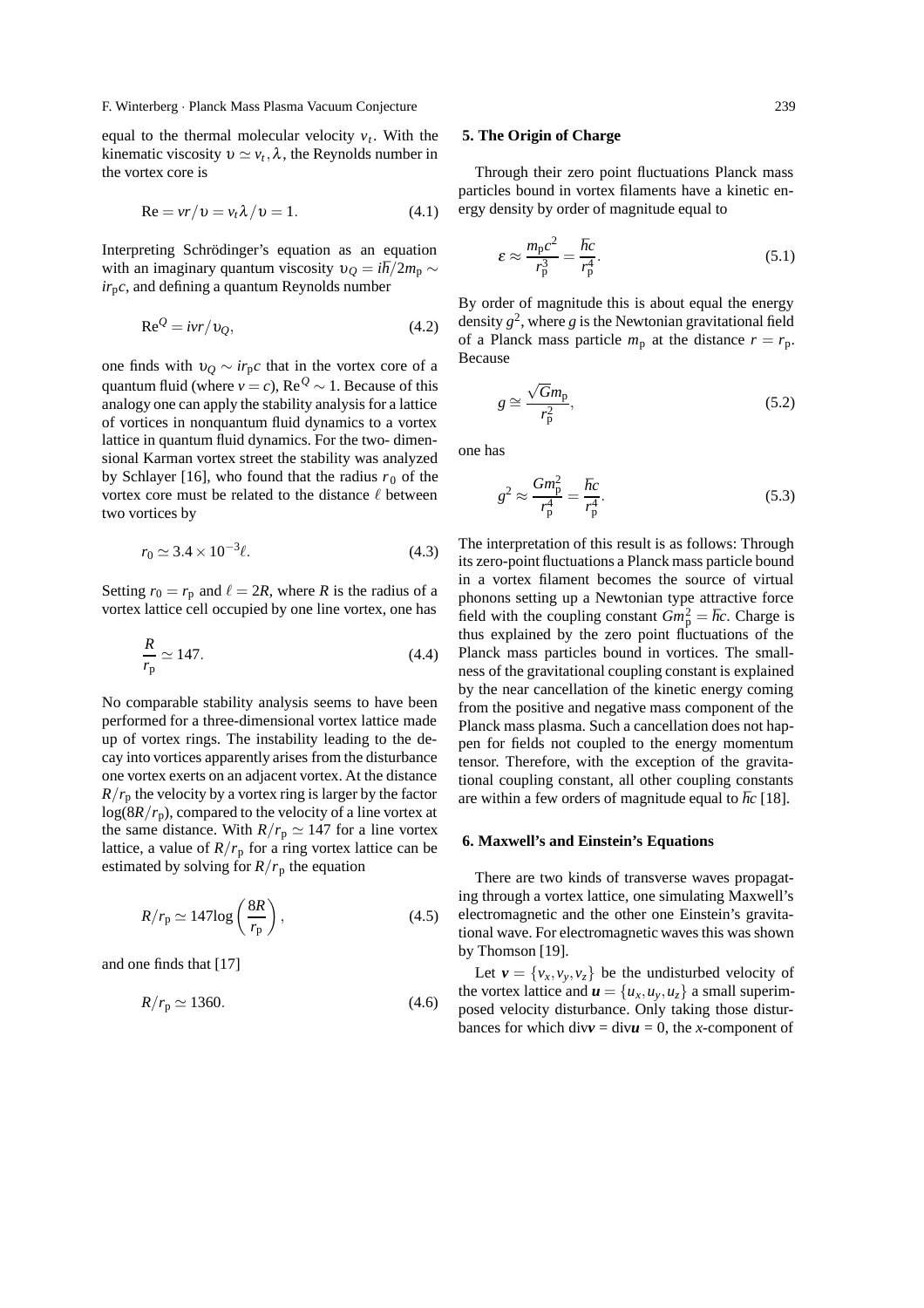the equation of motion for the disturbance is

$$
\frac{\partial u_x}{\partial t} = -(v_x + u_x) \frac{\partial (v_x + u_x)}{\partial x}
$$

$$
- (v_y + u_y) \frac{\partial (v_x + u_x)}{\partial y}
$$

$$
- (v_z + u_z) \frac{\partial (v_x + u_x)}{\partial z}.
$$
(6.1)

From the continuity equation div $v = 0$  one has

$$
v_x \frac{\partial v_x}{\partial x} + v_x \frac{\partial v_y}{\partial y} + v_x \frac{\partial v_z}{\partial z} = 0.
$$
 (6.2)

Subtracting (6.2) from (6.1) and taking the *y-z* average, one finds

$$
\frac{\partial u_x}{\partial t} = -\frac{\partial (\overline{v_y v_x})}{\partial y} - \frac{\partial (\overline{v_z v_x})}{\partial z} \tag{6.3a}
$$

and similarly, by taking the *x-z* and *x-y* averages:

$$
\frac{\partial u_y}{\partial t} = -\frac{\partial (\overline{v_x v_y})}{\partial x} - \frac{\partial (\overline{v_z v_y})}{\partial z},\tag{6.3b}
$$

$$
\frac{\partial u_z}{\partial t} = -\frac{\partial (\overline{v_x v_z})}{\partial x} - \frac{\partial (\overline{v_y v_z})}{\partial y}.
$$
 (6.3c)

With div $u = 0$  one obtains from  $(6.3a - c)$ 

$$
\overline{v_i v_k} = \overline{v_k v_i} \tag{6.4}
$$

Taking the *x*-component of the equation of motion, multiplying it by  $v_y$  and then taking the *y*-*z* average, and the *y*-component multiplied by  $v_x$  and taking the *xz* average, finally subtracting the first from the second of these equations one finds

$$
\frac{\partial}{\partial t}(\overline{v_x v_y}) = -v^2 \left(\frac{\partial u_y}{\partial x} - \frac{\partial u_x}{\partial y}\right),\tag{6.5}
$$

where  $v^2 = v_x^2 = v_y^2 = v_z^2$  is the average microvelocity square of the vortex field.

Putting  $\varphi_z = -v_x v_y/2v^2$ , (6.5) is just the *z*-component of

$$
\frac{\partial \varphi}{\partial t} = \frac{1}{2} \text{curl} \,\mathbf{u},\tag{6.6}
$$

where  $\varphi_x = -\overline{v_yv_z}/2v^2$ ,  $\varphi_y = -\overline{v_zv_x}/2v^2$ . The equations  $(6.3a-c)$  then take the form

$$
\frac{\partial u}{\partial t} = -2v^2 \operatorname{curl} \varphi. \tag{6.7}
$$

240 F. Winterberg · Planck Mass Plasma Vacuum Conjecture

Elimination of  $\varphi$  from (6.6) and (6.7) results in a wave equation for *u*

$$
-(1/c2)\partial2u/\partial t2 + \nabla2u = 0.
$$
 (6.8)

In the continuum limit  $R \rightarrow r_p$ , the microvelocity |*v*| has to be set equal to *c*. Then putting  $\varphi$  =  $-(1/2c)H, u = E$ , (6.6) and (6.7) are Maxwell's vacuum field equations.

Adding (6.1) and (6.2) and taking the average over *x*, *y* and *z* one has

$$
\frac{\partial u_x}{\partial t} = -\frac{\partial v_x^2}{\partial x} - \frac{\partial \overline{v_x v_y}}{\partial y} - \frac{\partial \overline{v_x v_z}}{\partial z},
$$
(6.9a)

and similar

$$
\frac{\partial u_y}{\partial t} = -\frac{\partial v_y^2}{\partial y} - \frac{\partial \overline{v_y v_z}}{\partial z} - \frac{\partial \overline{v_y v_x}}{\partial x},\tag{6.9b}
$$

$$
\frac{\partial u_z}{\partial t} = -\frac{\partial v_z^2}{\partial z} - \frac{\partial \overline{v_z v_x}}{\partial x} - \frac{\partial \overline{v_z v_y}}{\partial y}.
$$
 (6.9c)

With div  $\mathbf{u} = 0$  this leads to

$$
\frac{\partial^2}{\partial x_i \partial x_k} (\overline{v_i v_k}) = 0.
$$
\n(6.10)

For  $(6.9a - c)$  one can write

$$
\frac{\partial u_k}{\partial t} = -\frac{\partial}{\partial x_i} (\overline{v_i v_k}).\tag{6.11}
$$

Multiplying the  $v_i$  component of the equation of motion with  $v_k$ , and vice versa, its  $v_k$ -component with  $v_i$ , adding both and taking the average, one finds

$$
\frac{\partial}{\partial t}(\overline{v_i v_k}) = -v^2 \left( \frac{\partial u_i}{\partial x_k} + \frac{\partial u_k}{\partial x_i} \right).
$$
 (6.12)

From (6.11) one has

$$
\frac{\partial^2 u_k}{\partial t^2} = \frac{\partial}{\partial t \partial x_i} (\overline{v_i v_k}),\tag{6.13}
$$

and from (6.12)

$$
\frac{\partial^2}{\partial x_i \partial t} (\overline{v_i v_k}) = -v^2 \left( \frac{\partial}{\partial x_k} \frac{\partial u_i}{\partial x_i} + \frac{\partial^2 u_k}{\partial x_i^2} \right) = -v^2 \frac{\partial^2 u_k}{\partial x_i^2},
$$
\n(6.14)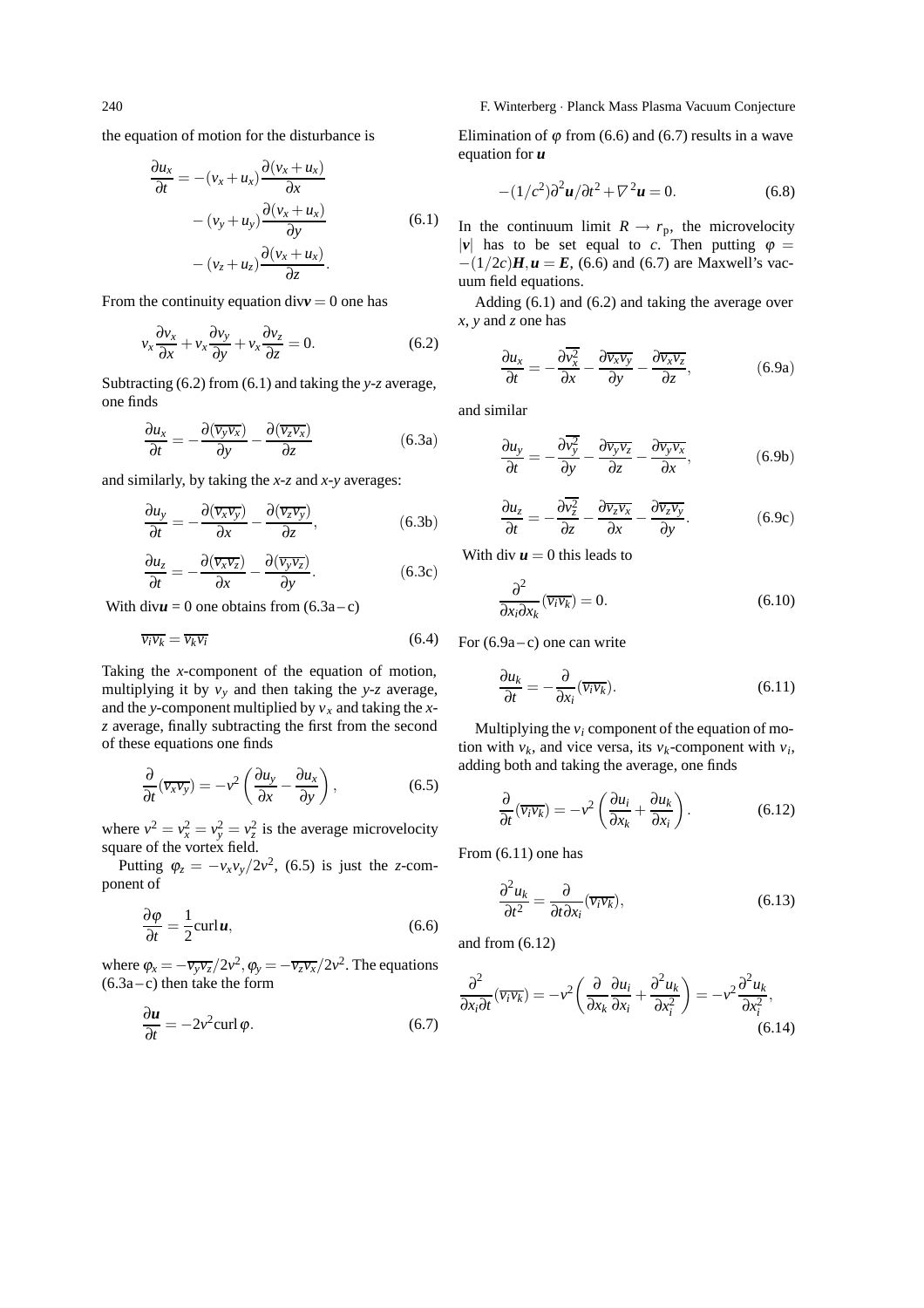

Fig. 1. Deformation of the vortex lattice for electromagnetic and gravitational waves.

the latter because div  $u = 0$ . Eliminating  $v_i v_k$  from (6.13) and (6.14) and putting as before  $v^2 = c^2$ , finally results in

$$
\frac{\partial^2 u_k}{\partial t^2} = c^2 \frac{\partial^2 u_k}{\partial x_i^2}.
$$
\n(6.15)

or

$$
\nabla^2 u - \frac{1}{c^2} \frac{\partial^2 u}{\partial t^2} = 0.
$$
 (6.16)

The line element of a linearized gravitational wave propagating into the  $x_1$ -direction is

$$
ds2 = ds02 + h22dx22 + 2h23dx2dx3 + h33dx32, (6.17)
$$

where  $(x \equiv x_1)$ 

$$
h_{22} = -h_{33} = f(t - x/c), h_{23} = g(t - x/c) \quad (6.18)
$$

with *f* and *g* two arbitrary functions, and  $ds_0^2$  the line element in the absence of a gravitational wave. A deformation of an elastic body can likewise be described by a line element

$$
ds^2 = ds_0^2 + 2\varepsilon_{ik} dx_i ds_k, \qquad (6.19)
$$

where

$$
\varepsilon_{ik} = \frac{1}{2} \left( \frac{\partial \varepsilon_i}{\partial x_k} + \frac{\partial \varepsilon_k}{\partial x_i} \right). \tag{6.20}
$$

In (6.19) and (6.20)  $\vec{\epsilon} = (\epsilon_x, \epsilon_y, \epsilon_x)$  is the displacement vector, which is related to the velocity disturbance vector *u* by

$$
u = \frac{\partial \vec{\varepsilon}}{\partial t}.
$$
 (6.21)

In an elastic medium, transverse waves obey the wave equation

$$
\nabla^2 \vec{\varepsilon} - \frac{1}{c^2} \frac{\partial^2 \vec{\varepsilon}}{\partial t^2} = 0.
$$
 (6.22)

Because of (6.21), this is the same as (6.16). From the condition div  $u = 0$  and (6.21) then also follows div  $\vec{\varepsilon} = 0.$ 

For a transverse wave propagating into the *x*-direction,  $\varepsilon_x = \varepsilon_1 = 0$ . The condition div  $\vec{\varepsilon}$  then leads to

$$
\frac{\partial \varepsilon_2}{\partial x_2} + \frac{\partial \varepsilon_3}{\partial x_3} = \varepsilon_{22} + \varepsilon_{33} = 0. \tag{6.23}
$$

The same is true for a gravitational wave putting  $2\varepsilon_{ik} = h_{ik}.$ 

Figure 1 illustrates the deformation of the vortex lattice for electromagnetic and gravitational waves.

The totality of the vortex rings can be viewed as a fluid obeying an exactly nonrelativistic equation of motion. It therefore satisfies a nonrelativistic continuity equation which has the same form as the equation for charge conservation

$$
\frac{\partial \rho_e}{\partial t} + \text{div} \, \mathbf{j}_e = 0,\tag{6.24}
$$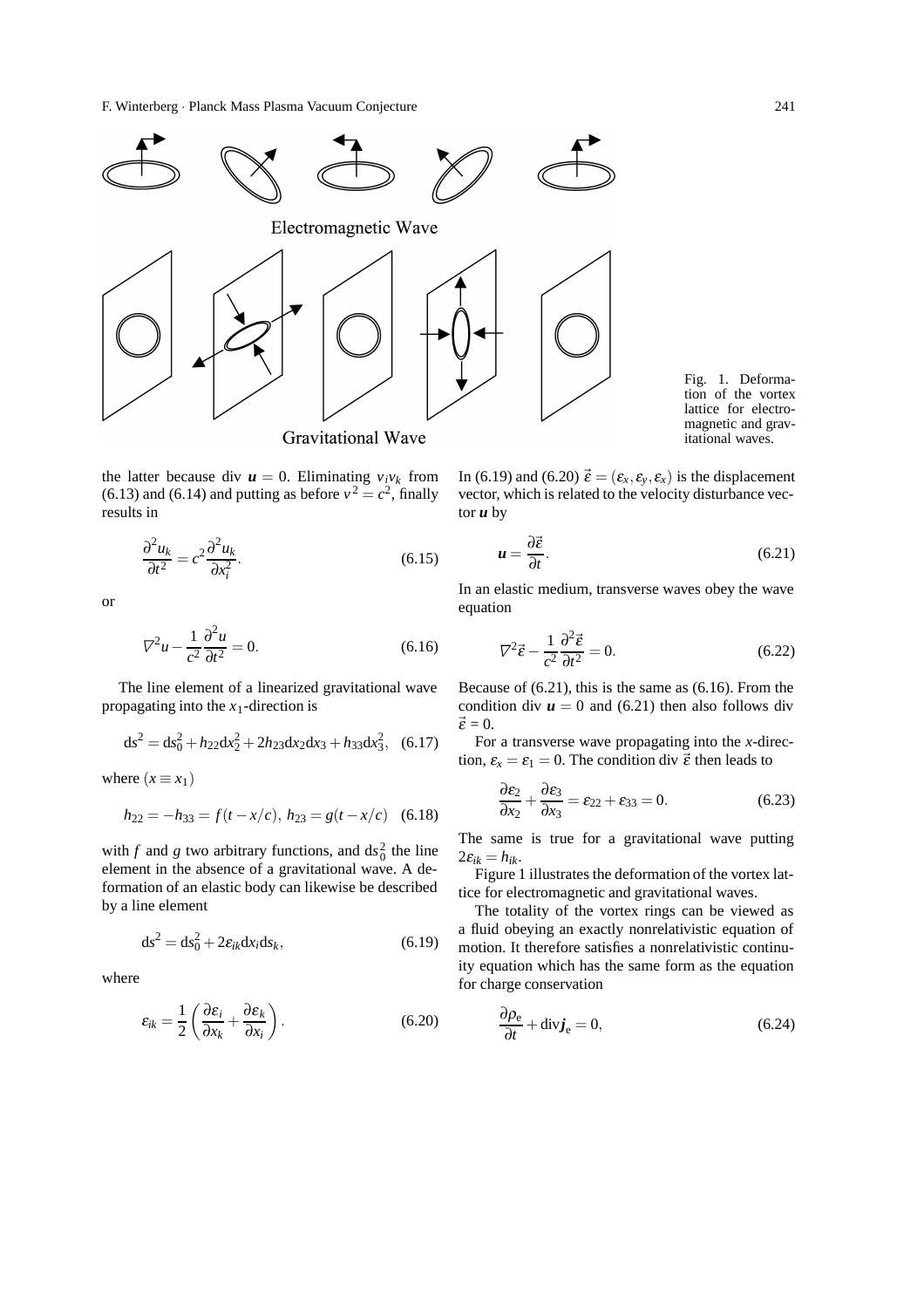$$
\operatorname{div} E = 4\pi \rho_e, \tag{6.25}
$$

and in order to satisfy (6.24), a term must be added to the Maxwell equation if charges are present, which thereby becomes

$$
\frac{1}{c}\frac{\partial E}{\partial t} + \frac{4\pi}{c}j_e = \text{curl}H.
$$
 (6.26)

As the hydrodynamic form (6.6) shows, Maxwell's equation  $(-1/c)\partial H/\partial t = \text{curl } E$ , is purely kinematic and unchanged by the presence of charges. Finally, because of div  $\varphi = 0$ , it follows that div  $H = 0$ .

A gravitational wave propagating into the *x*-direction obeys the equation

$$
\left(-\frac{1}{c^2}\frac{\partial^2}{\partial t^2} + \frac{\partial^2}{\partial x^2}\right)h_{ik} = 0, \quad i, k = 1, 2, 3, 4. \tag{6.27}
$$

By a space-time coordinate transformation it can be brought into the form

$$
\Box \psi_i^k = 0, \quad i, k = 1, 2, 3, 4 \tag{6.28}
$$

with the subsidiary (gauge) condition

$$
\frac{\partial \psi_i^k}{\partial x^k} = 0,\tag{6.29}
$$

where  $\psi_i^k = h_i^k - (1/2)\delta_i^k h$ .

In the presence of matter, the gravitational field equation must have the form

$$
\Box \psi_i^k = \kappa \Theta_i^k \quad \kappa = \text{const}, \tag{6.30}
$$

where  $\Theta_i^k$  is a four-dimensional tensor. Because of (6.29), it obeys the equation

$$
\frac{\partial \Theta_i^k}{\partial x^k} = 0. \tag{6.31}
$$

As it was shown by Gupta [20], splitting  $\Theta_i^k$  in its matter part  $T_i^k$  and gravitational field part  $t_i^k$ ,

$$
\Theta_i^k = T_i^k + t_i^k,\tag{6.32}
$$

(6.30) can be brought into Einstein's form

$$
R_{ik} - \frac{1}{2}g_{ik}R = \kappa T_{ik}.\tag{6.33}
$$

#### 242 F. Winterberg · Planck Mass Plasma Vacuum Conjecture

It has been argued that any kind of an aether theory with a compressible aether should lead to longitudinal compression waves. Since the Planck mass plasma as a compressible medium falls into this category, we must explain why longitudinal waves are not observed. The transverse vortex lattice waves describing Maxwell's electromagnetic and Einstein's gravitational waves, though, require longitudinal compression waves to couple the vortices of the vortex lattice. For this coupling to work there must be longitudinal waves at least in the wave length range  $r_p < \lambda < R$ . For short wave lengths approaching the Planck length, the wave equations are modified by the quantum potential. In the limit in which the quantum potential dominates, the equation of motion (3.4) is

$$
\frac{\partial v_{\pm}}{\partial t} = -\frac{1}{m_{\rm p}} \nabla Q_{\pm}.
$$
 (6.34)

With the help of the expression for  $\nabla Q_{\pm}$  and the linearized continuity equation one finds that

$$
\frac{\partial^2 \mathbf{v}_{\pm}}{\partial t^2} = -\frac{\hbar^2}{4m_p^2} \nabla^4 \mathbf{v}_{\pm},\tag{6.35}
$$

leading to the nonrelativistic dispersion relation for the free Planck masses

$$
\omega = \pm \hbar k^2 / 2m_p. \tag{6.36}
$$

And with the inclusion of the quantum potential the first equation of (3.9) is modified as follows:

$$
\frac{\partial^2}{\partial t^2}(\mathbf{v}_+ + \mathbf{v}_-) = c^2 \nabla^2 (\mathbf{v}_+ + \mathbf{v}_-) - \frac{\hbar^2}{4m_p^2} \nabla^4 (\mathbf{v}_+ + \mathbf{v}_-),
$$
\n(6.37)

possessing the dispersion relation

$$
\omega = \left[c^2 k^2 + \frac{\hbar^2}{4m_{\rm p}} k^4\right]^{1/2} \tag{6.38}
$$

first derived by Bogoliubov [23] for a dilute Bose gas. The influence of the quantum potential on the propagation of the waves for wave lengths larger than the Planck length can normally be neglected, but this is not the case if these waves propagate through a vortex lattice. There the influence of the quantum potential is estimated as follows: The quantum potential is largest near the vortex core, where according to (3.10) for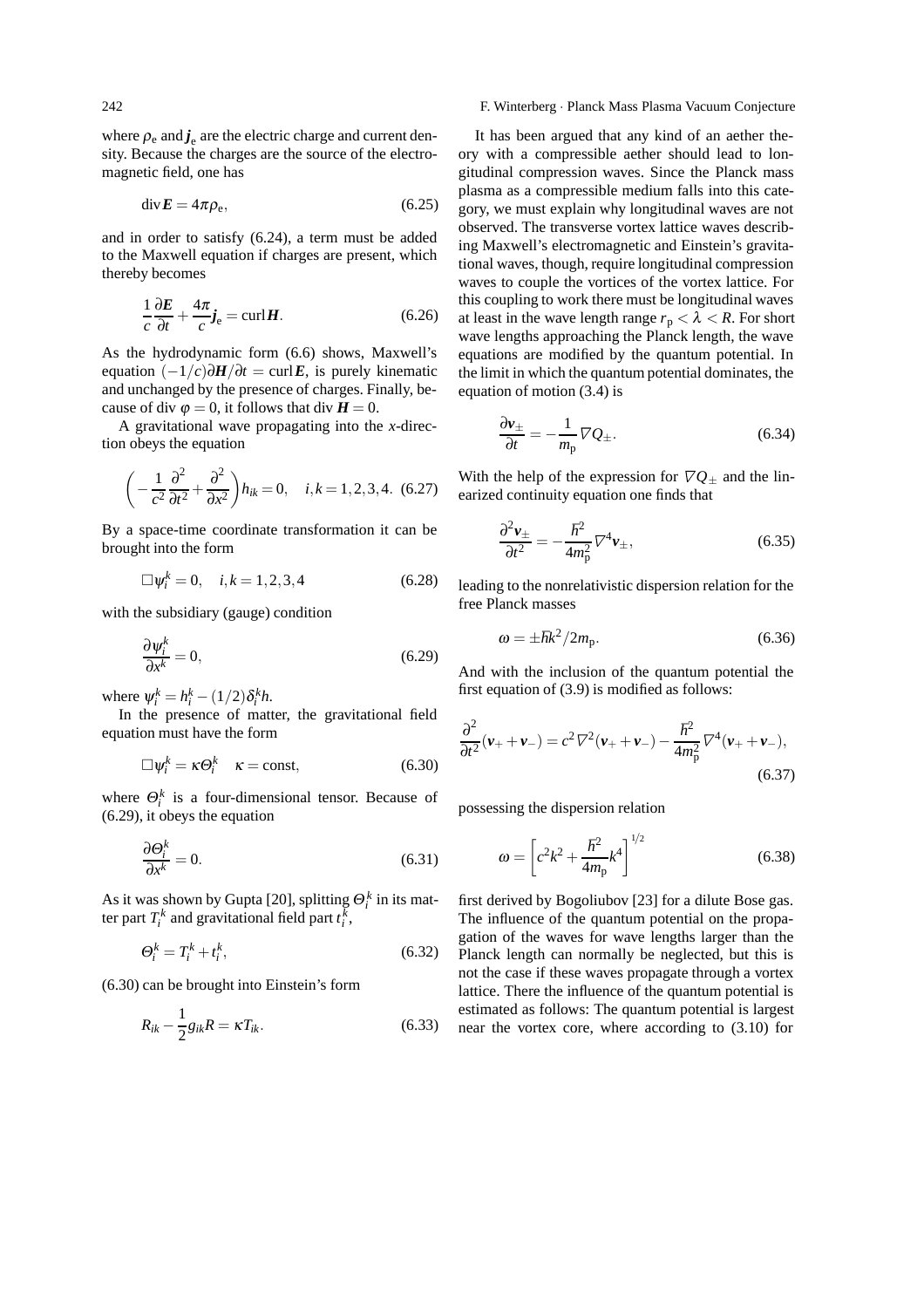$r > r_{\rm p}/r$ √ 2 the particle number density becomes zero. There we may put  $\nabla^4 \approx (\sqrt{2}/r_p)^4 = 4/r p_p^4$ , whereby

$$
\frac{\hbar^2}{4m_\text{p}}\nabla^4\nu_\pm \simeq \frac{c^2}{r_\text{p}^2}\nu_\pm.
$$
\n(6.39)

If the vortex lattice consists of ring vortices with a ring radius  $R$ , and if it is evenly spaced by the same distance, the average number density of Planck masses bound in the vortices under these conditions is of the order of  $(R/r_p)/R^3$ . The average effect of the quantum potential on the vortex lattice is then obtained by multiplying (6.39) with the factor  $r_p^3/R^2r_p$ , whereby one has for the average over the vortex lattice

$$
\overline{\frac{\hbar^2}{4m_{\rm p}}\nabla^4\nu_{\pm}} \simeq \left(\frac{c}{R}\right)^2 \nu_{\pm} = \omega_0^2 \nu_{\pm}, \ \omega_0 = c/R. \tag{6.40}
$$

With  $(6.40)$  the wave equation  $(6.37)$  is modified as follows:

$$
\frac{\partial^2}{\partial t^2}(\mathbf{v}_+ + \mathbf{v}_-) = c^2 \nabla^2 (\mathbf{v}_+ + \mathbf{v}_-) - \omega_0^2 (\mathbf{v}_+ + \mathbf{v}_-), \tag{6.41}
$$

having the dispersion relation

$$
\frac{\omega}{k} = \frac{c}{\sqrt{1 - (\omega_0/\omega)^2}}.\tag{6.42}
$$

It has a cut-off at  $\omega = \omega_0 = c/R$ , explaining why there are no longitudinal waves for wave lengths  $\lambda > R$ . Accordingly, these longitudinal waves could be detected only above energies corresponding to the length  $R \sim 10^{-30}$  cm, that is above the GUT energy of  $\sim 10^{16}$  GeV.

## **7. Dirac Spinors**

A vortex ring of radius *R* has under elliptic deformations the resonance frequency [21]

$$
\omega_{\nu} = \frac{cr_{\rm p}}{R^2},\tag{7.1}
$$

and for the energy of its positive and negative mass component

$$
\hbar \omega_{v} = \pm m_{\rm p} c^2 \left(\frac{r_{\rm p}}{R}\right)^2 = \pm m_{v} c^2. \tag{7.2}
$$

For  $R/r_p \simeq 1360$  one has  $\hbar \omega \simeq 5 \times 10^{12}$  GeV. The zero point fluctuations of the Planck mass particles



Fig. 2. A pole-dipole particle executes a circular motion around its center of mass *S*.

bound in the vortex core are the source of a gravitational charge with Newton's coupling constant, but whereas the gravitational interaction energy of two positive masses is negative, it is positive for the interaction of a positive with a negative mass. Adding the mass *m* of the small positive gravitational interaction energy to  $m_v^+$ , whereby  $m^+ = m_v^+ + m$  and  $m^- = m_v^-$ , one obtains a configuration which has been called a pole-dipole particle. The importance of this is that it can simulate Dirac spinors [22]. With  $m^+ > |m^-|$ , one has  $m^+ - |m^-| \ll m^+$ . The center of mass *S* of this two body configuration is still on the line connecting *m*<sup>+</sup> with *m*−, but not located in between *m*<sup>+</sup> and *m*−, with the distance from *S* to the position halfway in between  $m^+$  and  $m^-$  equal to  $r_c$  (see Figure 2). If  $m^+$  is separated by the distance *r* from *m*−, and if the distance of *m*<sup>+</sup> from the center of mass is  $r_c - r/2 \approx r_c$ , then because of  $m \ll m^+ \cong |m^-|$  one has  $r \ll r_c$ . Conservation of the center of mass requires that

$$
m^{+}r_{c} = |m^{-}|(r_{c} + r). \tag{7.3}
$$

The angular momentum of the pole-dipole particle is

$$
J_z = [m^+ r_c^2 - |m^-| (r_c + r)^2] \omega, \qquad (7.4)
$$

where  $\omega$  is the angular velocity around the center of mass. With  $m = m^+ - |m^-|$  and  $p = m^+r \approx |m^-| \approx$  $mr_c$ , where *m* is the mass pole and *p* the mass dipole with *p* directed from  $m^+$  to  $m^-$ , one finds with the help of (7.3) that

$$
J_z = -m^+ r r_c \omega = -p v. \tag{7.5}
$$

In the limit  $v = c$ , one has

$$
J_z = -mcr_c. \tag{7.6}
$$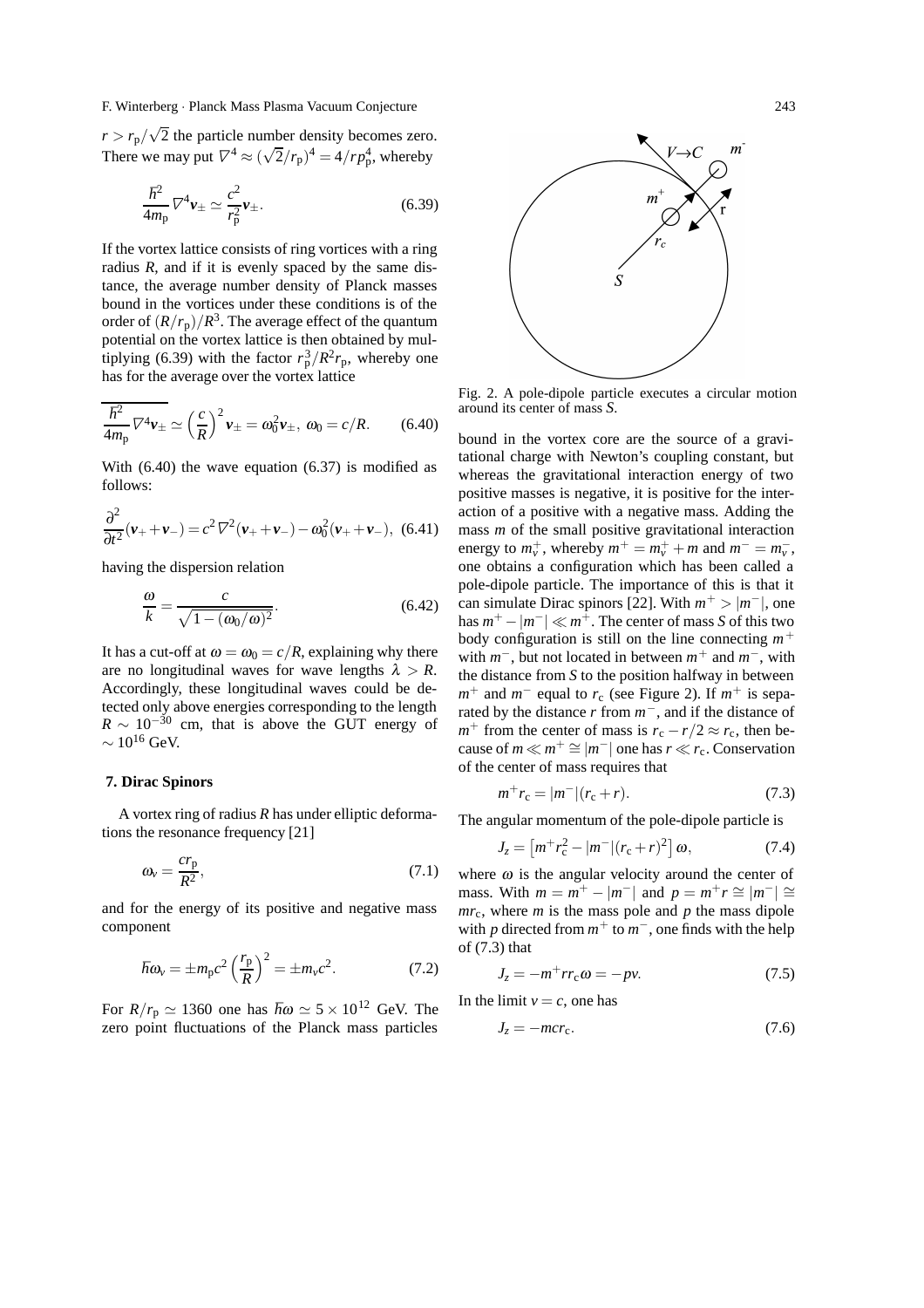The angular momentum is negative because *m*<sup>−</sup> is separated by a larger distance from the center of mass than  $m^+$ .

Applying the solution of the well-known nonrelativistic quantum mechanical two- body problem with Coulomb interaction to the pole-dipole particle with Newtonian interaction, one can obtain an expression for *m*. For the Coulomb interaction, the groundstate energy is

$$
W_0 = -\frac{1}{2} \frac{m^* e^4}{\hbar^2},\tag{7.7}
$$

where  $m^*$  is the reduced mass of the two-body system, with the potential energy  $-e^2/r$  for two charges  $\pm e$ , of opposite sign. By comparison, the gravitational potential energy of two masses of opposite sign is  $+Gm^+|m^-|/r \approx +G|m_v^{\pm}|^2/r$  instead, and one thus has to make the substitution  $e^2 \rightarrow -G|m_v^{\pm}|^2$ .

The reduced mass is

$$
\frac{1}{m^*} = \frac{1}{m^+} + \frac{1}{m^-} = \frac{1}{m^+} + \frac{1}{|m^-|} \cong \frac{m}{|m_v^{\pm}|^2}, \tag{7.8}
$$

and by putting  $W_0 = mc^2$ , one finds from (7.7) that

$$
m = \frac{(1/\sqrt{2})|m_{\nu}^{\pm}|^3}{m_{\rm p}^2}.
$$
 (7.9)

Because of (7.2) this is

$$
m/m_{\rm p} = (1/\sqrt{2})(r_{\rm p}/R)^6.
$$
 (7.10)

The Bohr radius for the hydrogen atom is

$$
r_B = \frac{\hbar^2}{m^* e^2},\tag{7.11}
$$

which by the substitution for  $e^2$  and  $m^*$  becomes

$$
r_{v} = \hbar / \sqrt{2} |m_{v}^{\pm}| c = \left( r_{p} / \sqrt{2} \right) \left( R / r_{p} \right)^{2}.
$$
 (7.12)

With the above computed value  $R/r_p = 1360$  one finds that *m* ∼ 1 GeV, about equal the proton mass, and  $r_v$  ∼  $2 \times 10^{-27}$  cm.

This result can in a very qualitative way also be obtained as follows: Equating the positive gravitational interaction energy with the rest mass one has  $mc^2 = G|m_v|^2/r$ , and from the uncertainty principle  $|m<sub>v</sub>|$ *rc* ≅  $\hbar$ . Eliminating *r* from these two relations one obtains  $m/m_p = (m_v)/m_p^3$ , and with  $|m_v|$  $m_p(r_p/R)^2$ ,  $m/m_p = (r_p/R)^6$ .

#### 244 F. Winterberg · Planck Mass Plasma Vacuum Conjecture

For the electron mass one would have to set  $R/r_p \sim$ 5000 instead of  $R/r_p \sim 1360$ . This shows that the value for  $R/r_p$  obtained from a rough estimate of the vortex lattice dimensions is still very tentative.

With the gravitational interaction of two counter-rotating masses reduced by the factor  $\gamma^2 = 1 - v^2/c^2$ , where  $\nu$  is the rotational velocity [24], the mass for the vortices in counter-rotating motion is much smaller. By order of magnitude one has  $\gamma m_\nu R_c \sim \hbar$ , and hence  $\gamma \sim R/r_p$ , whereby instead of (7.10) one has

$$
m/m_{\rm p} \approx (r_{\rm p}/R)^8. \tag{7.13}
$$

For  $R/r_p \approx 5 \times 10^3$ , this leads to a mass of  $\sim 2 \times$  $10^{-2}$  eV, making it a possible candidate for the neutrino mass.

The result expressed by (7.10) amounts to a computation of the renormalization constant, which in this theory is finite and equal to  $\kappa =$  $m_{\rm p} \left[ 1 - \left( 1 / \right) \right]$ √  $\overline{2}$   $(r_{\rm p}/R)^6$ , where  $m = m_{\rm p} - \kappa$  is the difference between two very large masses.

In the pole-dipole particle configuration the spin angular momentum is the orbital angular momentum of the motion around the center of mass located on the line connecting *m*<sup>+</sup> with *m*−. The rules of quantum mechanics permit radial s-wave oscillations of  $m<sup>+</sup>$  against *m*<sup>−</sup>. They lead to the correct angular momentum quantization for the nonrelativistic pole-dipole particle configuration, as can be seen as follows: From Bohr's angular momentum quantization rule  $m^*r_\nu v = \hbar$ , where  $v = r<sub>v</sub> \omega$ , one obtains by inserting the values for  $m^*$  and  $r_v$  that  $mc^2 = -(1/2)\hbar\omega$ , and because of  $\omega = c/r_c$  that  $mr_c c = -(1/2)\hbar$ , or that  $|r_c| = \hbar/2mc$ . Inserting this result into (7.6) leads to  $J_z = (1/2)\hbar$ . Therefore, even in the nonrelativistic limit the correct angular momentum quantization rule is obtained, the only one consistent with Dirac's relativistic wave equation. For the mutual oscillating velocity one finds  $v/c = \left(|m_v^{\pm}|/m_{\rm p}\right)^2 =$  $(r_p/R)^4 \ll 1$ , showing that a nonrelativistic approximation appears well justified.

To reproduce the Dirac equation, the velocity of the double vortex ring, moving as an excitonic quasiparticle on a circle with radius  $r_c$ , must become equal to the velocity of light. Because  $r_c = \hbar/2mc$  one has in the limit  $m \to 0$ ,  $r_c \to \infty$  and a straight line for the trajectory.

As shown above the presence of negative masses leads to a "Zitterbewegung," by which a positive mass is accelerated. According to Bopp [25], the presence of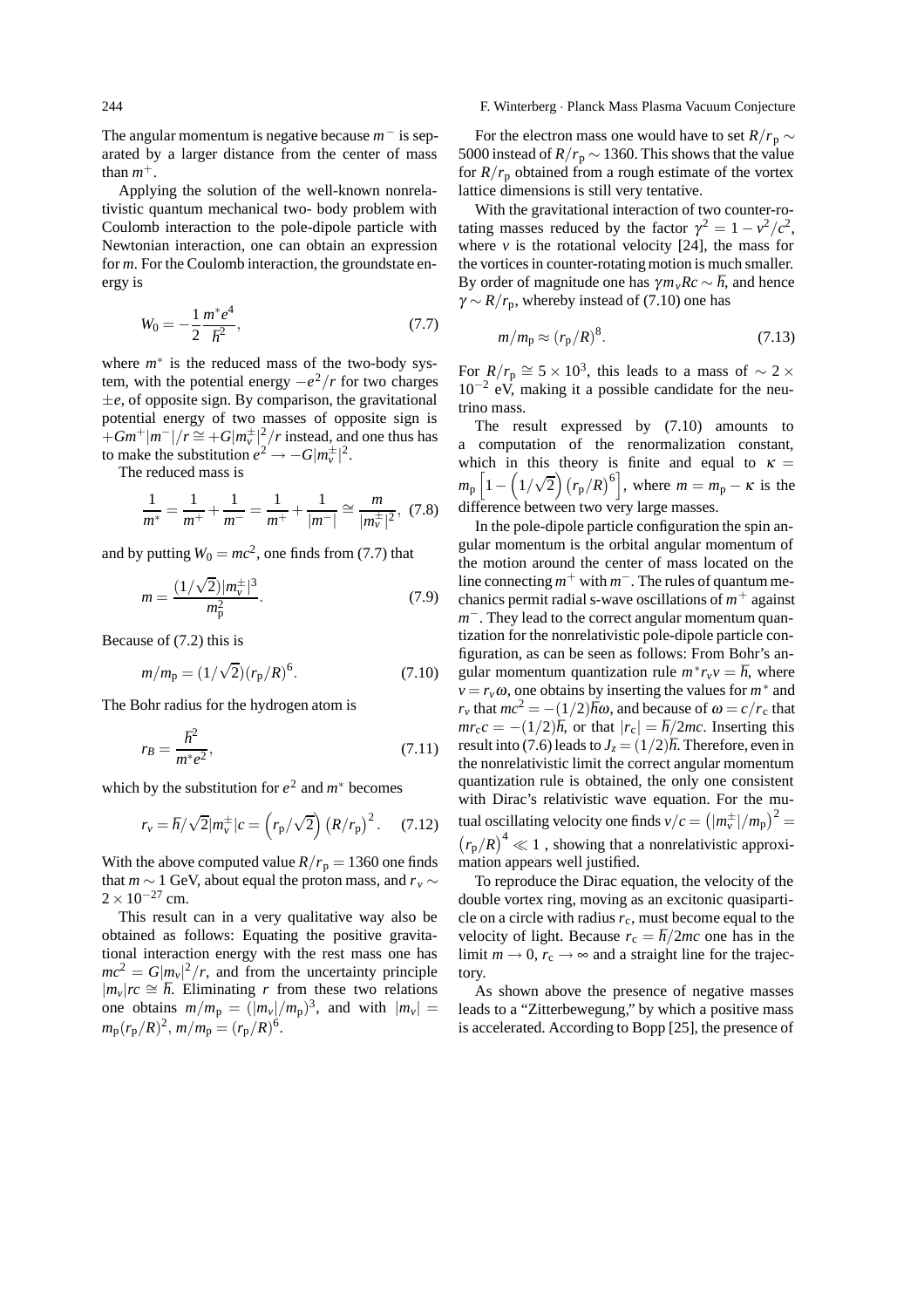negative masses can be accounted for in a generalized dynamics where the Lagrange function also depends on the acceleration. The equations of motion are there derived from the variational principle

$$
\delta \int L(q_k, \dot{q}_k, \ddot{q}_k) dt = 0, \qquad (7.14)
$$

or from

$$
\delta \int \Lambda(x_{\alpha}, u_{\alpha}, \dot{u}_{\alpha}) ds = 0, \qquad (7.15)
$$

where  $u_{\alpha} = dx_{\alpha}/ds$ ,  $\dot{u}_{\alpha} = du_{\alpha}/ds$ ,  $ds = (1 - \beta^2)^{1/2} dt$ ,  $\beta = v/c$ ,  $x_{\alpha} = (x_1, x_2, x_3, ict)$ , and where  $L =$  $\Lambda$   $(1 - \beta^2)^{1/2}$ . With the subsidiary condition  $F = u_\alpha^2 =$  $-c<sup>2</sup>$ , the Euler-Lagrange equation for (7.15) is

$$
\frac{d}{ds}\left(\frac{\partial\Lambda + \lambda F}{\partial u_{\alpha}} - \frac{d}{ds}\frac{\partial\Lambda}{\partial \dot{u}_{\alpha}}\right) - \frac{\partial\Lambda}{\partial x_{\alpha}} = 0 \quad (7.16)
$$

with  $\lambda$  a Lagrange multiplier. In the absence of external forces,  $\Lambda$  can only depend on  $\dot{u}^2_{\alpha}$ . The most simple assumption is a linear dependence

$$
\Lambda = -k_0 - (1/2)k_1 \dot{u}_\alpha^2,\tag{7.17}
$$

whereby (7.16) becomes

$$
\frac{\mathrm{d}}{\mathrm{d}s}(2\lambda u_{\alpha} + k_1 \ddot{u}_{\alpha}) = 0 \tag{7.18}
$$

or

$$
2\dot{\lambda}u_{\alpha} + 2\lambda \dot{u}_{\alpha} + k_1 \ddot{u}_{\alpha} = 0. \tag{7.19}
$$

Differentiating the subsidiary condition  $u^2_{\alpha} = -c^2$ , one has

$$
u_{\alpha}\dot{u}_{\alpha} = 0, u_{\alpha}\ddot{u}_{\alpha} + \dot{u}_{\alpha}^{2} = 0, u_{\alpha}\ddot{u}_{\alpha} + 3\dot{u}_{\alpha}\ddot{u}_{\alpha} = 0, (7.20)
$$

by which (7.19) becomes

$$
-2\dot{\lambda} - 3k_1 \dot{u} \ddot{u}_{\alpha} = -2\dot{\lambda} - \frac{3}{2}k_1 \frac{d}{ds} (\dot{u}_{\alpha}^2) = 0. \quad (7.21)
$$

This equation has the integral (summation over  $v$ )

$$
2\lambda = k_0 - (3/2)k_1 \dot{u}_v^2, \tag{7.22}
$$

where  $k_0$  appears as a constant of integration. By inserting (7.22) into (7.18) the Lagrange multiplier is eliminated and one has

$$
\frac{\mathrm{d}}{\mathrm{d}s} \left[ \left( k_0 - \frac{3}{2} k_1 \dot{u}_v^2 \right) u_\alpha + k_1 \ddot{u}_\alpha \right] = 0. \tag{7.23}
$$

That this is the equation of motion of a pole-dipole particle can be seen by writing it as follows:

$$
\frac{dP_{\alpha}}{ds} = 0,
$$
\n
$$
P_{\alpha} = \left(k_0 - \frac{3}{2}k_1\dot{u}_v^2\right)u_{\alpha} + k_1\ddot{u}_{\alpha}.
$$
\n(7.24)

By the angular momentum conservation law

$$
\frac{\mathrm{d}J_{\alpha\beta}}{\mathrm{d}s} = 0,\tag{7.25}
$$

where

$$
J_{\alpha\beta} = [\mathbf{x}, \mathbf{P}]_{\alpha\beta} + [\mathbf{u}, \mathbf{p}]_{\alpha\beta},\tag{7.26}
$$

the mass dipole moment is equal to

$$
p_{\alpha} = -k_1 \dot{u}_{\alpha}.\tag{7.27}
$$

For a particle at rest with  $P_k = 0, k = 1, 2, 3$ , one obtains

$$
J_{kl} = [\mathbf{u}, \mathbf{p}]_{kl} = u_k p_l - u_1 p_k, \tag{7.28}
$$

which is the spin angular momentum.

The energy of a pole-dipole particle at rest, for which  $u_4 = ic\gamma$ , is determined by the fourth component of (7.24):

$$
P_4 = imc = i\left(k_0 - \frac{3}{2}k_1\dot{u}_y^2\right)c\gamma.
$$
 (7.29)

From (7.24) and (7.27) for  $P_k = 0$ ,  $k = 1, 2, 3$ , one obtains for the dipole moment *p*:

$$
p = \left(k_0 - \frac{3}{2}k_1 \dot{u}_v^2\right) r_c,
$$
\n(7.30)

and because of (7.29) one has

$$
p = \frac{mr_c}{\gamma}.\tag{7.31}
$$

With  $u = \gamma v$ , one obtains for the spin angular momentum

$$
J_z = -pu = mvr_c \cong -mcr_c, \qquad (7.32)
$$

which is the same as (7.6).

For the transition to wave mechanics, one needs the equation of motion in canonical form. From  $L =$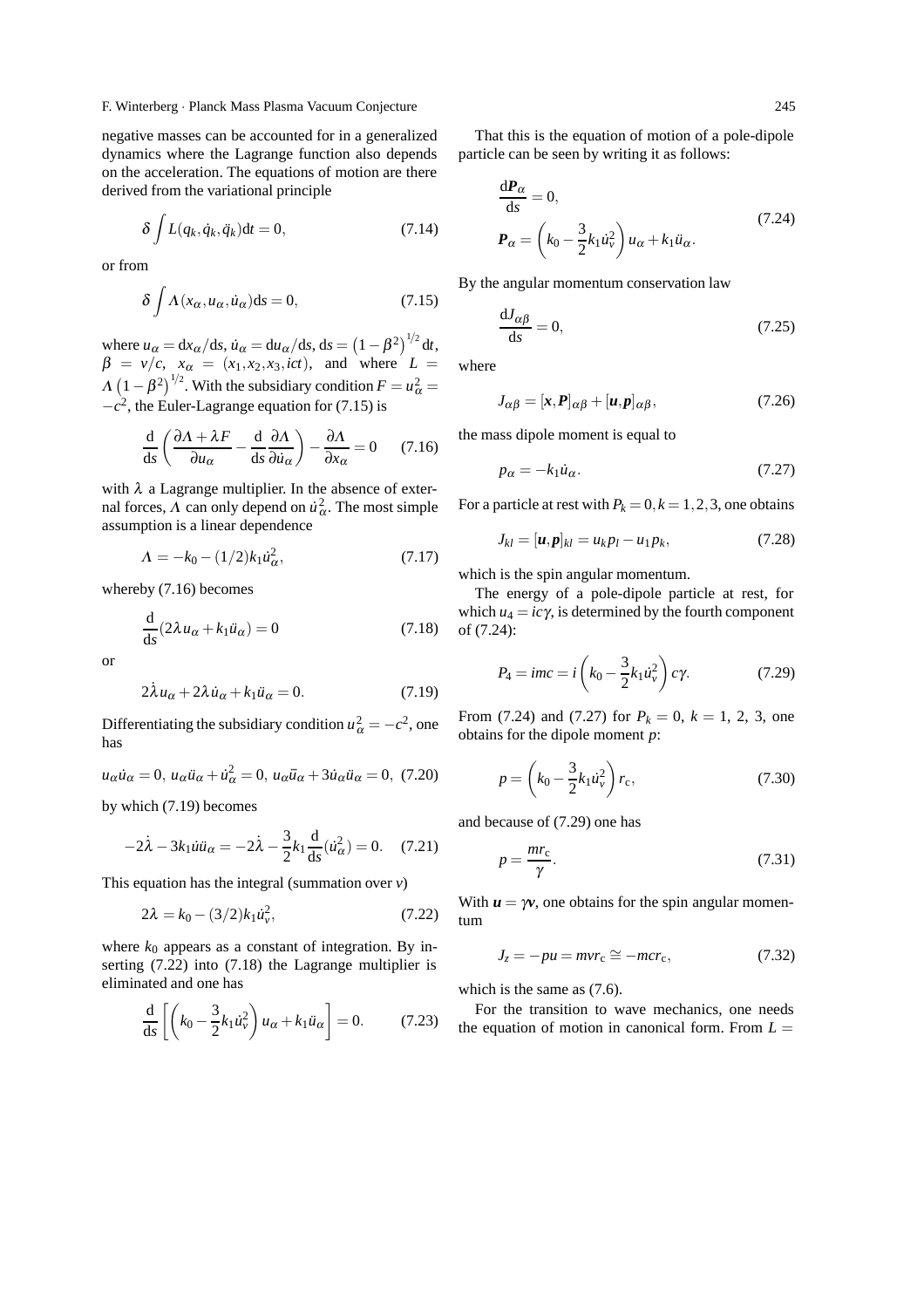$$
L = -\left(k_0 + \frac{1}{2}k_1\dot{u}_{\alpha}^2\right)(1 - v^2)^{1/2},
$$
  

$$
\dot{u}_{\alpha}^2 = \frac{1}{[(1 - v^2)^{1/2}]^4} \left[\dot{v}^2 + \left(\frac{v \cdot v}{(1 - v^2)^{1/2}}\right)^2\right],
$$
 (7.33)

where  $L = L(r, \dot{r}, \ddot{r})$ . From

$$
P = \frac{\partial L}{\partial v} - \frac{d}{dt} \frac{\partial L}{\partial \dot{v}}, \quad s = \frac{\partial L}{\partial \dot{v}}
$$
(7.34)

one can compute the Hamilton function

$$
H = \mathbf{v} \cdot \mathbf{P} + \dot{\mathbf{v}} \cdot \mathbf{s} - L. \tag{7.35}
$$

From *s* = ∂*L*/∂*v*˙ one obtains

$$
s = -\frac{k_1}{\sqrt{1 - v^2}^3} \left[ \dot{v} + \frac{(\mathbf{v} \cdot \dot{v})v}{1 - v^2} \right],
$$
  
\n
$$
\dot{v} = -\frac{\sqrt{1 - v^2}^3}{k_1} [s - (v \cdot s)v],
$$
\n(7.36)

by which, with the help of (7.33),  $\dot{v} \cdot \dot{s}$  can be expressed in terms of  $\nu$  and  $s$ . In these variables the angular momentum conservation law (7.25) assumes the form

$$
r \times P + v \times s = \text{const},\tag{7.37}
$$

with the vector *s* equal the dipole moment. For the Hamilton function (7.35) one then finds

$$
H = \mathbf{v} \cdot \mathbf{P} + k_0 (1 - v^2)^{1/2}
$$
  
– (1/2k<sub>1</sub>)(1 – v<sup>2</sup>)<sup>3/2</sup>[s<sup>2</sup> – (s · v)<sup>2</sup>]. (7.38)

Putting

$$
P = \frac{\hbar}{i} \frac{\partial}{\partial r}, \ \nu = \alpha, \ (1 - v^2)^{1/2} = \alpha_4, \qquad (7.39)
$$

where  $\alpha = {\alpha, \alpha_4}$  are the Dirac matrices, one finally obtains the Dirac equation

$$
\frac{\hbar}{i}\frac{\partial \psi}{\partial t} + H\psi = 0,\tag{7.40}
$$

where

$$
H = \alpha_1 \mathbf{P}_1 + \alpha_2 \mathbf{P}_2 + \alpha_3 \mathbf{P}_3 + \alpha_4 m,
$$
  
\n
$$
\alpha_\mu \alpha_\nu + \alpha_\nu \alpha_\mu = 2\delta_{\mu\nu}
$$
\n(7.41)

## 246 F. Winterberg · Planck Mass Plasma Vacuum Conjecture

with the mass given by

$$
m = k_0 - (1/2k_1)(1 - k_1)(1 - v^2)[s^2 - (s \cdot v)^2]. \quad (7.42)
$$

Higher particle families result from internal excited states of the pole-dipole configuration. They can also be obtained by Bopp's generalized mechanics putting

$$
\Lambda = -f(Q), \quad Q = \dot{u}_{\alpha}^2,\tag{7.43}
$$

where  $f(Q)$  is an arbitrary function of  $Q$  which depends on the internal structure of the mass dipole. With (7.43) one has for (7.16)

$$
\frac{\mathrm{d}}{\mathrm{d}s} \Big\{ [f(Q) - 4Qf'(Q)]u_{\alpha} + 2\frac{\mathrm{d}}{\mathrm{d}s} [f'(Q)]u_{\alpha} \Big\} = 0,
$$
\n(7.44)

where

$$
p_{\alpha} = -2f'(Q)\frac{\mathrm{d}u_{\alpha}}{\mathrm{d}s} \tag{7.45}
$$

is the dipole moment. For the simple pole-dipole particle one has according to (7.17)  $f(Q) = k_0 + (1/2)k_1Q$ , whereby  $p_{\alpha} = -k_1 \dot{u}_{\alpha}$  as in (7.27). Instead of (7.36) one now has

$$
\mathbf{s} = -2 \frac{f'(\mathcal{Q})}{\sqrt{1 - v^2}^3} \left[ \dot{\mathbf{v}} + \frac{(\mathbf{v} \cdot \dot{\mathbf{v}}) \mathbf{v}}{1 - v^2} \right],
$$
  
\n
$$
\dot{\mathbf{v}} = -\frac{1}{2} \frac{\sqrt{1 - v^2}^3}{f'(\mathcal{Q})} [\mathbf{s} - (\mathbf{v} \cdot \mathbf{s}) \mathbf{v}].
$$
\n(7.46)

Computation of  $\dot{v} \cdot s$  from both of these equations leads to the identity

$$
4Qf'(Q)^{2} = R = (1 - v^{2})[s^{2} - (\mathbf{v} \cdot \mathbf{s})^{2}], \quad (7.47)
$$

from which the function  $Q = Q(R)$  can be obtained and by which  $\dot{v}$  can be eliminated from  $H$ :

$$
H = \mathbf{v} \cdot \mathbf{P} + \dot{\mathbf{v}} \cdot \mathbf{s} - L = \mathbf{v} \cdot \mathbf{P} + \sqrt{1 - v^2} F(R), \quad (7.48)
$$

where

$$
F(R) = f(Q) - 2Qf'(Q).
$$
 (7.49)

For the wave mechanical treatment of this problem it is convenient to use the four-dimensional representation by making a canonical transformation from the variables  $(\mathbf{v}, \mathbf{v}_0; \mathbf{s}, \mathbf{s}_0)$  to  $(u_\alpha, p_\alpha)$ :

$$
s \cdot dv + s_0 dv_0 + u_\alpha dp_\alpha = d\Phi(\mathbf{v}, \mathbf{v}_\alpha, p_\alpha) \quad (7.50)
$$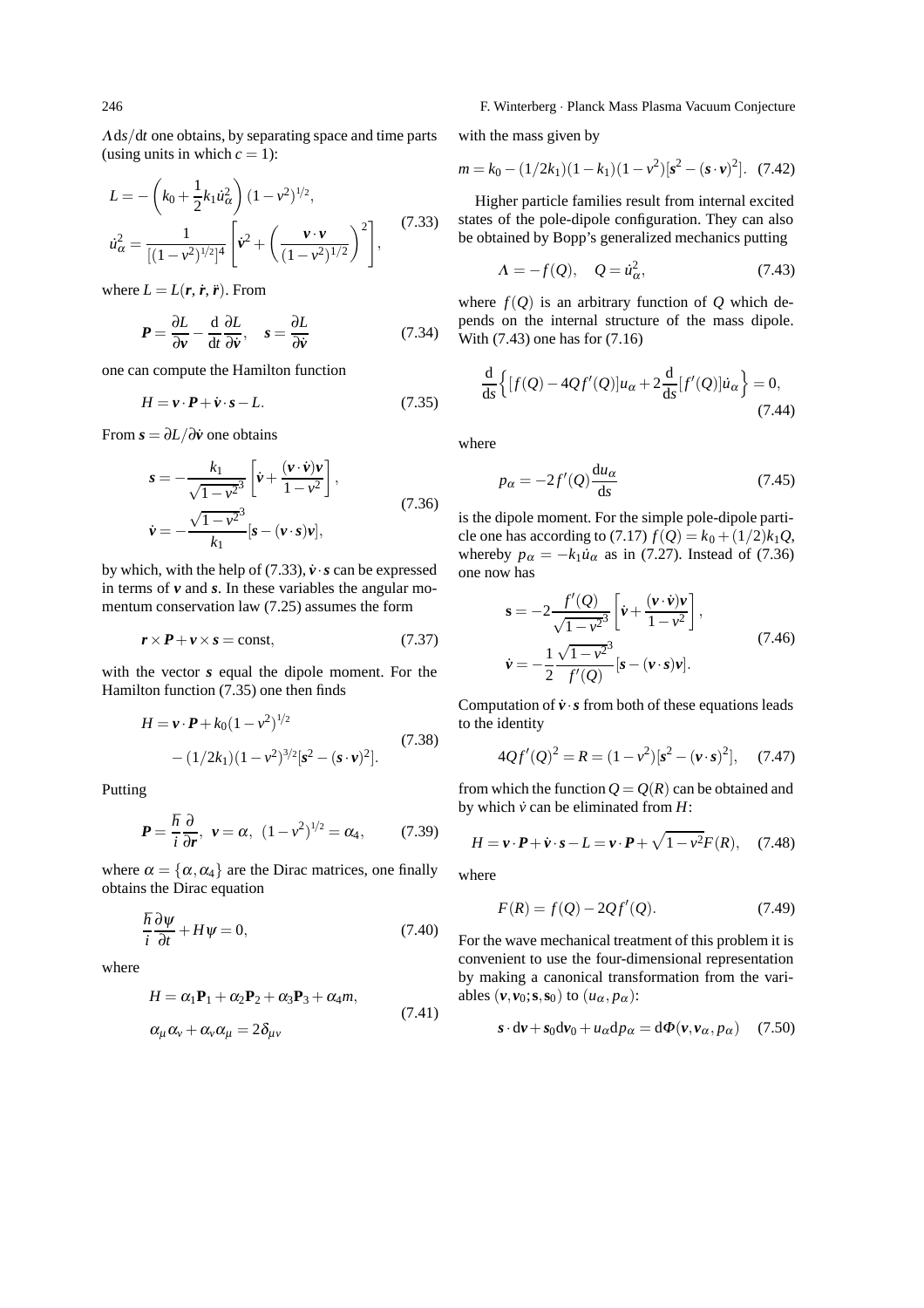with the generating function

$$
\Phi = \frac{v_0}{\sqrt{1 - v^2}} (\mathbf{v} \cdot \mathbf{p} + i p_4)
$$
\n(7.51)

and where  $v_0$ ,  $s_0$  are superfluous coordinates. Expressed in the new variables, one has

$$
R = -\frac{1}{2}M_{\alpha\beta}^2, \quad M_{\alpha\beta} = u_{\alpha}p_{\beta} - u_{\beta}p_{\alpha}.
$$
 (7.52)

With  $P_{\alpha} = \{P, iH\}$ , (7.48) is replaced by

$$
K = u_{\alpha} P_{\alpha} + \sqrt{-u_{\alpha}^2} F(R) = 0.
$$
 (7.53)

Because  $u_{\alpha}^2 = -1$  and  $u_{\alpha} p_{\alpha} = 0$ , the superfluous coordinates *vo* and *so* can be eliminated. Putting

$$
P_{\alpha} = \frac{\hbar}{i} \frac{\partial}{\partial x_{\alpha}}, \quad p_{\alpha} = \frac{\hbar}{i} \frac{\partial}{\partial u_{\alpha}}, \tag{7.54}
$$

one obtains the wave equation

$$
K\psi \equiv \left[ \left( u_{\alpha}, \frac{\hbar}{i} \frac{\partial}{\partial x_{\alpha}} \right) + F(R) \right] \psi(x, u) = 0, \quad (7.55)
$$

where

$$
R = -\frac{1}{2}M_{\alpha\beta}^2, M_{\alpha\beta}\frac{\hbar}{i}\left(u_{\alpha}\frac{\partial}{\partial u_{\beta}} - u_{\beta}\frac{\partial}{\partial u_{\alpha}}\right).
$$
 (7.56)

For  $P = 0$ , the wave function has the form

$$
\psi(x, u) = \psi(u)e^{-i\epsilon t/\hbar} \tag{7.57}
$$

with the wave equation for  $\psi(u)$ 

$$
F(R)\psi(u) = \frac{\varepsilon}{\sqrt{1 - v^2}}\psi(u)
$$
\n(7.58)

or, if *G* is the inverse function of *F*:

$$
R\psi(u) = G\left(\frac{\varepsilon}{\sqrt{1 - v^2}}\right)\psi(u). \tag{7.59}
$$

From the condition  $u_{\alpha} p_{\alpha} = 0$  follows that

$$
R = -\hbar^2 \frac{\partial^2}{\partial u_\alpha^2}.
$$
\n(7.60)

With  $(\theta, \phi)$  spherical polar coordinates)

$$
u_{\alpha} = [\sinh \alpha \sin \theta \cos \phi,
$$

 $\sinh \alpha \sin \theta \sin \phi$ ,  $\sinh \alpha \cos \theta$ ,  $\cosh \alpha$ ],

$$
\psi = \frac{\psi_0}{\sinh \alpha}, \quad \tanh \alpha = \nu, \tag{7.61}
$$

the wave equation becomes

$$
-\left[\frac{\partial^2}{\partial \alpha^2} - 1 - \frac{M^2}{\sinh^2 \alpha}\right] \psi_0 = G(\varepsilon \cosh \alpha) \psi_0, \quad (7.62)
$$

where

 $M^2 = (\nu \times s)^2$ 

$$
= -\frac{1}{\sin\theta} \frac{\partial}{\partial\theta} \left( \sin\theta \frac{\partial}{\partial\theta} \right) - \frac{1}{\sin^2\theta} \frac{\partial^2}{\partial\phi^2},
$$
(7.63)

having the eigenvalues  $j(j+1)$ , where *j* is an integer. The wave equation, therefore, finally becomes

$$
\frac{d^2 \psi_0}{d\alpha^2} = V(\alpha)\psi_0
$$
  
=  $\left[1 + \frac{j(j+1)}{\sinh^2 \alpha} - G(\varepsilon \cosh \alpha)\right] \psi_0.$  (7.64)

The eigenvalues can be obtained by the WKB method, with the factor  $j(j+1)$  replaced by  $(j+1/2)^2$  to account for the singularity at  $\alpha = 0$ . The eigenvalues are then determined by the equation

$$
j = \frac{1}{\pi} \int_{a_1}^{a_2} \sqrt{-V(\alpha)} d\alpha = n + \frac{1}{2}, n = 0, 1, 2, \cdots (7.65)
$$

with

$$
V(\alpha) = 1 + \frac{(j + 1/2)^2}{\sinh^2 \alpha} - G(\varepsilon \cosh \alpha). \tag{7.66}
$$

Of special interest are the cases where  $j = -1/2$ , because they correspond to the correct angular momentum quantization rule for the Zitterbewegung. For  $j =$ −1/2 one simply has

$$
V(\alpha) = 1 - G(\varepsilon \cosh \alpha). \tag{7.67}
$$

To obtain an eigenvalue requires a finite value of the phase integral (7.65). The function  $G(x)$ , ( $x =$  $\varepsilon$  cosh  $\alpha$ ), must therefore qualitatively have the form of a parabola cutting the line  $G = 1$  at two points  $x_1$ ,  $x_2$ , in between which  $G(x) > 1$ . One can then distinguish two limiting cases. First if  $\varepsilon \ll 1$  and a second if  $\varepsilon \gg 1$ . In both cases one may approximate (7.65) as follows:

$$
J \cong (1/\pi)\sqrt{-V(\alpha)}(\alpha_2 - \alpha_1). \tag{7.68}
$$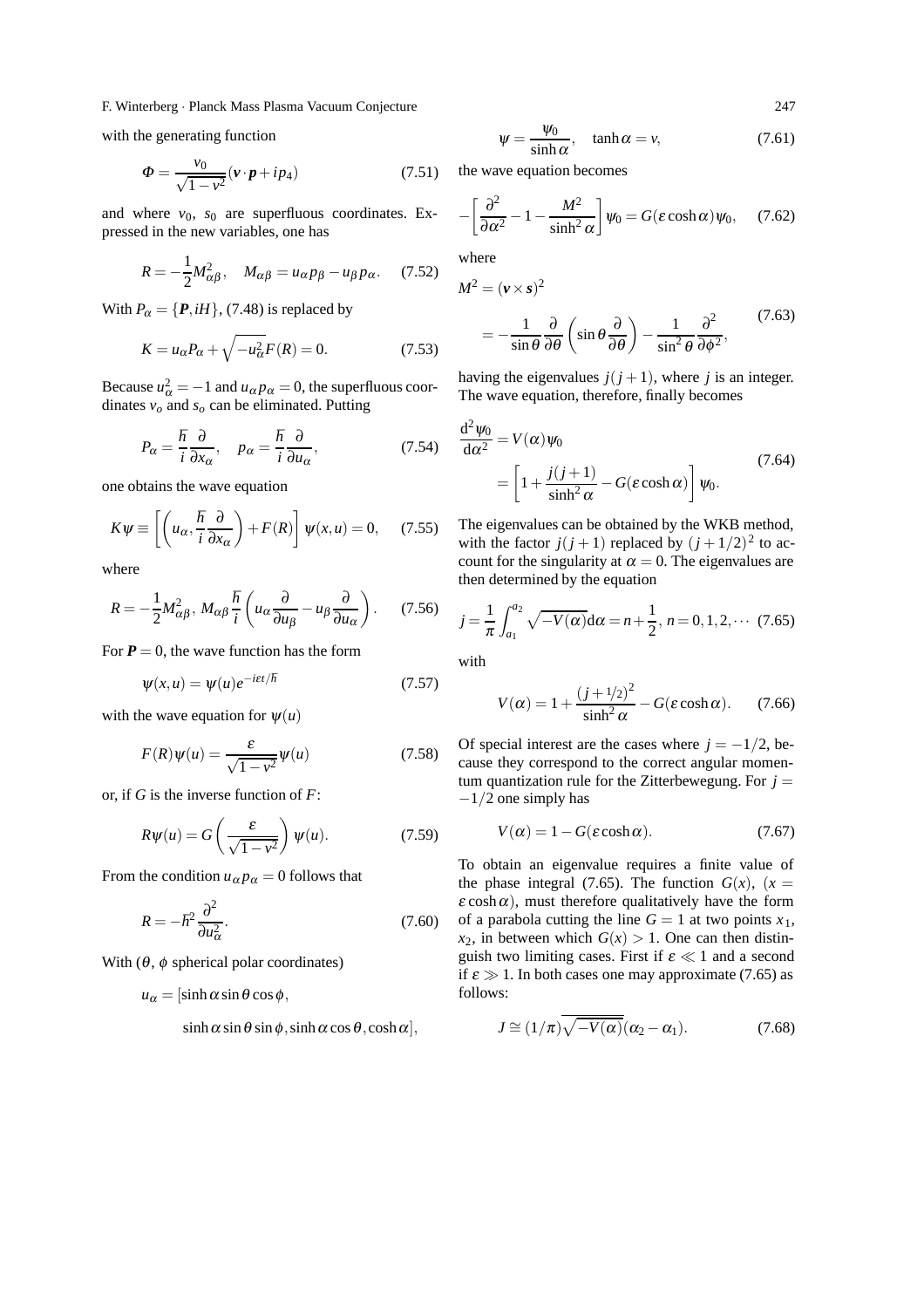In the first case  $\alpha \gg 1$  and one has

$$
\alpha \cong \ln\left(\frac{x}{\varepsilon} + \sqrt{\frac{x^2}{\varepsilon^2} - 1}\right) \approx \ln\left(\frac{2x}{\varepsilon}\right) - \frac{\varepsilon^2}{4x^2} + \cdots,
$$
\n(7.69)

hence

$$
\alpha_2 - \alpha_1 \cong \ln\left(\frac{x_2}{x_1}\right) + \frac{x_2^2 - x_1^2}{x_1^2 x_2^2} \frac{\varepsilon^2}{4} + \cdots. \quad (7.70)
$$

In the second case one has

$$
\alpha \cong \sqrt{2} \left(\frac{x}{\varepsilon} - 1\right)^{1/2},\tag{7.71}
$$

or if  $x/\varepsilon \gg 1$  simply

$$
\alpha \cong \sqrt{\frac{2x}{\varepsilon}},\tag{7.72}
$$

hence

$$
\alpha_2 - \alpha_1 \cong \sqrt{\frac{2}{\varepsilon}} (x_2^{1/2} - x_1^{1/2}). \tag{7.73}
$$

One, therefore, sees that the phase integral has for  $\varepsilon \ll$ 1 the form  $J = a + b\varepsilon^2$ , but for  $\varepsilon \gg 1$  the form  $J =$ *a*/ $\sqrt{\epsilon}$ . The *J*(*ε*) curve can for this reason cut twice the lines  $J = 1/2(n = 0)$ , and  $J = 3/2(n = 1)$ .

In Fig. 3, we have adjusted the phase integral to account for the electron, muon and tau, where  $\varepsilon = mc^2$ , with *m* the electron mass. The fact that the mass ratio of the tau and muon are so much smaller than the mass ratio of the muon and electron suggests that both the muon and tau result from cuts of the line  $J = 3/2$ . Because of the proximity on the  $J = 3/2$  line, it is unlikely that the phase integral would cut the line  $J = 5/2$ The final the phase integral would cut the line  $J = 3/2$ <br>or higher. Since for large values of  $\varepsilon, J \propto 1/\sqrt{\varepsilon}$ , it follows that there must be one more eigenvalue for which  $J = 1/2$ , which from the position of the first three families is guessed to be around 80,000 mc<sup>2</sup>  $\cong$  40 GeV. This result suggests that there are no more than four particle families. In the framework of the proposed model a more definite conclusion has to await a determination of the structure function  $f(Q)$  for the mass distribution of the exciton made up from the positive-negative mass vortex resonance. The finiteness of the number of possible families is here a consequence of Bopp's nonlinear dynamics involving negative masses, not as in superstring theories, where it results from a topological constraint.



Fig. 3. Qualitative form of the phase integral  $J = J(\varepsilon)$  to determine the number of families and their masses.

One may ask what kind of mass distributions generate half integer spin quantization. The answer to this question is that noninteger angular momentum quantization is possible if the rotational motion is accompanied by a simultaneous time-dependent deformation of the positive-negative mass distribution. A superposition of a rotational motion with a simultaneous periodic deformation can for example, occur in rotating molecules if the rotation is accompanied by a timedependent deformation. As it was demonstrated by Delacretaz et al. [26], it there can lead to half-integer angular momentum quantization. The same must be possible for the positive-negative mass vortex configuration.

## **8. Finestructure Constant**

According to Wilczek [27] the ratio of the baryon mass  $m$  to the Planck mass  $m<sub>p</sub>$  can be expressed in terms of the finestructure constant  $\alpha$  at the unification energy of the electroweak and strong interaction:

$$
\frac{m}{m_{\rm p}} = e^{-\frac{k}{a}},\tag{8.1}
$$

where  $k = 11/2\pi$  is a calculable factor computed from the antiscreening of the strong force. One thus has

$$
\frac{1}{\alpha} = \frac{2\pi}{11} \log\left(\frac{m_{\rm p}}{m}\right). \tag{8.2}
$$

With the help of (7.10) one can then compute  $\alpha$  [17]:

$$
\frac{1}{\alpha} = \frac{12\pi}{11} \log\left(\frac{R}{r_{\rm p}}\right). \tag{8.3}
$$

For  $R/r_p = 1360$ , one finds that  $1/\alpha = 24.8$ , in surprisingly good agreement with the empirical value,  $1/\alpha = 25$ .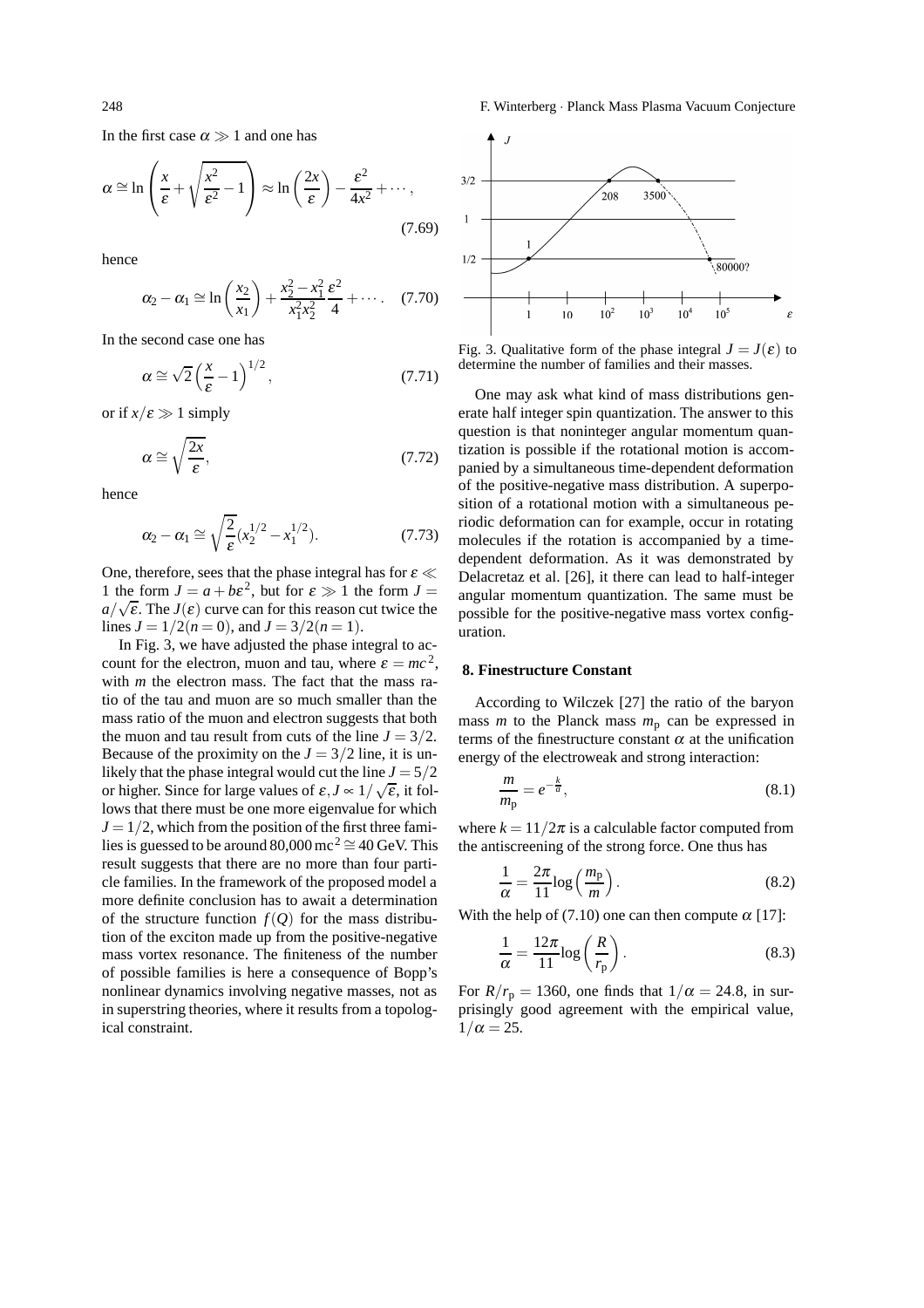#### **9. Quantum Mechanics and Lorentz Invariance**

According to Einstein and Hopf the friction force acting on a charged particle moving with the velocity *v* through an electromagnetic radiation field with a frequency dependent spectrum  $f(\omega)$  is given by [28]

$$
F = -\text{const}\left[f(\omega) - \frac{\omega}{3}\frac{\mathrm{d}f(\omega)}{\mathrm{d}\omega}\right]\nu.
$$
 (9.1)

This force vanishes if

$$
f(\omega) = \text{const}\,\omega^3. \tag{9.2}
$$

It is plausible that this is universally true, not only for electromagnetic interactions. But now, the spectrum (9.2) is not only frictionless, but it is also Lorentz invariant.

In the Planck mass plasma the zero point energy results from the "Zitterbewegung" caused by the interaction of positive with negative Planck mass particles. To relax it into a frictionless state as is the case for a superfluid, the spectrum must assume the form (9.2). With  $4\pi\omega^2d\omega$  modes of oscillation in between  $\omega$  and  $\omega + d\omega$  the energy for each mode must be proportional to  $\omega$  to obtain, as in quantum mechanics, the  $\omega^3$  dependence (9.2). Because the spectrum (9.2) is generated by collective oscillations of the discrete Planck mass particles, it has to be cut off at the Planck frequency  $\omega_p = c/r_p = 1/t_p$ , where the zero point energy is equal to  $(1/2)\hbar\omega_p = (1/2)m_pc^2$ . It thus follows that the zero point energy of each mode with a frequency  $\omega < \omega_{\rm o}$  must be  $E = (1/2)\hbar\omega$ . A cut-off of the zero point energy at the Planck frequency destroys Lorentz invariance, but only for frequencies near the Planck frequency and hence only at extremely high energies. The nonrelativistic Schrödinger equation, in which the zero point energy is expressed through the kinetic energy term  $-(\hbar^2/2m)\nabla^2 \psi$ , therefore remains valid for masses  $m < m<sub>p</sub>$ , to be replaced by Newtonian mechanics for masses  $m > m_p$ .

A cut-off at the Planck frequency generates a distinguished reference system in which the zero point energy spectrum is isotropic and at rest. In this distinguished reference system the scalar potential from which the forces are to be derived satisfies the inhomogeneous wave equation

$$
-\frac{1}{c^2}\frac{\partial^2 \Phi}{\partial t^2} + \nabla^2 \Phi = -4\pi \rho(r,t),\tag{9.3}
$$

where  $\rho(r,t)$  are the sources of this field. For a body in static equilibrium, at rest in the distinguished reference system for which the sources are those of the body itself, one has

$$
\nabla^2 \Phi = -4\pi \rho(r). \tag{9.4}
$$

if set into absolute motion with the velocity *v* along the *x*-axis, the coordinates of the reference system at rest with the moving body are obtained by the Galilei transformation:

$$
x' = x - vt, y' = y, z' = z, t' = t,
$$
\n(9.5)

transforming (9.3) into

$$
-\frac{1}{c^2} \frac{\partial^2 \Phi'}{\partial t'^2} + \frac{2v}{c^2} \frac{\partial^2 \Phi'}{\partial x' \partial t'} + \left(1 - \frac{v^2}{c^2}\right) \frac{\partial^2 \Phi'}{\partial x'^2} + \frac{\partial^2 \Phi'}{\partial y'^2} + \frac{\partial^2 \Phi'}{\partial z'^2} = 4\pi \rho' r' t'.
$$
\n(9.6)

After the body has settled into a new equilibrium in which  $\partial/\partial t' = 0$ , one has instead of (9.4)

$$
\left(1 - \frac{v^2}{c^2}\right) \frac{\partial^2 \Phi'}{\partial x'^2} + \frac{\partial^2 \Phi'}{\partial y^2} + \frac{\partial^2 \Phi'}{\partial z^2} = -4\pi \rho(x', y, z).
$$
\n(9.7)

Comparison of (9.7) with (9.4) shows that the l.h.s. of (9.7) is the same it one sets  $\Phi' = \Phi$  and  $dx' =$  $dx\sqrt{1-v^2/c^2}$ . This implies a uniform contraction of the body by the factor  $\sqrt{1-v^2/c^2}$ , because the sources within the body are contracted by the same factor, whereby the r.h.s. of  $(9.7)$  becomes equal to the r.h.s. of (9.4). Since all clocks can be viewed as light clocks (made up from rods with light signals reflected back and forth along the rod), the length contraction leads to slower going clocks, going slower by the same factor. Thus using contracted rods and slower going clocks as measuring devices, (9.3) is Lorentz invariant.

With the repulsive quantum force having its cause in the zero point energy and with the zero point energy Lorentz invariant, it follows that the attractive electric force is balanced by the repulsive quantum force always in such a way that Lorentz invariance appears to be true. Departures from Lorentz invariance could then only be noticed for particle energies near the Planck energy, where Lorentz invariance is violated through the cut-off of the zero point energy spectrum.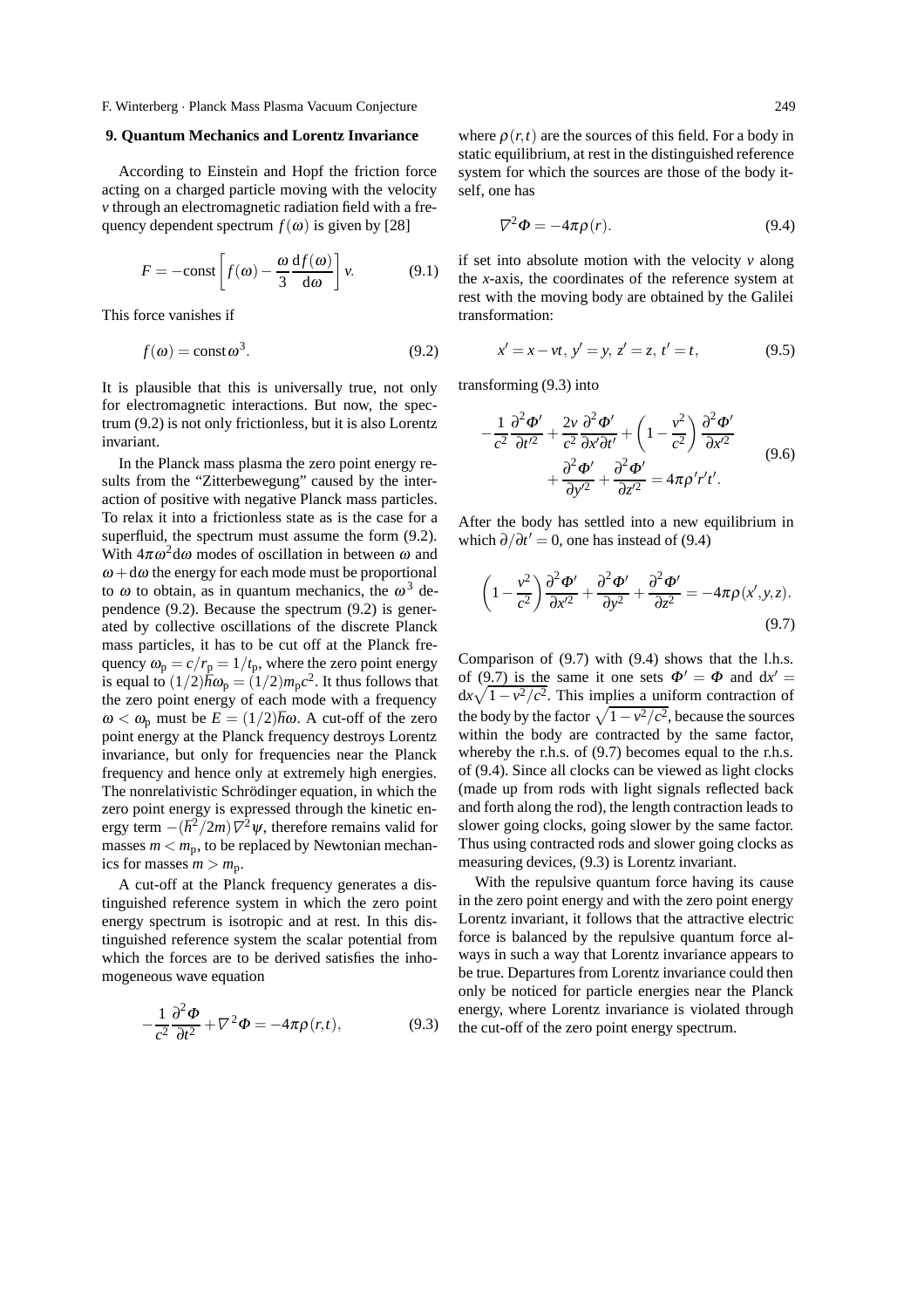### **10. Gauge Invariance**

In Maxwell's equations the electric and magnetic fields can be expressed through a scalar potential <sup>Φ</sup> and a vector potential *A*:

$$
E = -\frac{1}{c}\frac{\partial A}{\partial t} - \text{grad}\,\Phi, \quad H = \text{curl}A. \quad (10.1)
$$

*E* and *H* remain unchanged under the gauge transformation of the potentials

$$
\Phi' = \Phi - \frac{1}{c} \frac{df}{dt}, \quad A' = A + \text{grad}f, \quad (10.2)
$$

where  $f$  is called the gauge function. Imposing on  $\Phi$ and *A* the Lorentz gauge condition

$$
\frac{1}{c}\frac{\partial\Phi}{\partial t} + \text{div}A = 0,\tag{10.3}
$$

the gauge function must satisfy the wave equation

$$
-\frac{1}{c^2}\frac{\partial^2 f}{\partial t^2} + \nabla^2 f = 0.
$$
 (10.4)

In an electromagnetic field the force on a charge *e* is

$$
\mathbf{F} = e \left[ \mathbf{E} + \frac{1}{c} \mathbf{v} \times \mathbf{H} \right]
$$
  
=  $e \left[ -\frac{1}{c} \frac{\partial A}{\partial t} - \text{grad} \Phi + \frac{1}{c} \mathbf{v} \times \text{curl} A \right].$  (10.5)

By making a gauge transformation of the Hamilton operator in the Schrödinger wave equation, the wave function transforms as

$$
\psi' = \psi \exp\left[\frac{ie}{\hbar c}f\right],\tag{10.6}
$$

leaving invariant the probability density  $\psi^* \psi$ .

To give gauge invariance a hydrodynamic interpretation, we compare (10.5) with the force acting on a test body of mass *m* placed into the moving Planck mass plasma. This force follows from Euler's equation and is

$$
F = m\frac{\mathrm{d}\mathbf{v}}{\mathrm{d}t} = m\left[\frac{\partial \mathbf{v}}{\partial t} + \text{grad}\left(\frac{v^2}{2}\right) - \mathbf{v} \times \text{curl}\,\mathbf{v}\right].\tag{10.7}
$$

Complete analogy between (10.5) and (10.7) is established if one sets

$$
\Phi = -\frac{m}{2e}v^2, \quad A = -\frac{mc}{e}\nu.
$$
 (10.8)

250 F. Winterberg · Planck Mass Plasma Vacuum Conjecture

According to (10.2) and (10.6)  $\Phi$  and **A** shift the phase of a Schrödinger wave by

$$
\delta \varphi = \frac{e}{\hbar} \int_{t_1}^{t_2} \Phi dt, \quad \delta \varphi = \frac{e}{\hbar c} \oint A \cdot ds. \quad (10.9)
$$

The corresponding expressions for a gravitational field can be directly obtained from the equivalence principle [29]. If  $\partial v / \partial t$  is the acceleration and  $\vec{\omega}$  the angular velocity of the universe relative to a reference system assumed to be at rest, the inertial forces in this system are

$$
\boldsymbol{F} = m \left[ \frac{\partial \boldsymbol{v}}{\partial t} + \dot{\vec{\omega}} \times \boldsymbol{r} - \vec{\omega} \times (\vec{\omega} \times \boldsymbol{r}) - \dot{\boldsymbol{r}} \times 2\vec{\omega} \right]. \tag{10.10}
$$

For (10.10) we write

$$
\boldsymbol{F} = m \left[ \hat{\boldsymbol{E}} + \frac{1}{c} \boldsymbol{v} \times \hat{\boldsymbol{H}} \right],
$$
 (10.11)

where

$$
\hat{E} = \frac{\partial v}{\partial t} + \dot{\vec{\omega}} \times r - \vec{\omega} \times (\vec{\omega} \times r),
$$
  
\n
$$
\hat{H} = -2c\vec{\omega}.
$$
\n(10.12)

With

curl 
$$
(\vec{\omega} \times \mathbf{r}) = 2\vec{\omega}
$$
  
div  $(-\vec{\omega} \times (\vec{\omega} \times \mathbf{r})) = 2\vec{\omega}^2$ , (10.13)

one has

$$
\operatorname{div}\hat{H} = 0, \quad \frac{1}{c}\frac{\partial \hat{H}}{\partial t} + \operatorname{curl}\hat{E} = 0. \tag{10.14}
$$

 $\hat{E}$  and  $\hat{H}$  can be derived from a scalar and vector potential

$$
\hat{E} = -\frac{1}{c} \frac{\partial \hat{A}}{\partial t} - \text{grad} \,\hat{\Phi}, \quad \hat{H} = \text{curl} \hat{A}. \quad (10.15)
$$

Applied to a rotating reference system one has

$$
\hat{\Phi} = -\frac{1}{2}(\vec{\omega} \times \vec{r})^2, \quad \hat{A} = -c(\vec{\omega} \times \vec{r}), \quad (10.16)
$$

or

$$
\hat{\Phi} = -\frac{v^2}{2}, \quad \hat{A} = -cv.
$$
 (10.17)

Apart from the factor  $m/e$  this is the same as (10.8).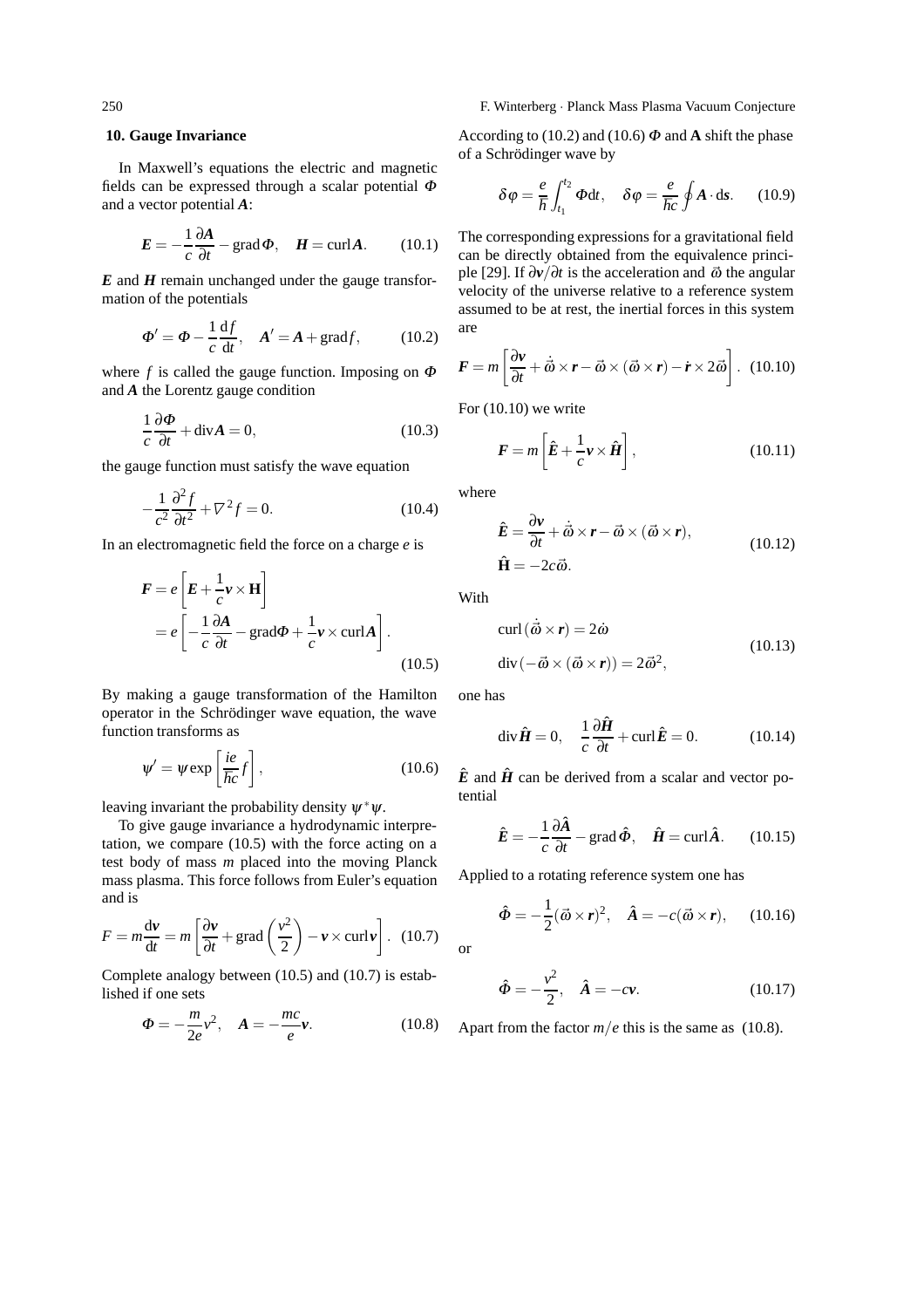For weak gravitational fields produced by slowly moving matter, Einstein's linearized gravitational field equations permit the gauge condition (replacing the Lorentz gauge)

$$
\frac{4}{c}\frac{\partial \hat{\Phi}}{\partial t} + \text{div}\hat{A} = 0,
$$
  

$$
\frac{\partial \hat{A}}{\partial t} = 0
$$
 (10.18)

with the gauge transformation for  $\hat{\Phi}$  and  $\hat{A}$ 

$$
\hat{\Phi}' = \hat{\Phi},
$$
  
\n
$$
\hat{A}' = \hat{A} + \text{grad } f,
$$
\n(10.19)

where *f* has to satisfy the potential equation

$$
\nabla^2 f = 0. \tag{10.20}
$$

For a stationary gravitational field the vector potential changes the phase of the Schrödinger wave function according to

$$
\psi' = \psi \exp\left[\frac{im}{\hbar c}f\right],\tag{10.21}
$$

leading to a phase shift on a closed path

$$
\delta \varphi = -\frac{m}{\hbar c} \oint \hat{A} \cdot ds = -\frac{m}{\hbar} \oint \mathbf{v} \cdot ds. \quad (10.22)
$$

### **11. Principle of Equivalence**

According to (5.1), Newton's law of gravitational attraction, and with it the property of gravitational mass, has its origin in the zero point fluctuations of the Planck mass particles bound in quantized vortex filaments. For the attraction to make itself felt, both the attracting and attracted mass must be composed of Planck mass particles bound in vortex filaments. The gravitational field generated by a mass *M*, different from  $m_p$ , is the sum of all masses  $m_p$  bound in vortex filaments, whereby fractions of  $m_p$  are possible for an assembly consisting of an equal number of positive and negative Planck masses, with the positive kinetic energy of the positive Planck masses different from the absolute value of the negative kinetic energy of the negative Planck masses. The gravitational charge of the

mass *M* is  $\sqrt{GM}$  and the gravitational field generated by *M*

$$
g = \frac{\sqrt{GM}}{r^2}.\tag{11.1}
$$

The force exerted by *g* on another mass *m* (of charge  $\sqrt{Gm}$ , which like *M* is composed of masses  $m_p$  bound in vortex filaments, is

$$
F = \sqrt{G}m \times g = \frac{GmM}{r^2},\tag{11.2}
$$

but because the vortex lattice propagates tensorial waves, simulating those derived from Einstein's gravitational field equations, the gravitational field appears to be tensorial in the low energy limit.

The equivalence of the gravitational and inertial masses can most easily be demonstrated for the limiting case of an incompressible Planck mass plasma. To prove the principle of equivalence in this limit, we use the equations for an incompressible frictionless fluid

$$
\operatorname{div} \mathbf{v} = 0, \quad \rho \frac{\mathrm{d}\mathbf{v}}{\mathrm{d}t} = -\operatorname{grad} p. \tag{11.3}
$$

Applied to the positive mass component of (11.3), we have  $\rho = nm_p$ ,  $n = 1/2r_p^3$ . In the limit of an incompressible fluid, the pressure *p* plays the role of a Lagrange multiplier, with which the incompressibility condition div $v = 0$  in the Lagrange density function has to be multiplied [37]. The force resulting from a pressure gradient is for this reason a constraint force. The same is true for the inertial forces in general relativity, where they are constraint forces imposed by curvilinear coordinates in a noninertial reference system.

The inertial force ρd*v*/d*t* in Euler's equation can be interpreted as a constraint force resulting from the interaction with the Planck masses filling all of space. Apart from those regions occupied by the vortex filaments, the Planck mass plasma is everywhere superfluid and must obey the equation

$$
\operatorname{curl} \mathbf{v} = 0. \tag{11.4}
$$

With the incompressibility condition div  $v = 0$ , the solutions of Euler's equation for the superfluid regions are solutions of Laplace's equation for the velocity potential  $\psi$ 

$$
\nabla^2 \psi = 0. \tag{11.5}
$$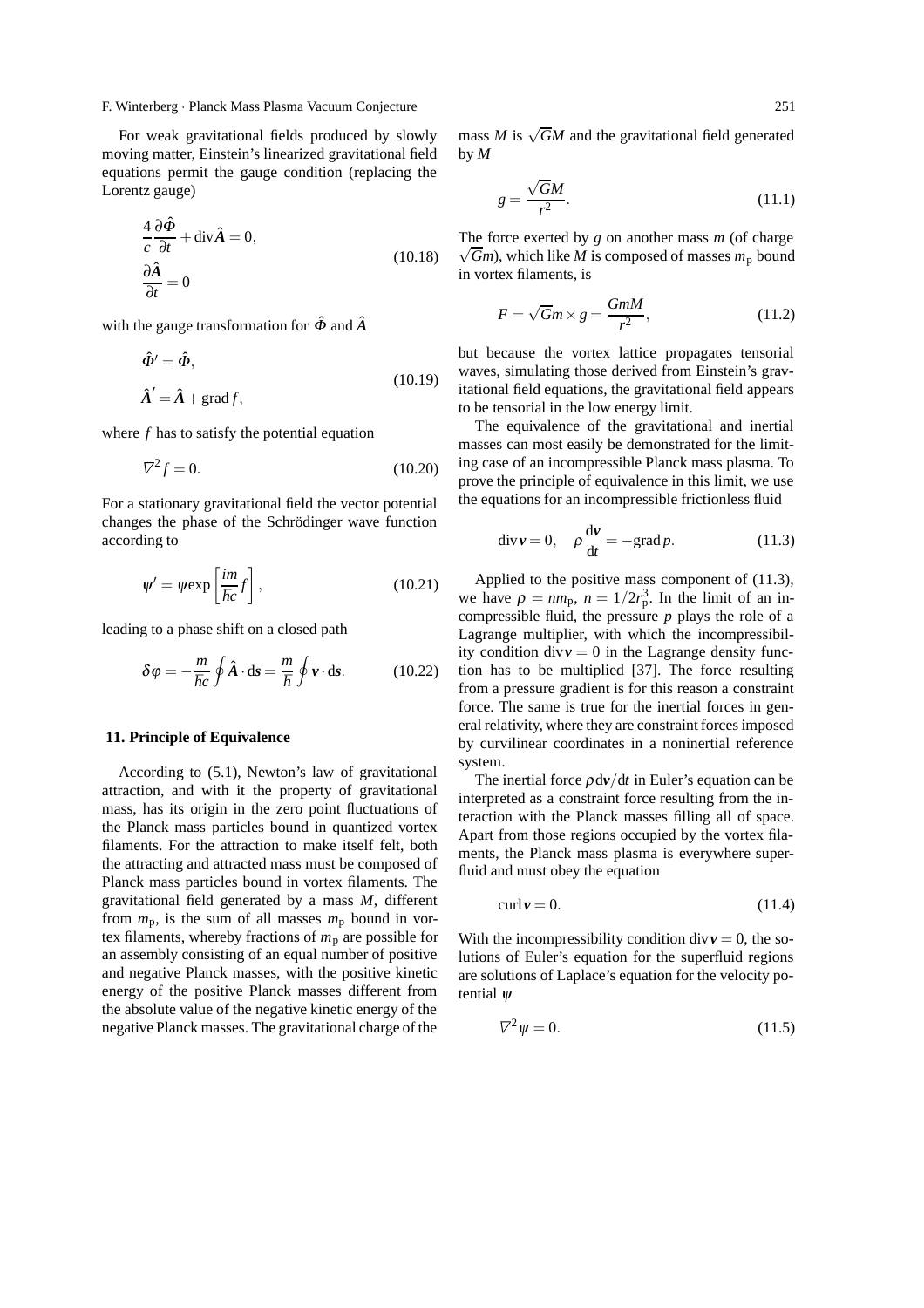where  $v = -\text{grad }\psi$ . A solution of (11.5) is solely determined by the boundary conditions on the surface of the vortex filaments, as can be seen more directly in the following way: With the help of the identity

$$
\frac{d\mathbf{v}}{dt} = \frac{\partial \mathbf{v}}{\partial t} + \nabla \left(\frac{v^2}{2}\right) - \mathbf{v} \times \text{curl}\,\mathbf{v}
$$
 (11.6)

one can obtain an equation for *p* by taking the divergence on both sides of Euler's equation

$$
\nabla^2 \left( \frac{p}{\rho} + \frac{\mathbf{v}^2}{2} \right) = \text{div} \left( \mathbf{v} \times \text{curl} \mathbf{v} \right) \tag{11.7}
$$

Solving for *p* one has (up to a function of time depending on the initial conditions but which is otherwise of no interest)

$$
\frac{p}{\rho} = -\frac{v^2}{2} - \int \frac{\text{div}\left(\mathbf{v} \times \text{curl}\mathbf{v}\right)}{4\pi|\mathbf{r} - \mathbf{r}'|} \text{d}\mathbf{r}'.\tag{11.8}
$$

Inserting this expression for *p* back into Euler's equation, it becomes an integro-differential equation [38]

$$
\frac{\mathrm{d}\mathbf{v}}{\mathrm{d}t} = \nabla \left(\frac{v^2}{2}\right) + \nabla \int \frac{\mathrm{div}\left(\mathbf{v} \times \mathrm{curl}\,\mathbf{v}\right)}{4\pi|\mathbf{r} - \mathbf{r}'|} \mathrm{d}\mathbf{r}'. \tag{11.9}
$$

If the superfluid Planck mass plasma could be set into uniform rotational motion of angular velocity  $\omega$ , one would have

$$
v = r\omega \tag{11.10}
$$

and hence

$$
|\nabla(v^2/2)| = r\omega^2,\tag{11.11}
$$

but because for a superfluid curl $v = 0$ , the velocity field (11.10) is excluded. If set into uniform rotation, a superfluid rather sets up a lattice of parallel vortex filaments, possessing the same average vorticity as a uniform rotation. If space would be permeated by such an array of vortices, it would show up in an anisotropy which is not observed. Other nonrotational motions leading to nonvanishing  $\nabla(v^2/2)$ -terms involve expansions or dilations, excluded for an incompressible fluid. Therefore, the only remaining term on the r.h.s. of (11.9) is the integral term. It is nonlocal and purely kinematic. Through it a "field" is transmitted to the position *r* over the distance  $|r - r'|$ . One can therefore write for the incompressible Planck mass plasma

$$
\frac{\mathrm{d}\mathbf{v}}{\mathrm{d}t} = \nabla \int \frac{\mathrm{div}\left(\mathbf{v} \times \mathrm{curl}\,\mathbf{v}\right)}{4\pi|\mathbf{r} - \mathbf{r}'|} \mathrm{d}\mathbf{r}'.\tag{11.12}
$$

252 F. Winterberg · Planck Mass Plasma Vacuum Conjecture

As Einstein's equation of motion for a test body, which is the equation for a geodesic in a curved fourdimensional space, equation (11.12) does not contain the mass of the test body. It is for this reason purely kinematic, giving a kinematic interpretation of inertial mass.

The integral on the r.h.s. of (11.12) must be extended over all regions where curl $v \neq 0$ . These are the regions occupied by vortex filaments. In the Planck mass plasma, the vortex core radius is the Planck length  $r_p$ , with the vortex having the azimuthal

$$
v_{\phi} = c(r_{\rm p}/r) = 0, \quad r > r_{\rm p}.
$$
 (11.13)

Using Stokes' theorem for a surface cutting through the vortex core and having a radius equal to the core radius  $r_p$ , one finds that at  $r = r_p$ 

$$
\operatorname{curl}_z \mathbf{v} = \frac{2c}{r_p}.\tag{11.14}
$$

A length element of the vortex tube equal to  $r_p$ , makes the contribution

$$
\int_{r_{\rm p}} \frac{\text{div}\,(\mathbf{v} \times \text{curl}\mathbf{v})}{4\pi |\mathbf{r} - \mathbf{r}'|} d\mathbf{r}' \cong \frac{1}{4\pi |\mathbf{r} - \mathbf{r}'|} \oint (\mathbf{v} \times \text{curl}\,\mathbf{v}) \cdot d\mathbf{f},\tag{11.15}
$$

where  $\int df \cong 2\pi r_p^2$  is the surface element for a length  $r_p$  of the vortex tube. Therefore, each such element  $r_p$ contributes

$$
\int_{r_{\rm p}} \frac{\text{div}\,(\mathbf{v} \times \text{curl}\mathbf{v})}{4\pi |\mathbf{r} - \mathbf{r}'|} \text{d}\mathbf{r}' \cong \frac{r_{\rm p}c^2}{|\mathbf{r} - \mathbf{r}'|}. \tag{11.16}
$$

The contribution to  $\frac{dv}{dt}$  of an element located at  $r'$ then is

$$
\frac{\mathrm{d}\mathbf{v}}{\mathrm{d}t} = \frac{r_{\mathrm{p}}c^2}{|\mathbf{r} - \mathbf{r}'|} \tag{11.17}
$$

Because of  $Gm_p^2 = \hbar c$  and  $m_p r_p c = \hbar$ , this can be written as

$$
\frac{\mathrm{d}v}{\mathrm{d}t} = \frac{Gm_{\mathrm{p}}}{|\mathbf{r} - \mathbf{r}'|^2},\tag{11.18}
$$

demonstrating the origin of the inertial mass in the gravitational mass of all the Planck masses in the universe bound in vortex filaments.

To obtain a value for the inertial mass of a body, its interaction with all those Planck masses in the universe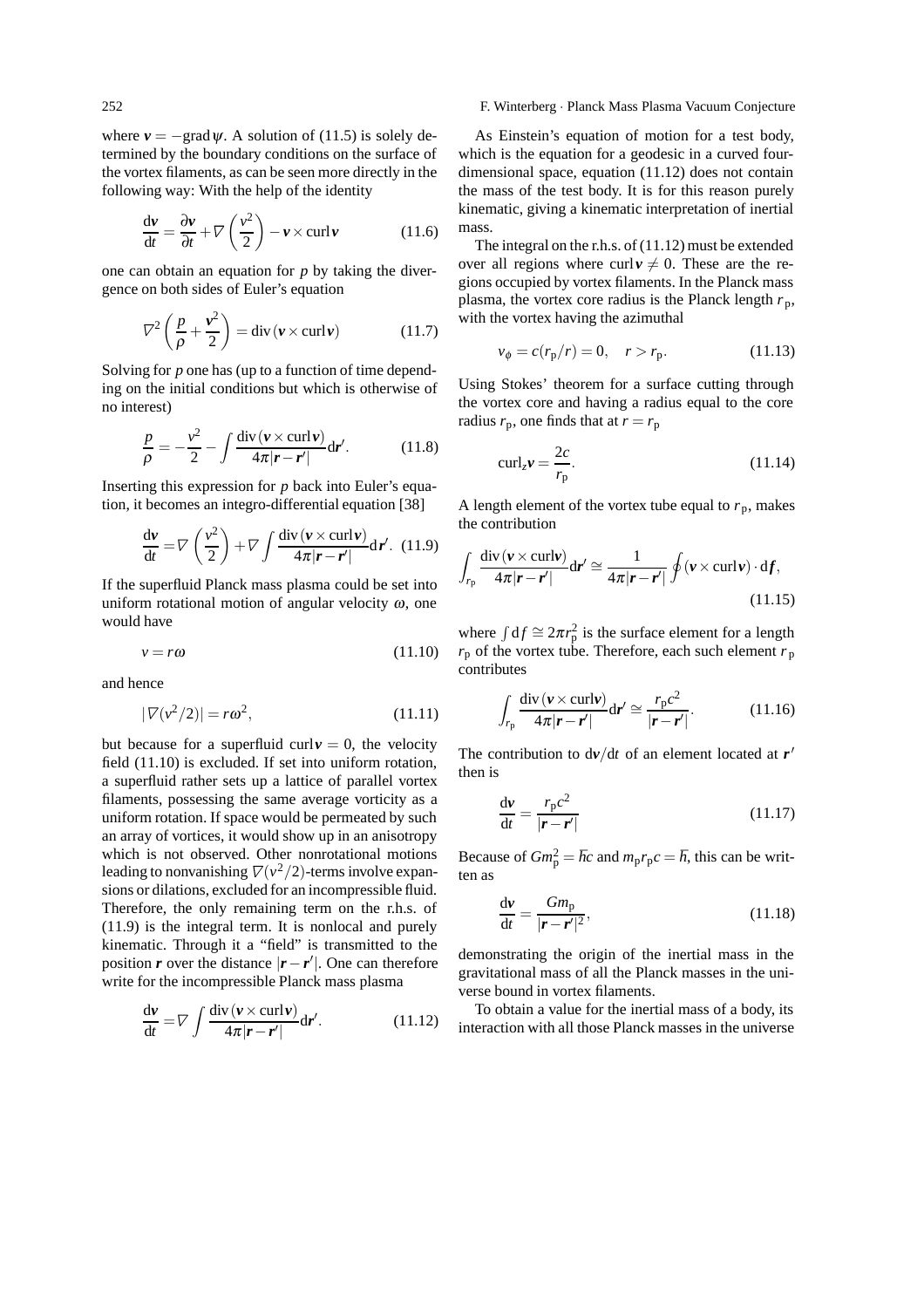must be taken into account. By order of magnitude, this sum can be estimated by placing all these Planck masses at an average distance *R*, with *R* given by

$$
R = \frac{GM}{c^2} \tag{11.19}
$$

and where *M* is the mass of the universe, equal to the sum of all Planck masses. Relation (11.19) follows from general relativity, but it can also be justified if one assumes that the total energy of the universe is zero, with the positive rest mass energy  $Mc^2$  equal to the negative gravitational potential energy −*GM*2/*R*. Summing up all contributions to d**v**/d*t*, one obtains from (11.18) and (11.19)

$$
\left|\frac{\mathrm{d}\nu}{\mathrm{d}t}\right| \approx \frac{GM}{R^2} = \frac{c^2}{R},\tag{11.20}
$$

as in Mach's principle. Because the gravitational interaction is solely determined by the gravitational mass, the equivalence of the inertial and gravitational mass is obvious.

According to Mach's principle inertia results from a "gravitational field" set up by an accelerated motion of all the masses in the universe relative to an observer. It is for this reason that the hypothetical gravitational field of Mach's principle must act instantaneously with an infinite speed. By contrast, the inertia in the Planck mass plasma is due to the presence of the Planck masses filling all of space relative to which an absolute accelerated motion generates inertia as a purely local effect, not as a global effect as in Mach's principle. Notwithstanding this difference in explaining the origin of inertia in the Planck mass plasma model and in Mach's principle, the latter can be recovered from the Planck mass plasma model provided not only all the masses in the universe are set into an accelerated motion relative to an observer, but with them the Planck mass plasma as well, or what is the same, the physical vacuum of quantum field theory. Only then is complete kinematic equivalence established, and only then would Mach's principle not require action at a distance.

## **12. Gravitational Self-Shielding of Large Masses**

Einstein's gravitational field equations are in the Planck mass plasma nonlinear field equations in flat space-time, permitting to obtain an expression for the

field energy density. For a static field this energy density is negative with the negative mass density [29]

$$
\rho_{\rm g} = -\frac{(\nabla \phi)^2}{4\pi G c^2},\tag{12.1}
$$

where  $\phi$  is the scalar gravitational potential.

With the inclusion of this negative mass density the Poisson equation becomes

$$
\nabla^2 \phi + \frac{1}{c^2} (\nabla \phi)^2 = 4\pi G \rho.
$$
 (12.2)

Making the substitution

$$
\psi = e^{\phi/c^2},\tag{12.3}
$$

(12.2) is transformed into

$$
\nabla^2 \psi = \frac{4\pi G\rho}{c^2} \psi.
$$
 (12.4)

In spherical coordinates with  $\phi = c^2 \ln \psi = 0$  for  $r =$ 0, (12.4) has for a sphere of constant density the solution

$$
\psi = \frac{\sinh kr}{kr}, \quad k^2 = \frac{4\pi G\rho}{c^2},\tag{12.5}
$$

hence

$$
\phi = c^2 \ln \left[ \frac{\sinh kr}{kr} \right].
$$
 (12.6)

For small values of *r* one has

$$
\phi = (2\pi/3)G\rho r^2 \tag{12.7}
$$

with the force per unit mass

$$
g = -\nabla \phi = (4\pi/3)G\rho r \tag{12.8}
$$

as in Newton's theory. In general on has

$$
g = c^2 \left[ \frac{1}{r} - \frac{\sqrt{4\pi G\rho}}{c} \text{ctnh}\left(\frac{\sqrt{4\pi G\rho}}{c}r\right) \right], \quad (12.9)
$$

which for  $r \rightarrow \infty$  yields the constant value

$$
g = -\sqrt{4\pi G\rho}c.\tag{12.10}
$$

This result implies the shielding of a large mass by the negative mass of the gravitational field surrounding the mass. The shielding becomes important at the distance

$$
R = \frac{c}{\sqrt{4\pi G\rho}}.\tag{12.11}
$$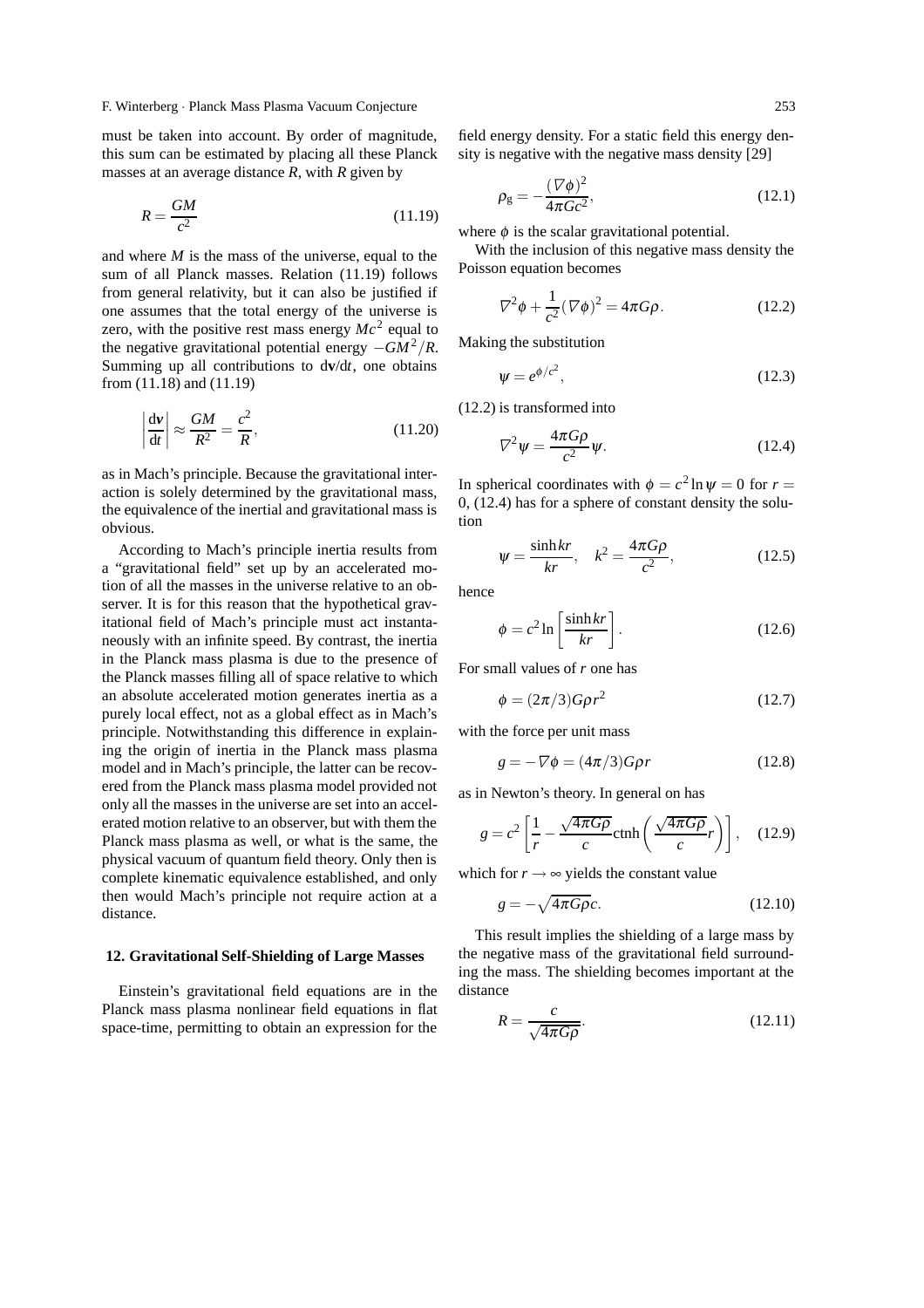Inserting into this expression the average mass density of the universe, the distance becomes about equal the radius of the universe as a closed curved space obtained from general relativity. The great similarity of the shielding effect by the negative mass of the gravitational field, with the electrostatic shielding of the positive ions by the negative electrons in a plasma, there leading to the Debye shielding length, suggests that our universe is in reality a Debye-like cell, surrounded by an infinite number of likewise cells, all of them separated from each other by the shielding length (12.11).

In Einstein's curved space-time interpretation of the gravitational field equations the field energy cannot be localized. This is possible in the flat space-time interpretation of the same equations. The negative value of this field energy implies negative masses, which is one of the two components of the Planck mass plasma.

## **13. Black Hole Entropy**

Up to a numerical factor of the order unity, the entropy of a black hole is given by the Bekenstein-Hawking [30, 31] formula

$$
S = Akc^3/G\hbar,
$$
 (13.1)

where *A* is the area of the black hole (*k* Boltzmann constant). As long as one is only interested in the order of magnitude for *S*, one can set

$$
A = R_0^2,\tag{13.2}
$$

where

$$
R_0 = \frac{GM}{c^2} \tag{13.3}
$$

is the gravitational radius of a mass *M*. With the Planck length one can write for (13.1)

$$
S = (R_0/r_p)^2 k. \tag{13.4}
$$

For a solar mass black hole, one has  $R_0 \sim 10^5$  cm. With  $r_p \sim 10^{-33}$  cm, the Bekenstein-Hawking entropy (in units in which  $k = 1$ ) gives  $S \sim 10^{76}$ .

By comparison, the statistical mechanical expression for an assembly of *N* particles is (up to a logarithmic factor) given by

$$
S = Nk.\tag{13.5}
$$

Containing about  $\sim 10^{57}$  baryons, the statistical mechanical entropy of the sun is  $S \sim 10^{57}$ , that is 19 orders

of magnitude smaller than the entropy given by (13.4). This large discrepancy makes it difficult to understand the Bekenstein-Hawking black hole entropy in the framework of statistical mechanics. An expression for the entropy of a black hole, like the one given by the Bekenstein-Hawking formula can be obtained from string theory, but in the absence of any other verifiable prediction of string theory this should not be taken too seriously. The non-observation of Hawking radiation from disintegrating mini-black holes left over from the early universe, rather should cast doubt on the very existence of general relativistic black holes. General relativity tells us that inside the event horizon of a black hole the time goes in a direction perpendicular to the direction of the time outside of the event horizon, a prediction which makes little sense and cannot be verified. In the Planck mass plasma conjecture, Einstein's field equations are true outside the event horizon for gravitational potentials corresponding to a velocity  $v < c$ . In approaching the event horizon where  $v = c$ , infalling matter acquires a large kinetic energy, and if the infalling matter is composed of Dirac spinor quasiparticles, these quasiparticles disintegrate in approaching the event horizon. Inside the event horizon Einstein's equation becomes invalid and physical reality is better described by nonrelativistic Newtonian mechanics.

With Einstein's field equation valid outside the event horizon, Schwarzschild's solution of Einstein's gravitational field equation

$$
ds^{2} = \frac{dr^{2}}{1 - \frac{2Gm}{c^{2}r}} + r^{2} (d\theta^{2} + \sin^{2} \theta d\phi^{2})
$$
  
-  $c^{2} \left(1 - \frac{2Gm}{c^{2}r}\right) dt^{2}$  (13.6)

still holds and can be given a simple interpretation in terms of special relativity and Newtonian gravity. According to Newtonian mechanics, a body falling in the gravitational field of a mass *M* assumes a velocity *v* given by

$$
v^2 = \frac{2GM}{r}.\tag{13.7}
$$

In combination with special relativity, it leads to the length contraction

$$
dr = dr' \sqrt{1 - \frac{v^2}{c^2}} = dr' \sqrt{1 - \frac{2GM}{c^2 r}}
$$
 (13.8)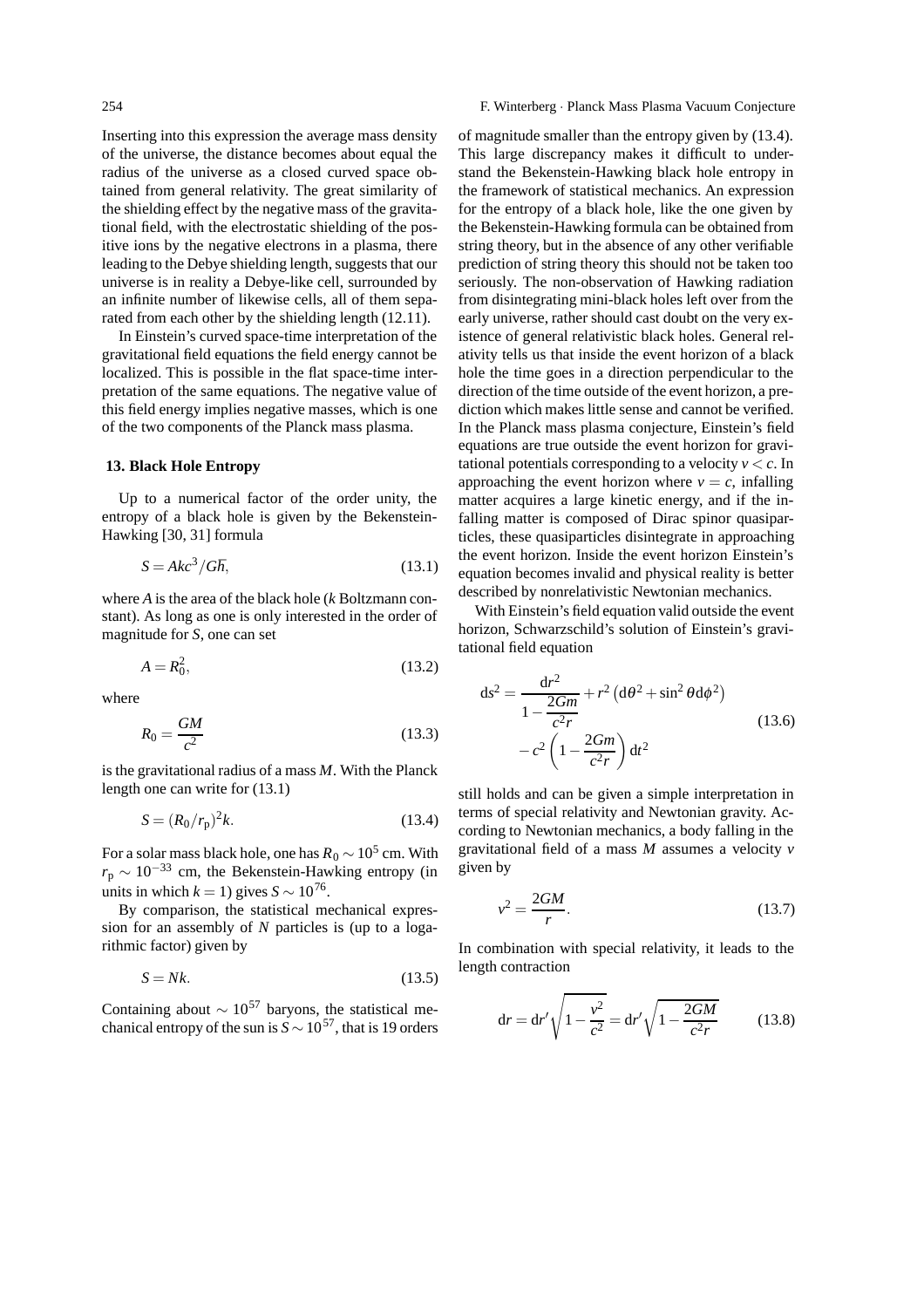and the time dilation

$$
dt = dt'/\sqrt{1 - v^2/c^2} = dt'/\sqrt{1 - 2GM/c^2r}.
$$
 (13.9)

Inserting (13.8) and (13.9) into the line element of special relativity  $ds^2 = dr'^2 - c^2 dt'^2$ , one obtains Schwarzschild's line element (13.6).

Unlike dr and dt which are measured at  $r \approx \infty$  by an outside observer far away from the mass  $M$ ,  $dr'$  and  $dt'$ are measured in the inertial system carried along the infalling body. According to (13.7), the body reaches the velocity  $v = c$  at the Schwarzschild radius  $R_s =$  $2GM/c^2 = 2R_0$ . The time needed to reach  $r = R_s$  is for the outside observer infinite, even though it is finite in the inertial system carried along the infalling body. Since the same is true for a body as a whole collapsing under its own gravitational field, the gravitational collapse time for an outside observer is infinite. In the Planck mass plasma model, this time is finite because in approaching  $r = R_s$  the kinetic energy of all the elementary particles, of which the body is composed, rises in proportion to  $1/\sqrt{1-v^2/c^2} = 1/\sqrt{1-2GM/c^2r}$ , until the energy of the elementary particles reaches the Planck energy, at which the particles disintegrate. This happens at a radius somewhat larger than *R*s.

In approaching the Schwarzschild radius  $R_s$ , an infalling particle assumes relativistic velocities which permits to set in (13.6)  $ds = 0$ . The velocity seen by an outside observer therefore is approximately given by

$$
\frac{\mathrm{d}r}{\mathrm{d}t} = -c \left( 1 - \frac{R_{\rm s}}{r} \right) \tag{13.10}
$$

with the velocity of the infalling body measured in its own inertial reference system about equal to *c*. From (13.10) one has

$$
-ct = \int \frac{\mathrm{d}r}{1 - R_{\rm s}/r} \simeq R_{\rm s} \int \frac{\mathrm{d}r}{r - R_{\rm s}} \tag{13.11}
$$

and hence

$$
r - R_s = \text{const. } e^{-ct/R_s}.
$$
 (13.12)

If at  $t = 0$ ,  $r = (a+1)R_s$ ,  $a \gg 1$ , it follows from (13.12) that

$$
\frac{r - R_{\rm s}}{R_{\rm s}} = a e^{-ct/R_{\rm s}}.\tag{13.13}
$$

For an elementary particle of mass *m* to reach the Planck energy and to disintegrate, it must have an absolute velocity equal to

$$
v/c = \sqrt{1 - (m/m_{\rm p})^2},\tag{13.14}
$$

hence

$$
m/m_{\rm p} = \sqrt{1 - v^2/c^2} = \sqrt{1 - R_{\rm s}/r}
$$
 (13.15)

and therefore

$$
\frac{r - R_{\rm s}}{R_{\rm s}} \cong \left(\frac{m}{m_{\rm p}}\right)^2.
$$
 (13.16)

Inserting this into (13.13) and solving for  $t = t_0$ , the time needed to reach the distance *r* at which the kinetic energy of an infalling particle becomes equal to the Planck energy, one finds

$$
t_0 = \frac{R_s}{c} \ln \left[ a \left( \frac{m_p}{m} \right)^2 \right].
$$
 (13.17)

After having disintegrated into Planck mass objects, and reached the Schwarzschild radius at  $r = R_s$  where  $v \approx c$ , the time needed to reach  $r = 0$  is of the order  $R_s/c$ . The logarithmic factor therefore represents the increase of the gravitational collapse time over the nonrelativistic collapse time  $R_s/c$ . Only in the limit  $m_p \rightarrow \infty$  does this time become infinitely long as in general relativity. For an electron one has  $m_p/m \sim 10^{22}$ and hence

$$
\ln\left(\frac{m_{\rm p}}{m}\right)^2 \cong 100\,,\tag{13.18}
$$

making the collapse time about 100 times longer. In the example of a solar mass black hole one has *R*<sup>s</sup> ∼ 1 km, and hence for the nonrelativistic collapse time  $R_s/c \sim$  $3 \times 10^{-6}$  sec. The gravitational collapse time for a solar mass black hole, with the collapse starting from  $r =$  $100R_s(a \sim 10^2)$ , would therefore be  $\sim 100R_s/c \sim 3 \times$  $10^{-4}$  sec.

During the gravitational collapse, the location of the event horizon defined as the position where  $v = c$ , develops from "inside out" [32]. Assuming a spherical body of radius *R* and constant density  $\rho$ , the Newtonian potential inside and outside the body is

$$
\phi_{\text{in}} = -\frac{GM}{2R} \left[ 3 - \left(\frac{r}{R}\right)^2 \right], \quad r < R; \\
\phi_{\text{out}} = -\frac{GM}{r}, \quad r > R.
$$
\n(13.19)

An infalling test particle would at  $r = 0$  reach the maximum velocity *v* given by

$$
\frac{v^2}{2} = -\phi_{\text{in}}(0) = \frac{3GM}{2R}.
$$
 (13.20)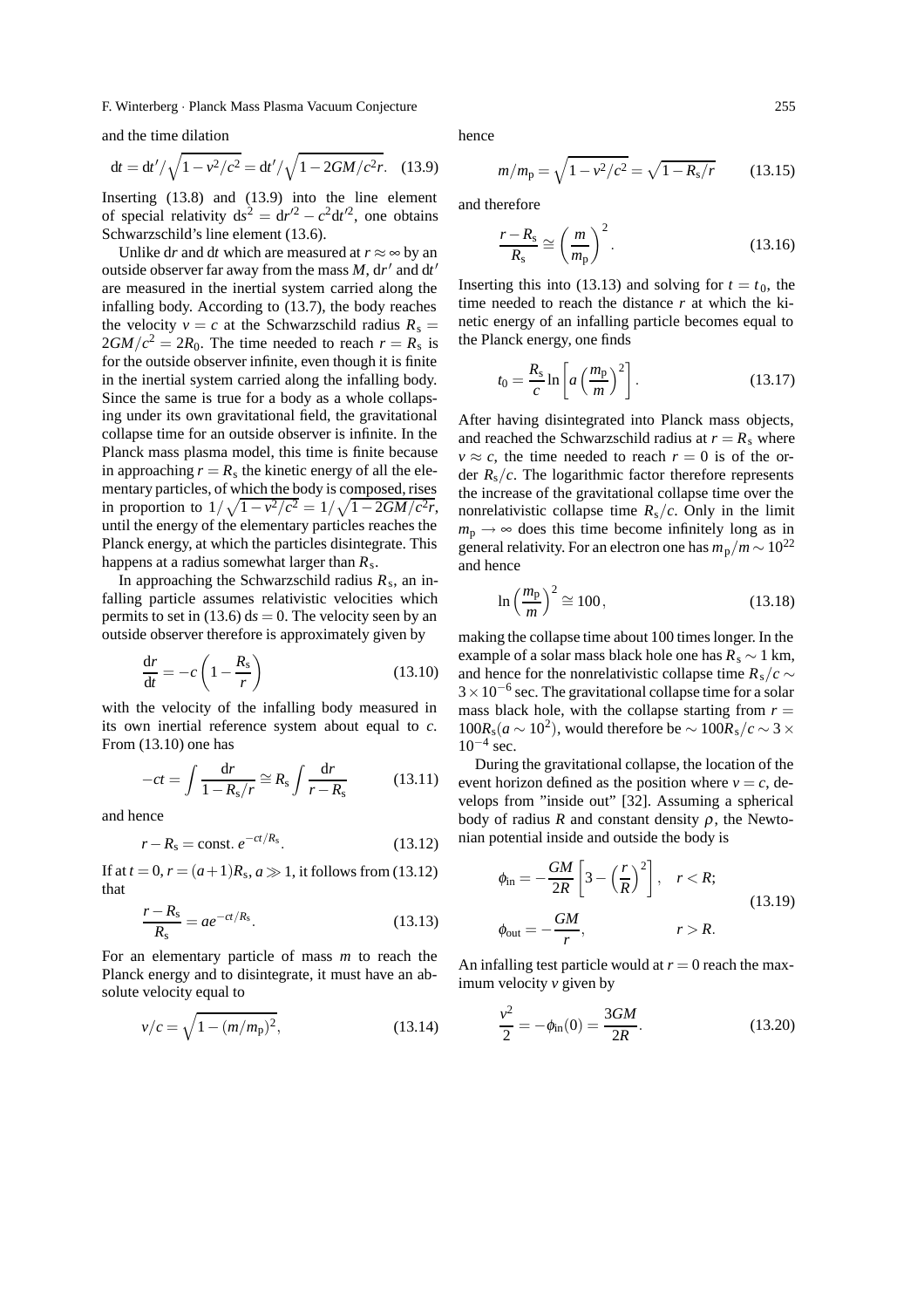Therefore, it would reach the velocity of light if the sphere has contracted to the radius

$$
R_1 = 3GM/c^2 = (3/2)R_s = 3R_0.
$$
 (13.21)

Accordingly, the disintegration of the matter inside the sphere begins at its center after the sphere has collapsed to (3/2) of its Schwarzschild radius.

A qualitatively similar result is obtained from general relativity by taking the Schwarzschild interior solution for an incompressible fluid [33].

In passing through the event horizon (in going from the subluminal to the superluminal state), the Planck mass plasma looses its superfluidity, and the vortex rings responsible for the formation of Dirac spinor quasiparticles disintegrate. What is left are rotons and phonons, the quasiparticles in the Hartree approximation.

To compute the black hole entropy, we make order of magnitude estimates. If the negative gravitational energy of a spherical body of mass *M* and radius *R*, which by order of magnitude is  $GM^2/R$ , is set equal its rest mass energy  $Mc^2$ , the body has contracted to the gravitational radius  $R_0 = GM/c^2$ . After the body has passed through the event horizon, its internal energy is confined and cannot be lost by radiation of otherwise. In passing through the event horizon, the matter of the collapsing body has disintegrated into  $N_0$  Planck mass objects (like rotons), the number of which is estimated by setting

$$
N_0 m_{\rm p} c^2 = \frac{GM^2}{R_0} = Mc^2 \tag{13.22}
$$

and therefore

$$
N_0 = M/m_p. \tag{13.23}
$$

For a solar mass  $M \sim 10^{33}$  g (with  $m_p \sim 10^{-5}$  g), one has  $N_0 \sim 10^{38}$ . At the beginning of the collapse, one would have (in units in which  $k = 1$ ) for the entropy of the sun  $S \sim N_0 \sim 10^{38}$ . If the collapse proceeds to a radius  $r < R_0$ , the number N of Planck mass objects increases according to

$$
Nm_{\rm p}c^2 = \frac{GM^2}{r} \tag{13.24}
$$

or as

$$
N/N_0 = R_0/r.
$$
 (13.25)

This increase is possible because the vacuum has an unlimited supply of Planck mass particles in the superfluid groundstate. With the negative energy of the gravitational field, interpreted by an excess of negative over positive Planck mass objects, the gravitational collapse below  $r = R_0$  implies that a pair of positive and negative Planck mass objects are generated out of the superfluid groundstate, with the positive Planck masses accumulating in the collapsing body, and with the negative Planck masses, from which the positive Planck masses have been separated, surrounding the body.

The Planck mass objects, consisting of rotons etc., cannot interact gravitationally for a distance of separation smaller than a Planck length. It is for this reason that a spherical assembly of *N* Planck masses cannot collapse through the action of gravitational forces below a radius less than

$$
r_0 = N^{1/3} r_{\rm p}.\tag{13.26}
$$

The core of a solar mass black hole, for example, would have a radius  $r_0 \sim 10^{19} r_p \sim 10^{-14}$  cm. Inserting (13.26) into (13.24), one has

$$
N = (R_0/r_p)^{3/2}.
$$
 (13.27)

In statistical mechanics, the entropy of a gas composed of *N* Planck mass particles  $m_p$  with a temperature *T* is given by the Sackur- Tetrode formula [34]

$$
S = Nk \ln \left[ (V/N)(2\pi m_p kT)^{3/2} e^{5/2} / h^3 \right], \quad (13.28)
$$

where  $V/N = r_p^3$ , with the smallest phase space volume  $(\Delta p \Delta q)^3 = (m_p c r_p)^3 = \hbar^3$ . The temperature *T* in the core of the black hole is the Davies-Unruh temperature [35,36]

$$
T = \hbar a / 2\pi k c, \qquad (13.29)
$$

where  $a = GM/r_0^2$  is the gravitational acceleration at  $r = r_0$ . With the help of (13.26) and (13.27) one obtains from (13.28)

$$
S = (5/2)(R_0/r_p)^{3/2}k = (5/2)Nk.
$$
 (13.30)

The entropy of a black hole therefore goes here in proportion of the (3/4) power of the black hole area, instead in proportion of the area as in the Bekenstein-Hawking entropy. The entropy of two black holes with area  $A_1$  and  $A_2$  prior to their merger is here proportional to

$$
S_0 = A_1^{3/4} + A_2^{3/4},\tag{13.31}
$$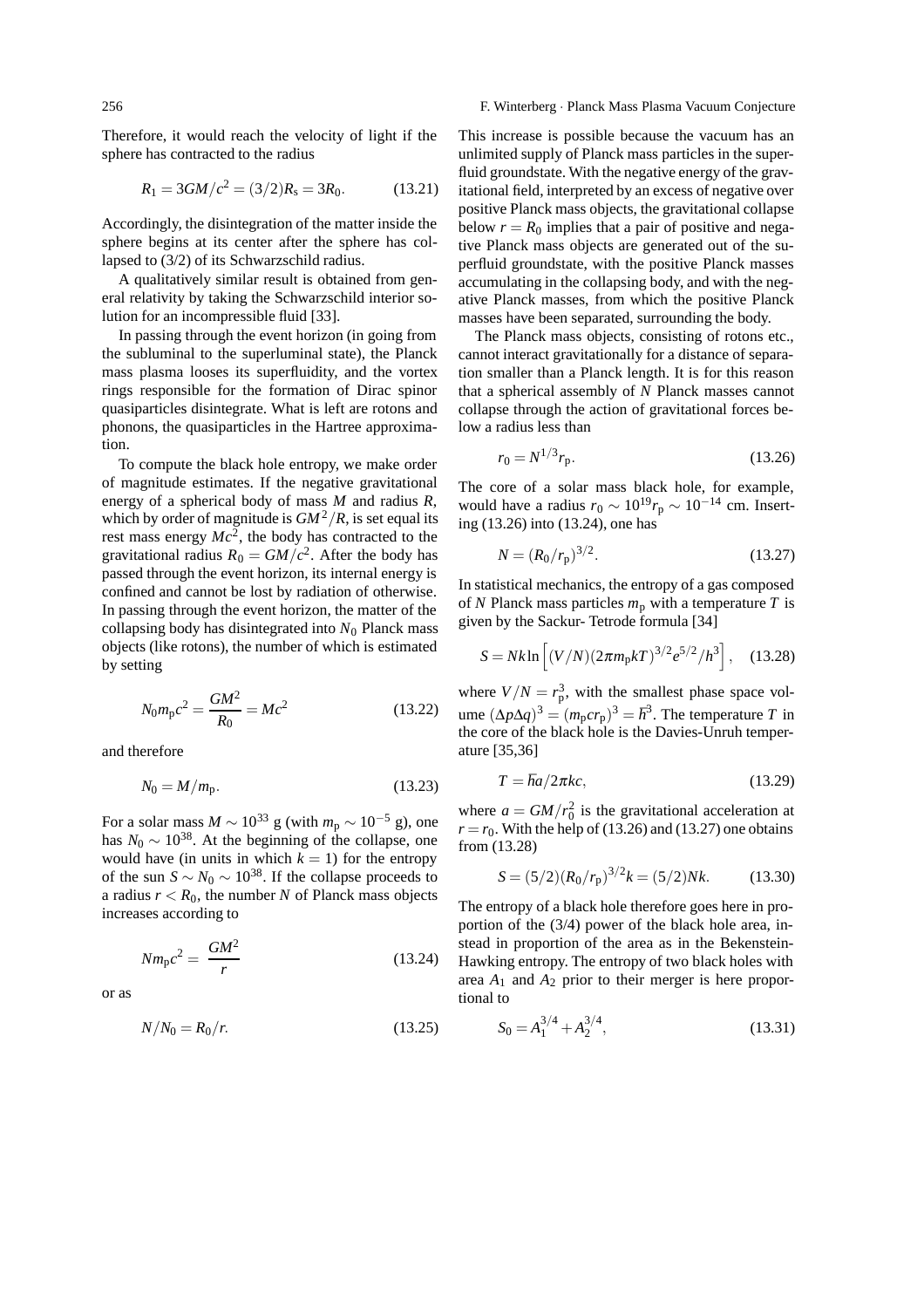and after their merger proportional to

$$
S_1 = A^{3/4},\tag{13.32}
$$

where

$$
A^{3/4} = (A_1^{3/4} + A_2^{3/4})^{3/2} > A_1^{3/4} + A_2^{3/4}
$$
 (13.33)

as required by the second law of thermodynamics.

With the black hole entropy proportional to the (3/4) power of its area, the entropy of a solar mass black hole is reduced from the Bekenstein-Hawking value  $S \sim 10^{76}$  to  $S \sim 10^{57}$ , about equal the statistical mechanical value if *N* is set equal the number of baryons in the sun.

# **14. Analogies between General Relativity, Non-Abelian Gauge Theories and Superfluid Vortex Dynamics**

In Einstein's gravitational field theory the force on a particle is expressed by the Christoffel symbols which are obtained from first order derivatives of the ten potentials of the gravitational field represented by the ten components of the metric tensor. From the Christoffel symbols the Riemann curvature tensor is structured by the symbolic equation

$$
\mathbf{R} = \text{Curl}\,\Gamma + \Gamma \times \Gamma. \tag{14.1}
$$

The expression for the field strength, and hence force, in Yang-Mills field theories is symbolically given by (*g* coupling constant with the dimension of electric charge)

$$
F = \text{Curl}A - g^{-1}A \times A. \tag{14.2}
$$

It too has the form of a curvature tensor, albeit not in space-time, but in internal charge space, in QCD for example, in color space. It was Riemann who wondered if in the small there might be a departure from the Euclidean geometry. The Yang-Mills field theories have answered this question in a quite unexpected way, not as a non-Euclidean structure in space-time but rather one in charge-space, making itself felt only in the small.

Comparing (14.1) with (14.2) one can from a gaugefield theoretic point of view consider the Christoffel symbols  $\Gamma_{kl}^i$  as gauge fields. If the curvature tensor vanishes, they can be globally eliminated by a transformation to a pseudoeuclidean Minkowski space-time metric. One may for this reason call the  $\Gamma_{kl}^{i}$  pure gauge

Table 1. Hierachical displacement of Einstein and Yang-Mills field theories as related to the hierachical displacement of Newton point-particle, and Helmholtz line-vortex dynamics.

| Newton point-particle<br>dynamics and Einstein's |                         | Kine-Helmholtz line-vortex<br>matic dynamics and Yang-Mills |   |                                    |  |
|--------------------------------------------------|-------------------------|-------------------------------------------------------------|---|------------------------------------|--|
| gravitational field theory                       |                         | <b>Ouan-field theories</b>                                  |   |                                    |  |
|                                                  |                         | tities                                                      |   |                                    |  |
|                                                  |                         | r                                                           | W | velocity potential,                |  |
|                                                  |                         |                                                             |   | gauge functions                    |  |
| Newtonian potential,                             | Φ                       | ŕ                                                           |   | $-\nabla \psi$ Force on line       |  |
| metric tensor                                    | gik                     |                                                             | A | vortex, gauge                      |  |
|                                                  |                         |                                                             |   | potentials                         |  |
| Force on point particle,                         | $-\nabla\phi$           | ï                                                           |   | $W =$ Yang-Mills force             |  |
| gravitational force field                        | $\Gamma$                |                                                             |   | $\nabla \times A$ field expressed  |  |
| expressed by Christoffel                         |                         |                                                             |   | $g^{-1}A \times A$ by charge space |  |
| symbols                                          |                         |                                                             |   | curvature tensor                   |  |
| Einstein's field equations                       | $R =$                   |                                                             |   |                                    |  |
| expressed by metric-                             | $\nabla \times \Gamma$  |                                                             |   |                                    |  |
| space curvature tensor                           | $+\Gamma \times \Gamma$ |                                                             |   |                                    |  |

fields, which for a vanishing curvature tensor can always be transformed away by a gauge transformation. Likewise, if the curvature tensor in (14.2) vanishes, one can globally transform away the gauge potentials.

From the Newtonian point of view, contained in Einstein's field equations, the force is the first derivative of a potential. Apart from the nonlinear term in (14.2) this is also true for a Yang-Mills field theory. But with the inclusion of the nonlinear terms, (14.2) has also the structure of a curvature tensor. In Einstein's theory the curvature tensor involves second order derivatives of the potentials, whereas in a Yang-Mills field theory the curvature tensor in charge space involves only first order derivatives of the potentials. This demonstrates a displacement of the hierarchy for the potentials with regard to the forces. A displacement of hierarchies also occurs in fluid dynamics by comparing Newton's point particle dynamics with Helmholtz's line vortex dynamics. Whereas in Newton's point particle dynamics the equation of motion is  $m\ddot{r} = F$ , the corresponding equation in Helmholtz's vortex dynamics is  $\mu \dot{r} = F$ , where  $\mu$  is an effective mass [37]. Therefore, whereas in Newtonian mechanics a body moves with constant velocity in the absence of a force, it remains at rest in vortex dynamics. And whereas what is at rest remains undetermined in Newtonian mechanics, it is fully determined in vortex dynamics, where at rest means at rest with regard to the fluid. The same would have to be true with regard to the Planck mass plasma.

The hydrodynamics of the Planck mass plasma suggests that the hierarchical displacement of the curvature tensor for Einstein and Yang-Mills fields is related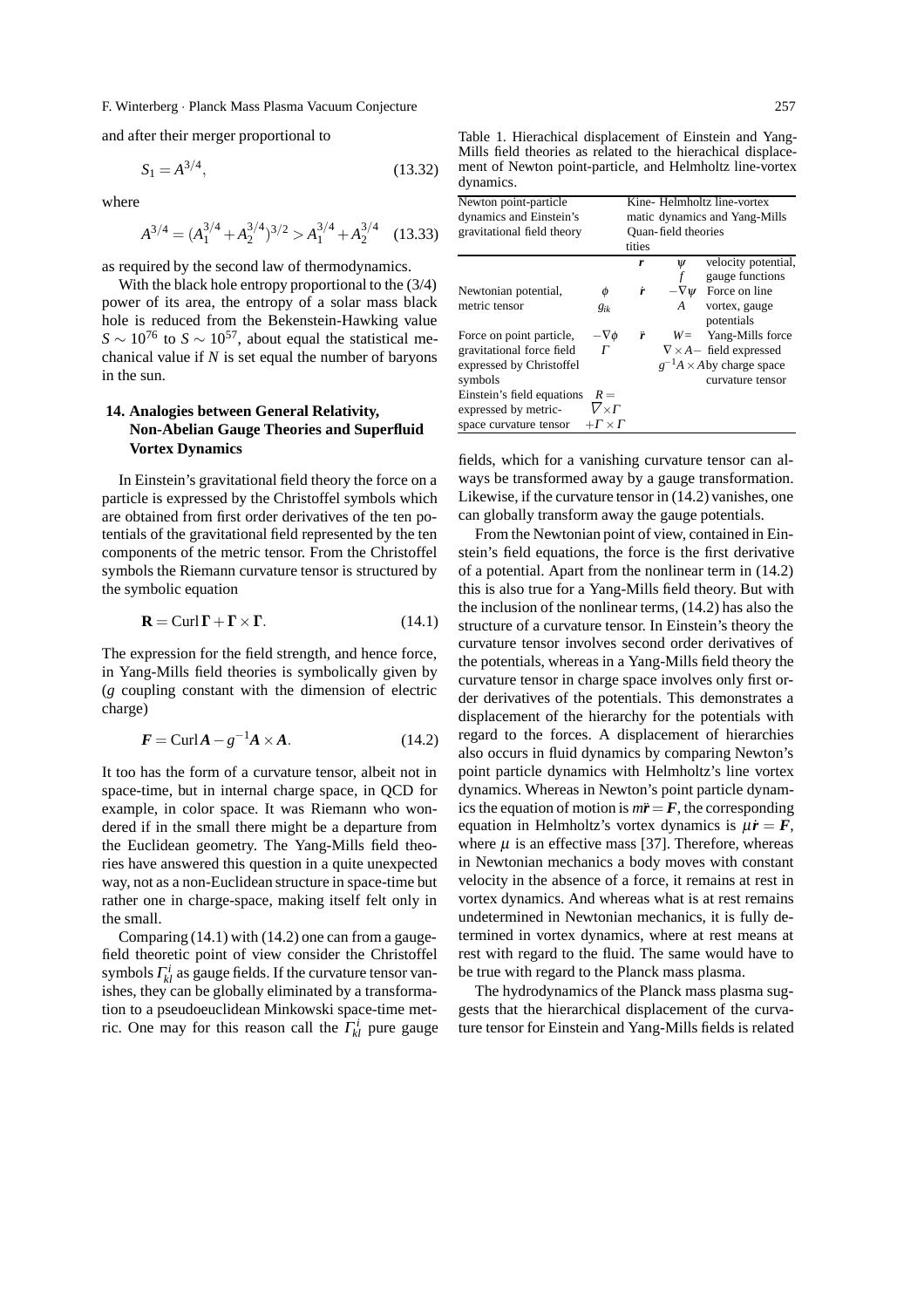to the hierarchical displacement of the vortex equation of motion and the Newtonian point particle equation of motion. The hierarchical displacement and analogies to hydrodynamics is made complete by recognizing that the gauge function  $f$  is related to the velocity potential of an irrotational flow. A gauge transformation leaving the forces unchanged corresponds in the hydrodynamic picture to the addition of an irrotational flow field. These analogies and hierarchical displacements of Newtonian point mechanics and Einstein gravity, versus Helmholtz's vortex dynamics and Yang-Mills gauge field theories are shown in Table 1 [38].

## **15. Quark-Lepton Symmetries**

For the Planck mass plasma conjecture to be a credible candidate as a model of a theory of elementary particles it should be able to make at least plausible the existence of the quark-lepton symmetries actually observed. The fact that quarks cannot exist as free particles indicates that they are bound like phonons are bound in a solid. In accordance with this analogy, quarks may be the result of localized condensates of the Planck mass plasma and may only occur within these localized regions. This interpretation receives support from condensed matter physics, where fractional electron charges are observed in thin layers and are responsible for the anomalous quantum Hall effect. At least three points define a plane, making it plausible why a minimum of three quarks are needed to form a stable configuration.

As Laughlin [39] has shown, an electron gas confined within a thin sheet can be described by the wave function

$$
\psi(\mathbf{r}_1,\mathbf{r}_2,\ldots,\mathbf{r}_N)=\Big[\prod_{(j
$$

where  $z_j = x_j - iy_j$  is the coordinate of the  $j^{\text{th}}$  electron in complex notation, and  $\ell^2 = \hbar c / eH$  (obtained from  $m\ell^2\omega = \hbar$  and  $\omega = eH/mc$  for the lowest Landau level) with the magnetic field *H* directed perpendicular to the sheet. If  $\mu$  is an odd integer, the wave function is completely antisymmetric, obeying Fermi statistics, made up from states of the first Landau level with the kinetic energy equal to  $(1/2)$ *h* $\omega$  per electron. For the square of the wave function one has

$$
|\psi|^2 = e^{-\beta H},
$$

$$
\beta H = 2\mu \sum_{(j < k)} \ln |\mathbf{r}_j - \mathbf{r}_k| + (1/2\ell^2) \sum_j |\mathbf{r}_j|^2, \tag{15.2}
$$

which is the probability distribution  $|\psi|^2$  of a onecomponent two-dimensional plasma.

For  $\mu = 1$ , the wave function is a Slater determinant, but this wave function does not describe the situation actually observed. Numerical calculations for four to six electrons done by Laughlin rather show that the wave function (15.1) for  $\mu = 3$  gives a much better agreement. It is this wave function which satisfactorily explains the fractional quantized Hall effect, in which plateaus in the conductivity are found to occur in multiple steps of  $(1/3)e^2/h$ .

The meaning of the wave function can be understood if one keeps all electrons, except one, fixed in their position and carries out a closed loop motion of the one electron around a point at which the wave function vanishes. This displacement produces the phase shift

$$
\Delta \phi = (e/\hbar c) \oint A \cdot ds = (e/\hbar c) \int H \cdot df \quad (15.3)
$$

where  $H = \text{curl} A$ . Accordingly, there should be

$$
Z = (e/\hbar c) \int \boldsymbol{H} \cdot d\boldsymbol{f}
$$
 (15.4)

vortices within the area  $\int df$ . To satisfy the Pauli principle there must be at least one vortex at the position of each electron. In Laughlin's wave function there are exactly  $\mu$  vortices for each electron. We therefore have to put  $Z = \mu$ . The fractional quantized Hall effect then simply means that the charge of one vortex is *e*/3 provided  $\mu = 3$ . It follows that in the two-dimensional electron fluid each electron splits into three vortices of charge *e*/3. The quantization condition for the vortices in the presence of a magnetic field is given by

$$
\oint \mathbf{v} \cdot d\mathbf{s} = \frac{h}{m} v - \frac{e}{mc} \int \mathbf{H} \cdot d\mathbf{f}, \quad v = 1, 2, 3, \dots, \tag{15.5}
$$

which shows that the presence of a magnetic field generates the vortices in the electron fluid. If a magnetic field is adiabatically applied to the electron fluid, the Helmholtz theorem

$$
\frac{\mathrm{d}}{\mathrm{d}t}\oint \mathbf{v} \cdot \mathrm{d}\mathbf{s} = 0 \tag{15.6}
$$

states that if the circulation  $\oint \mathbf{v} \cdot d\mathbf{s}$  is zero before a magnetic field is applied, it remains zero thereafter.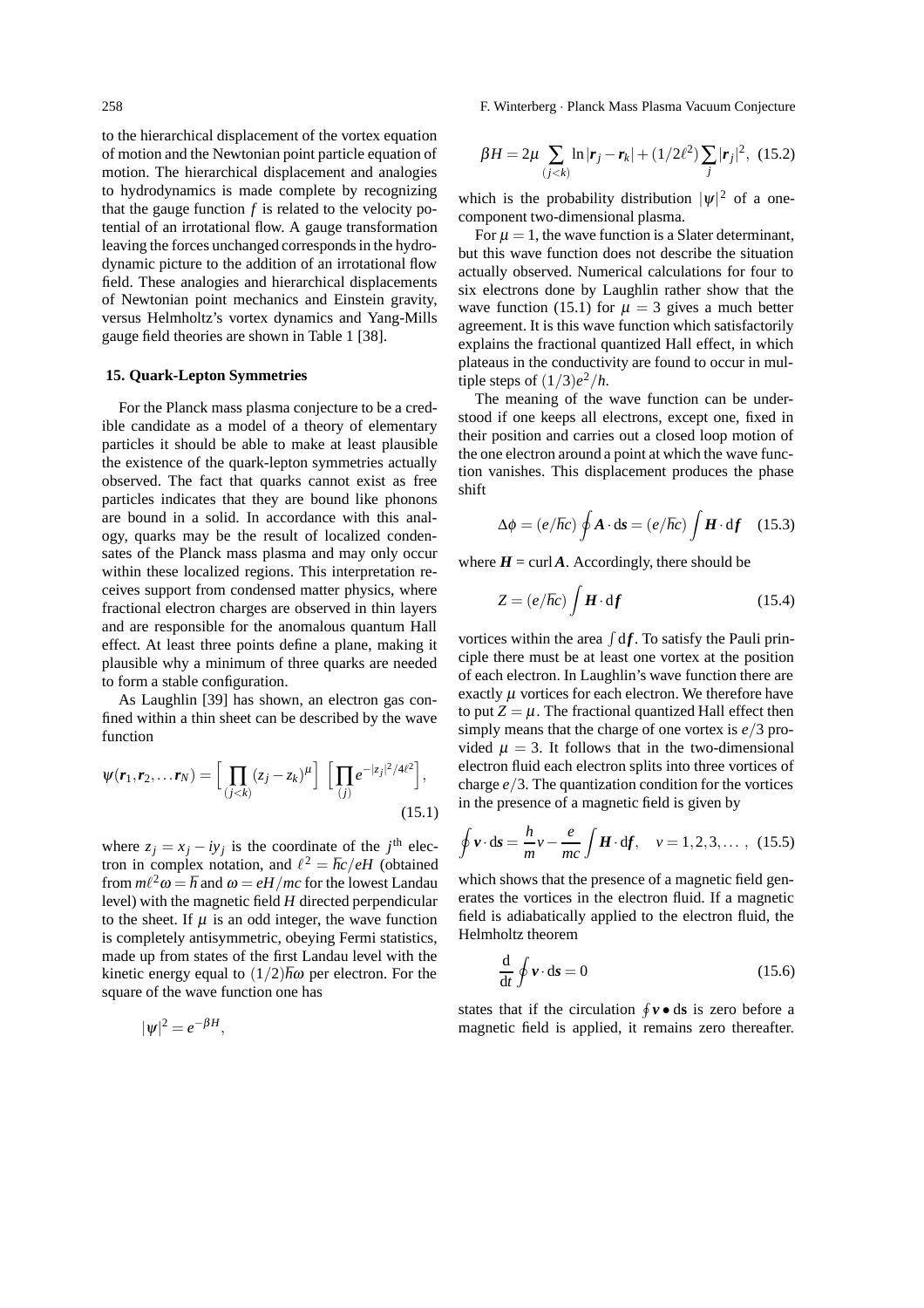This, of course, does not imply that the circulation inside the contour taken in (15.6) cannot differ from zero, because the circulation of different vortices can add up to zero, as it would be the case for four vortices with equal and opposite circulation. A vortex configuration with the total angular momentum  $(1/2)\hbar$  could be constructed from two vortices with opposite circulation quantum number  $v = \pm 1$ , and one vortex with  $v = 1$  with the spin quantum numbers adding up to a total angular momentum  $(1/2)\hbar$ .

To explain the fractionally charged quarks, we propose that they result from the splitting up of the electron- and neutrino-wave functions into vortices, with the splitting up caused by a strong field acting like a magnetic field. Leaving for the moment aside the question what that field might be, the occurrence of three-quark configurations suggests that this field acts within a thin sheet, with the vortices perpendicular to and confined within this sheet and with a minimum of three vortices needed to define the orientation of a planar sheet.

If the electron- and neutrino-wave functions split up in a similar way as in the fractionally quantized Hall effect, the quark-lepton symmetries can easily be understood. The angular momentum of a vortex in units of  $\hbar$  is equal to the circulation quantum number  $\nu$ . The vortices for which  $v = 1$  we call A, those for which  $v = 0$  we call B, and finally those for which  $v = -1$  we call C. The neutrino (*v*) and positron  $(e_+)$  wave functions are then to be represented by six vortex states, with the lower indices giving the value for the electric charge of these vortex states:

$$
(v) = \begin{cases} A_0 \\ B_0 \\ C_0 \end{cases}, \quad (e_+) = \begin{cases} A_{1/3} \\ B_{1/3} \\ C_{1/3} \end{cases} . \tag{15.7}
$$

A second set of six vortex states is obtained by replacing the neutrino and positron by their antiparticles. We claim that the first six vortex states can reproduce all the six *u* and *d* quarks of the first family. How the neutrino and positron are composed of these vortex states is already shown in  $(15.7)$ . With the index r, g, b (red, green, blue) identifying what is called the color, we have for the colors of the three *u* quarks

$$
u_{\rm r} = \begin{cases} A_{1/3} \\ B_{1/3} \\ C_0 \end{cases}, u_{\rm g} = \begin{cases} A_{1/3} \\ B_0 \\ C_{1/3} \end{cases}, u_{\rm b} = \begin{cases} A_0 \\ B_{1/3} \\ C_{1/3} \end{cases}.
$$
 (15.8)

For the three *d* quarks we have

$$
d_{\rm r} = \begin{cases} A_0 \\ B_0 \\ C_{-1/3} \end{cases}, d_{\rm g} = \begin{cases} A_0 \\ B_{-1/3} \\ C_0 \end{cases}, d_{\rm b} = \begin{cases} A_{-1/3} \\ B_0 \\ C_0 \end{cases} . (15.9)
$$

Because the vortices are substates of the leptons, color confinement simply means that only those vortex configurations which can be combined into leptons are able to assume the form of free particles. Mesons are made up from quark–antiquark configurations, each containing three vortices and three antivortices.

If the vortices interact, they do this by the exchange of bosons. But because they are confined within a thin sheet, the bosons are massive, very much as an electromagnetic wave in a wave guide where the photons are massive and have a longitudinal component in addition to their transverse component. It is then possible to explain the eight gluons of the standard model. The gluons are bosons transmitting angular momentum. To change an A vortex into a B vortex, a B vortex into a C vortex, or vice versa, requires a change in the angular momentum  $\Delta L = \pm 1$ , and to change an A vortex into a C vortex, or vice versa, a change by  $\Delta L = \pm 2$  is needed. These changes can be made by just two angular momentum operators with  $L = 1$  and  $L = 2$ , having  $\Sigma(2L+1) = 2+1+4+1 = 8$  states, equal to the number of the gluons in quantum chromodynamics (QCD). The transitions in QCD, identified by red-green (r–g), red-blue (r–b), and green-blue (g–b), lead to changes in the angular momentum of the vortices in the following way

$$
\mathbf{r} \to \mathbf{g} = \mathbf{g} \to \mathbf{b} : \mathbf{g} \times \mathbf{g}^A, \quad \mathbf{r} \to \mathbf{b} : \mathbf{g} \times \mathbf{g}^A, \quad (15.10)
$$

These transitions require four changes ∆*L* = ±1, and two changes  $\Delta L = \pm 2$ , in total 6 changes. In addition, there is the change for which  $\Delta L = 0$ :

$$
r \rightarrow r = g \rightarrow g = b \rightarrow b: \quad\n\begin{array}{c}\nA \rightarrow A \\
B \rightarrow B \\
C \rightarrow C\n\end{array} \tag{15.11}
$$

realized with the two  $L<sub>z</sub> = 0$ -components of the angular momentum operators for  $\Delta L = \pm 1$  and  $\Delta L = \pm 2$ , to be counted twice. Together with the 6 changes involving  $\Delta L = \pm 1, \pm 2$  one has a total of 8 possible changes involving the exchange of angular momentum. The eight gluons of QCD are not to be identified with these eight angular momentum transmitting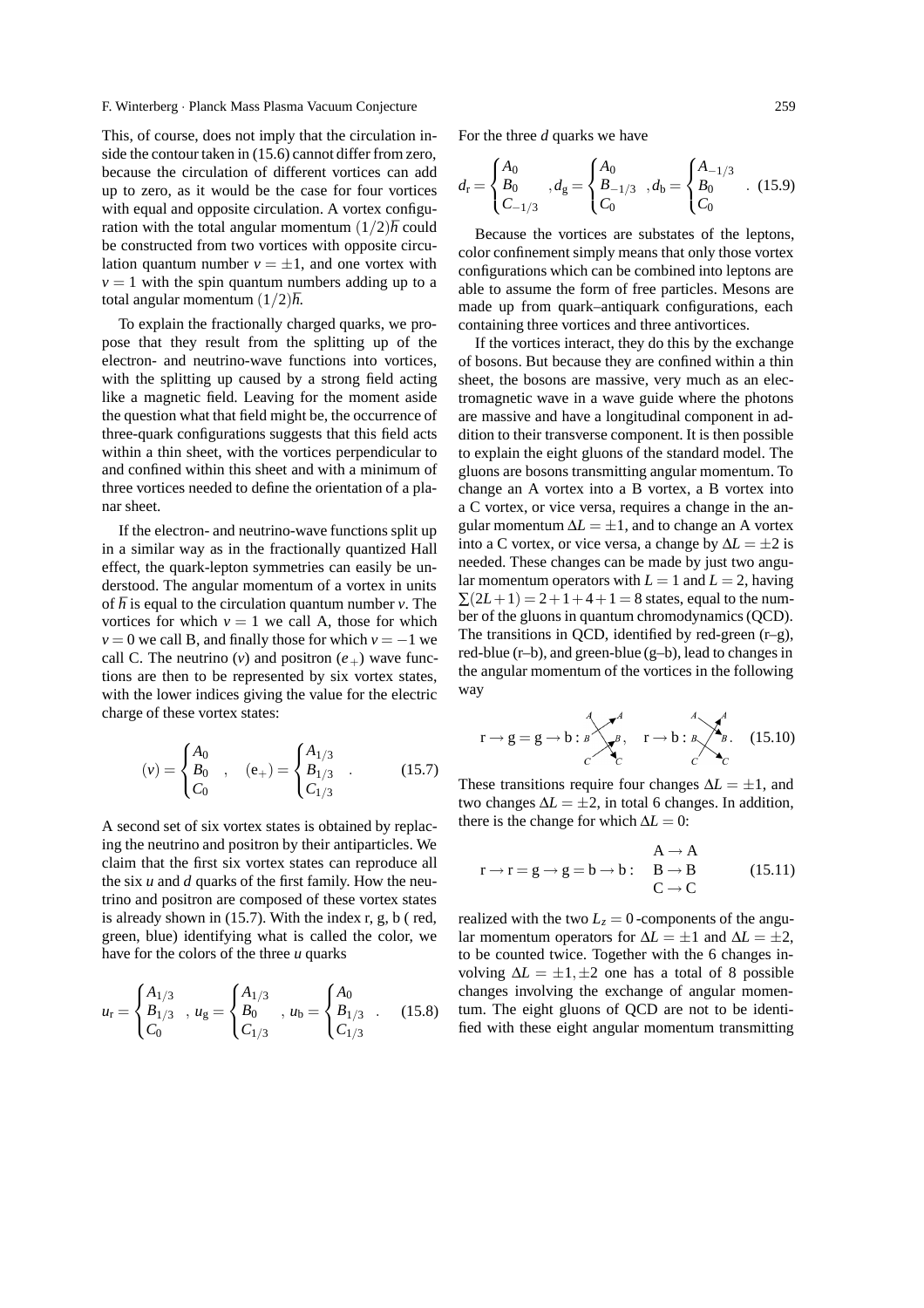bosons, but rather with certain combinations of them. A color-changing gluon would be always a superposition of a spin 1 and a spin 2 boson. A transition leaving the color unchanged would involve the superposition of spin 2 or spin 1 bosons. The color charge is thereby reduced to angular momentum and through angular momentum quantization to the zero point fluctuations of the Planck masses, like the other charges. The weak interaction phenomenon is explained by the exchange of bosons made up from spin 1 and spin 2 angular momentum transitions in between the vortices of the leptons given by (15.7). The same decomposition into vortex states done here for the first family can be repeated for the following generations.

We remark that the model can be compared with the rishon model, with the rishons turning out to be vortex states. The three hypercolor charges of the rishon model [40,41] are the three angular momentum states  $L = 1, 0, -1$  of the vortices. The prescription of the rishon model that only those configurations are possible which are color neutral with regard to the hypercolor, is explained by the requirement that the vortex states must add up to zero angular momentum.

In the standard model the weak vector boson mass can be expressed by the "weak magnetic vector potential" **A** of the Weinberg-Salam-Glashow (WSG) theory as follows (with the vacuum gauge  $A = 0$ ):

$$
m_{\rm W}c^2 = eA.\tag{15.12}
$$

We suggest that the "weak magnetic field" of WSG theory is the cause for the lepton wave functions to split up into the vortices representing the wave functions of the quarks, implying that

$$
m_{\rm W}c^2 = 2^{1/4}g\sqrt{\hbar c/G_{\rm F}} \cong 85\,\text{GeV},\qquad(15.13)
$$

where *g* is the semiweak coupling constant and  $G_F$  the Fermi weak interaction constant. If the vortices into which a lepton splits up are line vortices in a sheet of thickness  $\delta$ , with the vortices ending at the two surfaces of the sheet, the "weak magnetic field" in the sheet must be of the order  $H \sim A/\delta$ . And because of  $m_W c \delta \cong \hbar$ , one finds from an expression for *H*:

$$
H = (m_{\rm W}c^2)^2 / e\hbar c \cong 10^{26} \, [\text{esu}], \tag{15.14}
$$

corresponding to a huge "weak magnetic field" of  $\sim 10^{26}$  Gauss.

In the WSG theory the particles receive their mass from the hypothetical Higgs particle, whereas in the Planck mass plasma conjecture they have their cause in a vortex resonance of an energy of the order  $\sim 10^{12}$  GeV.

#### **16. Quantum Mechanical Nonlocality**

According to the Copenhagen interpretation, the wave function is only an expression of our knowledge, and any attempt to explain the nonlocal effects by some underlying "hidden parameters" is doomed to fail. With the Copenhagen interpretation ultimately requiring conscious observers, absent from most places of the physical universe, not all physicists have adopted the Copenhagen interpretation as gospel truth. The most widely known attempt for a different interpretation is the pilot wave theory by de Broglie and Bohm, viewing the Schrödinger wave as a guiding field for the particle motion. Apart from its violation of Newton's  $\alpha$  = reactio, with the particle guided by the wave not exerting a recoil on the wave, the pilot wave theory leaves unanswered the question of the physical character of the wave. In keeping the whole mathematical structure of quantum theory, the pilot wave theory was called by Einstein as "too cheap". With physics having its origin in very high energies near the Planck energy, attempts to understand quantum mechanics should be undertaken at these high energies. In the Planck mass plasma conjecture, physics has its foundation in the Newtonian mechanics of positive and negative Planck masses, locally interacting over short distances. The nonlocal effects of quantum mechanics should for this reason be explained by the local interaction of all the Planck masses. In the Planck mass plasma all particles, save and except the Planck mass particles themselves, are quasiparticles, that is they are collective modes involving a very large number of Planck mass particles. The occurrence of nonlocal (resp. with infinite velocity) transmitted actions is not so uncommon to classical physics. In the theory of incompressible fluid dynamics, pressure forces are transmitted with infinite speed, giving the wrong physical perception of nonlocality. The nonlocality of incompressible fluid dynamics is a result of the mathematical model of an incompressible fluid which in reality is an approximation, valid for velocities small compared to the velocity of sound. The same argument can be made for quantum mechanics, if one recognizes quantum mechanics as a model-dependent approximation. With the Planck energy so very much larger than the energy scale of everyday life, quantum mechanics would re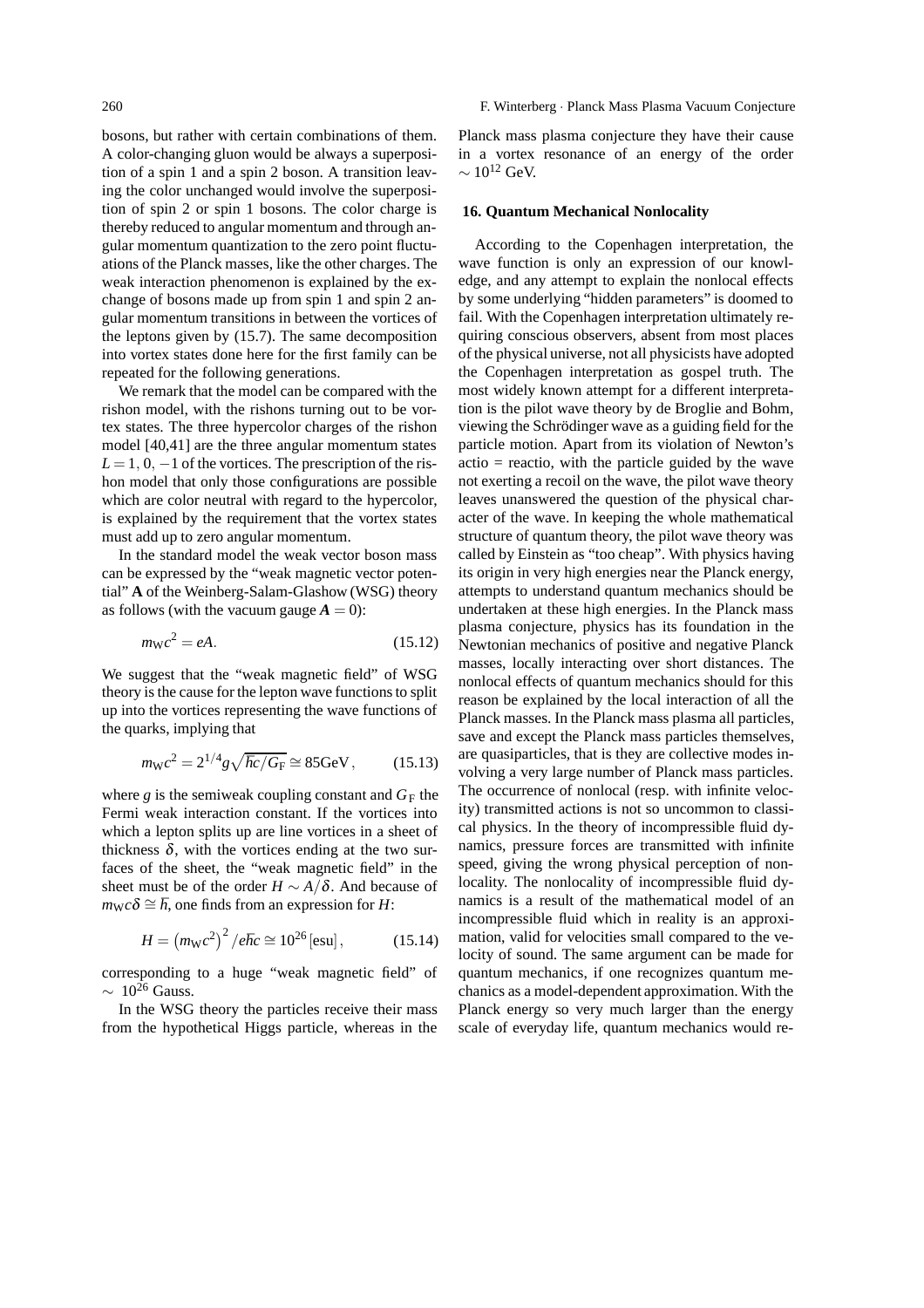main a very good approximation. The superluminal nonlocal quantum mechanical actions are perhaps the strongest case for a background medium which may have wave modes with a phase velocity exceeding the velocity of light. Because the nonlocal actions of quantum mechanics cannot transmit any information, the existence of superluminal phase velocities is all what is needed.

We will now show that with the Planck mass plasma conjecture, many of the mysteries surrounding quantum mechanics don't look so mysterious after all. If physics has its root at the extremely high Planck energy, it should be of no surprise that effects projected from this energy scale down to the energy scale of everyday life may look incomprehensible.

A good example for quantum mechanical nonlocality is the Aharonov-Bohm effect, and it is instructive to compare it with the Sagnac effect. The outcome of his rotating interferometer experiment was used by Sagnac as a decisive argument against Einstein's claim that physics could do without the aether hypothesis [42]. Most text-books treating the Sagnac effect, like the well-known theoretical physics course by Sommerfeld [43], explain the effect by Sagnac's original argument, that it is caused by a whirling motion of the aether felt in a rotating reference system, but it is also often stated that the effect somehow is caused by the centrifugal- and Coriolis-forces and for this reason should be treated in the framework of general relativity. A discussion of the Sagnac effect within general relativity can be found in the theoretical physics lectures by Landau and Lifshitz [44], where it is alleged that the effect is caused by the special stationary gravitational field set up in a rotating reference frame, even though there are no masses present as the source of a true gravitational field. Already Ives [45], had given convincing arguments that the effect has nothing to do with the inertial forces in a rotating reference frame, keeping Sagnac's original argument to be valid as ever.

The interpretation of the Sagnac effect, which says that it is caused by an aether wind in the rotating reference system, would make in this system the velocity of light anisotropic. Such a conclusion seems to contradict the outcome of the Michelson-Morley and other experiments which claim to have proven the constancy of the velocity of light, which is why Einstein discarded the aether hypothesis. A close examination of all these experiments, however, shows that one there never measures the one-way velocity

of light, but rather always the to and fro velocity. For this reason only the scalar  $c^2$ , not the vector  $c$ , enters into the Lorentz transformation formulas, and Sagnac's interpretation is not subject to any logical contradiction if the dynamic interpretation of special relativity is adopted.

An effect where a phase shift on an electron wave occurs in the absence of any electromagnetic forces has been described by Aharonov and Bohm [46]. There, a change in the magnetic vector potential alone can produce a shift. The effect is explained as a direct consequence of Schrödinger's wave equation, into which the potentials and not the force fields enter. For this reason a case was made by Aharonov and Bohm to give the potentials a more direct physical meaning rather than to be just a convenient mathematical tool. However, to elevate the potentials to true physical significance has the problem that these potentials can always be changed by a gauge transformation without affecting the physical results derived from them. Because the potentials can measurably influence the phase of an electron wave in the absence of any electromagnetic force fields, it has alternatively been claimed that the effect is a proof for action at a distance in quantum mechanics, where the magnetic force field inside a magnetic solenoid can influence the phase of the electron wave in the force-free region outside the solenoid. Instead we will show that both the Sagnac and the Aharonov-Bohm effect can be understood to result from a rotational aether motion, revealing a close relationship between these effects. This picture not only gives a full physical explanation of the potentials and the meaning of a gauge transformation but also eliminates the need for any hypothetical action at a distance.

In the Sagnac effect, a light beam is split into two separate beams, each one following a half circle of radius r along the periphery of a rotating table. One of the two beams is propagating in the same direction as the velocity of the rotating table, the other one in the opposite direction. The rotating table shall have the angular velocity  $-\Omega$ , making its velocity at the radius *r* equal to  $u = -r\Omega$ .

According to the hypothesis of an aether at rest in the unaccelerated laboratory, the velocity of light judged from a co-rotating reference system would be *c*−*v* for the beam propagating in the same direction as the rotating table and  $c + v$  for the beam propagating in the opposite direction, where  $v = -u$  is the aether velocity in the rotating reference system. The time difference for both beams leaving from the position A and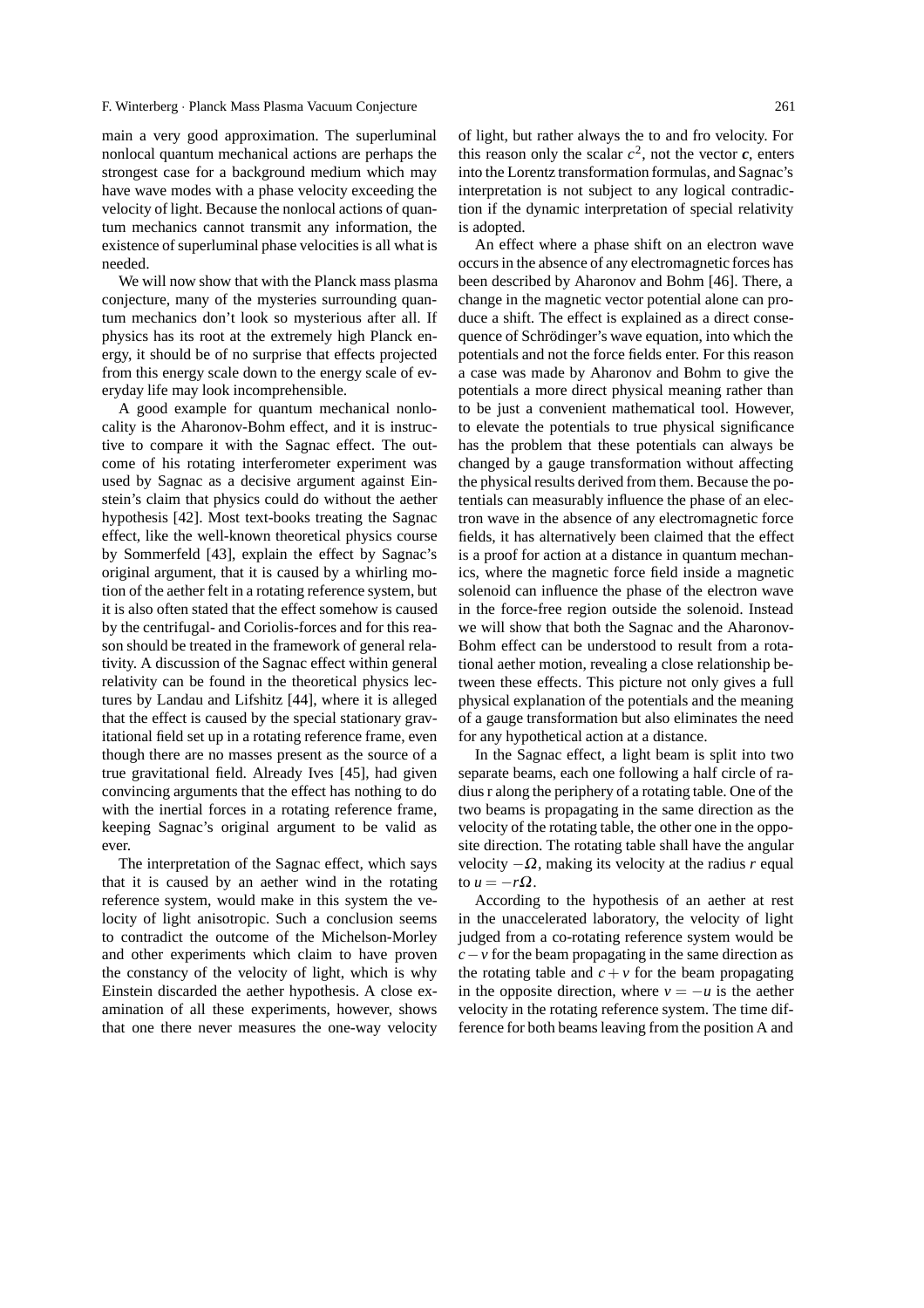arriving at position B follows from

$$
c\delta t = \int_{A}^{B} (c+v)dt - \int_{A}^{B} (c-v)dt, \qquad (16.1)
$$

hence

$$
\delta t = (1/c) \oint v \mathrm{d}t. \tag{16.2}
$$

If we are only interested in first order effects in  $v/c$ , we can put d $t \approx (1/c)ds$ , where ds is the line element along the circular path. If the light propagates along an arbitrary but simply connected curve we then have

$$
\delta t = (1/c^2) \oint \mathbf{v} \cdot \mathbf{ds},\tag{16.3}
$$

for which we can also write

$$
\delta t = (1/c^2) \oint \text{curl} \mathbf{v} \cdot \mathbf{d} \mathbf{f}.
$$
 (16.4)

where  $F = | \int df |$  is the surface enclosed by the light path. Because  $\Omega = (1/2)|\text{curl }v|$  we find

$$
\delta t = 2\Omega F/c^2,\tag{16.5}
$$

which agrees with the result obtained by Sagnac.

For the phase shift  $\delta \varphi = \omega \delta t$ , where  $\omega$  is the circular frequency of the wave, we have

$$
\delta \varphi = (\omega/c^2) \oint \mathbf{v} \cdot \mathbf{ds}.
$$
 (16.6)

Alternatively, the phase shift can be seen to be caused by the gravitational vector potential resulting from a circular flow of the Planck mass plasma, with the principle of equivalence precisely relating this circular flow to the angular velocity of a rotating platform. According to (10.17) one has for the gravitational vector potential in a rotating frame of reference

$$
\hat{A} = -\nu c = -\Omega c r \tag{16.7}
$$

with the phase shift given by (10.22). For photons of frequency v, and  $mc^2 = hv = \hbar\omega$ , one has

$$
\delta \varphi = (\omega/c^2) \oint \mathbf{v} \cdot d\mathbf{s} = 2\Omega(\pi r^2)(\omega/c^2), \quad (16.8)
$$

the same as predicted by Sagnac without quantum mechanics.

262 F. Winterberg · Planck Mass Plasma Vacuum Conjecture

The formula (10.22) can also be applied to a neutron interferometer placed on a rotating platform. An experiment of this kind, using the rotating earth as in the Michelson-Gale version of the Sagnac experiment, was actually carried out [47], confirming the theoretically predicted phase shift.

Next we compute the phase shift (10.9) by a magnetic vector potential. To make a comparison with the gravitational vector potential in the Sagnac effect, we consider the magnetic field produced by an infinitely long cylindrical solenoid of radius *R*. Inside the solenoid the field is constant, vanishing outside. If the magnetic field inside the solenoid is *H*, the vector potential is (magnetic field directed downwards):

$$
A_{\varphi} = -\frac{1}{2}Hr \quad , \quad r < R,
$$
\n
$$
= -\frac{1}{2}\frac{HR^{2}}{r} \quad , \quad r > R.
$$
\n
$$
(16.9)
$$

According to (10.9) the vector potential on a closed path leads to the phase shift

$$
\delta \varphi = -\frac{e}{\hbar c} H \pi r^2 , r < R,
$$
  
=  $-\frac{e}{\hbar c} H \pi R^2 , r > R.$  (16.10)

As noted by Aharonov and Bohm [46], there is a phase shift for  $r > R$ , even though  $H = 0$  (because for  $r > R$ , curl $A = 0$ ).

Expressing  $\bf{A}$  by (10.8) through *v*, the hypothetical circular aether velocity, one has

$$
\begin{array}{rcl}\nv_{\varphi} & = & \frac{e}{2mc}Hr & , & r < R, \\
& = & \frac{e}{2mc} \frac{HR^2}{r} & , & r > R.\n\end{array} \tag{16.11}
$$

One sees that inside the coil the velocity profile is the same as in a rotating frame of reference, having outside the coil the form of a potential vortex. If expressed in terms of the aether velocity, the phase shift becomes

$$
\delta \varphi = \frac{m}{\hbar} \oint \mathbf{v} \cdot \mathbf{ds},\tag{16.12}
$$

the same as (10.22) for the vector potential created by a gravitational field, and hence the same as in the Sagnac and the neutron interference experiments. For the magnetic vector potential the aether velocity can easily become much larger than in any rotating platform experi-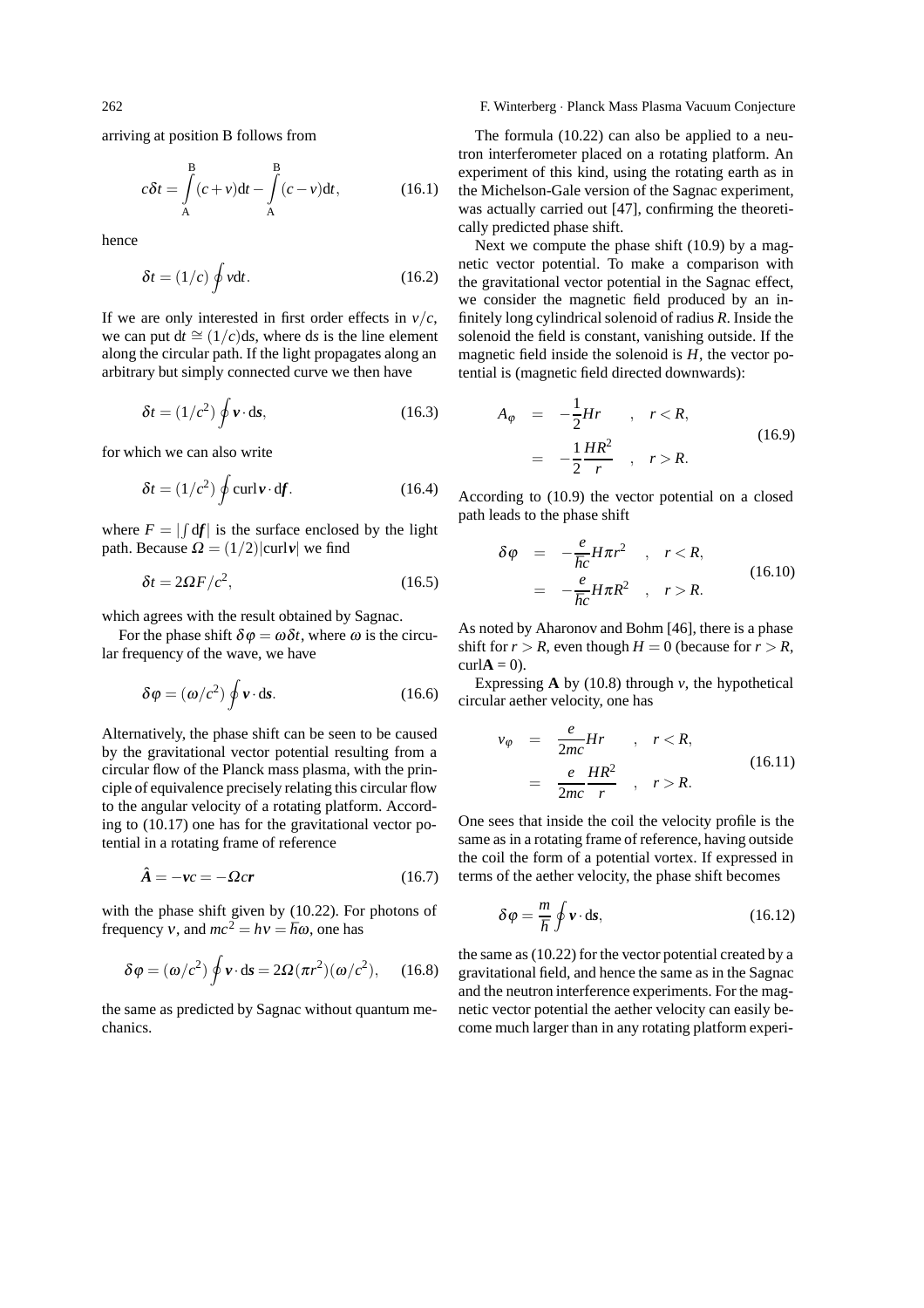ment. According to (16.11) the velocity reaches a maximum at  $r = R$ , where it is

$$
\frac{|v_{\text{max}}|}{c} = \frac{eHR}{2mc^2}.
$$
\n(16.13)

For electrons this is  $|v_{\text{max}}|/c \approx 3 \times 10^{-4} HR$ , where *H* is measured in Gauss. Assuming that  $H = 10^4$  G, this would mean that  $|v_{\text{max}}| \gtrsim c$  for  $R \gtrsim 0.3$  cm. It thus seems to follow that the aether can reach superluminal velocities for rather modest magnetic fields. In this regard it must be emphasized that in the Planck mass plasma all relativistic effects are explained dynamically, with the aether, which is here the Planck mass plasma, obeying an exactly nonrelativistic law of motion. It can for this reason assume superluminal velocities, and if this would be the same velocity felt on a rotating platform, it would lead to an enormous centrifugal and Coriolis-field inside the coil, obviously not observed.

The Planck mass plasma can give a simple explanation for this paradox because it consists of two superfluid components, one composed of positive Planck masses and the other one of negative Planck masses. The two components can freely flow through each other making possible two configurations, one where both components are co-rotating, and one where they are counter-rotating. The co-rotating configuration is obviously realized on a rotating platform where it leads to the Sagnac and neutron interference effects. This suggests that in the presence of a magnetic vector potential the two superfluid components are counterrotating. Outside the coil, where curl  $A = 0$ , the magnetic energy density vanishes, implying that the magnitude of both velocities is exactly the same. Inside the coil, where curl  $A \neq 0$ , there must be a small imbalance in the velocity of the positive over the negative Planck masses to result in a positive energy density.

Whereas in the Sagnac effect  $\omega = \text{curl } v \neq 0$ , according to (10.7) resulting in observable inertial forces, no magnetic forces are present in the Aharonov-Bohm effect where curl  $A = 0$ . In the Sagnac effect the aether makes a uniform rotational motion, whereas in the Aharonov- Bohm effect the aether motion is a potential vortex. With the kinetic energy of the positive Planck masses cancelled by the kinetic energy of the negative Planck masses, the energy of the vortex is zero. Since for shifting the phase no energy is needed, there can be no contradiction.

An even more serious problem of quantum mechanical nonlocality is the strange phenomenon of phase

entanglement in the many body Schrödinger equation in configuration space. In the Planck mass plasma this problem is avoided because it views all particles as quasiparticles of this plasma, and it is incorrect to visualize a many-body wave function to be composed of the same particles which are observed before an interaction between the particles is turned on. In the presence of an interaction it rather leads to a new set of quasiparticles into which the wave function can be factorized. This can be demonstrated for two identical particles moving in a harmonic oscillator well. The well shall have its coordinate origin at  $x = 0$ , with the first particle having the coordinate  $x_1$  and the second on the coordinate  $x_2$ . Considering two oscillator wave functions  $\psi_0(x)$  and  $\psi_1(x)$ , with  $\psi_0$  having no and  $\psi_1(x)$ having one node, there are two two-particle wave functions

$$
\underline{\psi}(x_1, x_2) = \psi_0(x_1)\psi_1(x_2) = \sqrt{\frac{2}{\pi}}x_2e^{-(x_1^2 + x_2^2)/2},
$$

$$
= \left\{\left\{\begin{matrix} 16.14a \end{matrix}\right\} \star x_1\right\}
$$

$$
\underline{\psi}(x_1, x_2) = \psi_1(x_1)\psi_0(x_2) = \sqrt{\frac{2}{\pi}}x_1e^{-(x_1^2 + x_2^2)/2},
$$
\n
$$
= \sqrt{\frac{x_2}{\pi}}x_1e^{-(x_1^2 + x_2^2)/2},
$$
\n(16.14b)

graphically displayed in the  $x_1$ ,  $x_2$  configuration space, with the nodes along the lines  $x_2 = 0$  and  $x_1 = 0$ . By a linear superposition of these wave functions we get a symmetric and an antisymmetric combination:

$$
\underline{\Psi}_{s}(x_{1}, x_{2}) = \frac{1}{\sqrt{2}} [\Psi_{0}(x_{1}) \Psi_{1}(x_{2}) + \Psi_{1}(x_{1}) \Psi_{0}(x_{2})]
$$
\n
$$
= \frac{1}{\sqrt{\pi}} (x_{2} + x_{1}) e^{-(x_{1}^{2} + x_{2}^{2})/2},
$$
\n
$$
= \boxed{\sqrt{\pi}} \tag{16.15a}
$$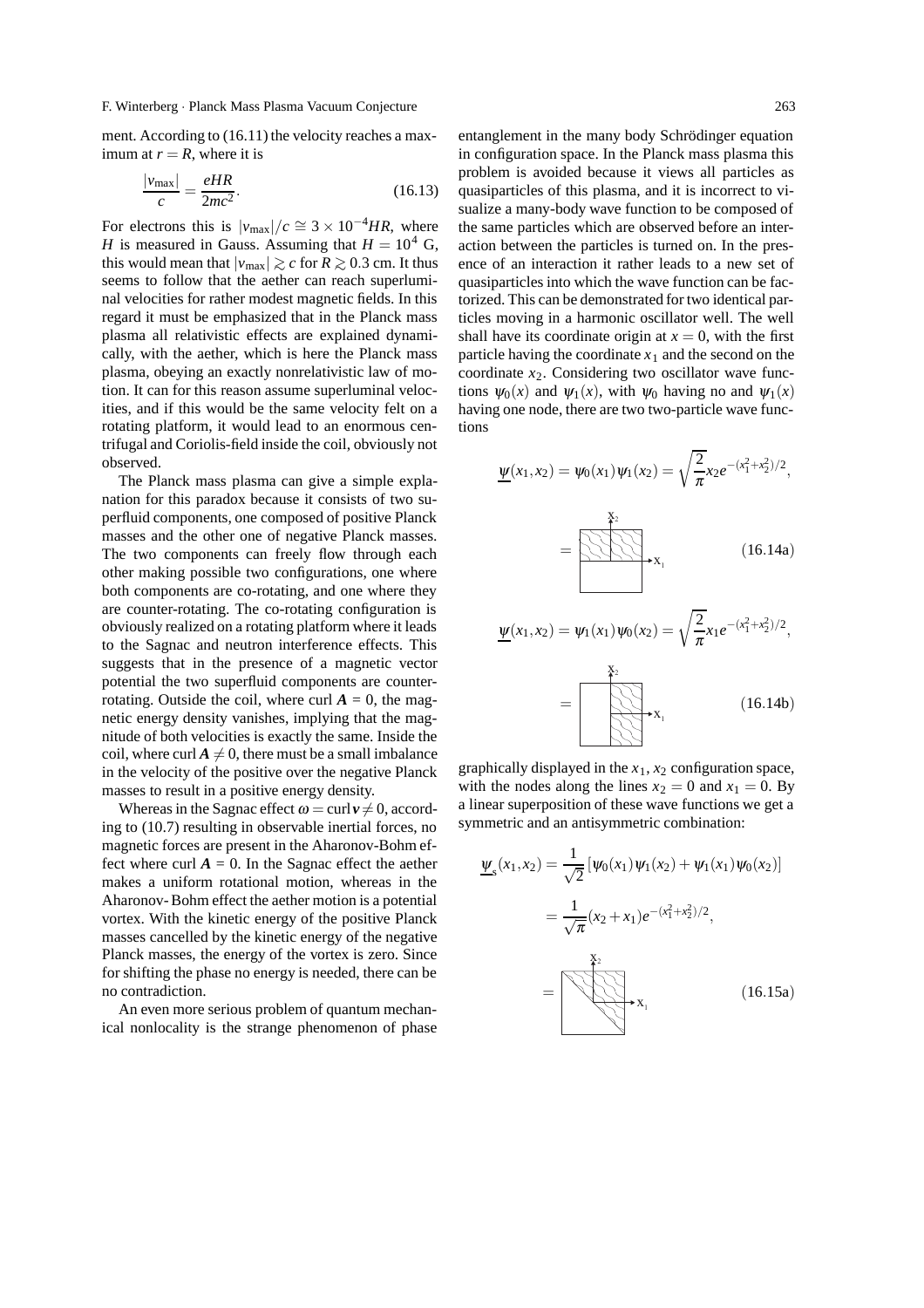$$
\underline{\Psi}_a(x_1, x_2) = \frac{1}{\sqrt{2}} [\Psi_0(x_1) \Psi_1(x_2) - \Psi_1(x_1) \Psi_0(x_2)]
$$

$$
= \frac{1}{\sqrt{\pi}} (x_2 - x_1) e^{-(x_1^2 + x_2^2)/2},
$$

$$
= \boxed{\left(\frac{x_2}{\sqrt{2}} + x_1\right)}
$$
(16.15b)

If a perturbation is applied, whereby the two particles slightly attract each other, the degeneracy for the two wave-functions is removed, with the symmetric wave function leading to a lower energy eigenvalue. For a repulsive force between the particles the reverse is true. As regards the wave functions (16.14), one may still think of it in terms of two particles, because the wave functions can be factorized, with the quantum potential becoming a sum of two independent terms:

$$
-\frac{\hbar^2}{2m}\frac{\nabla^2\sqrt{\underline{\Psi}^*\underline{\Psi}}}{\sqrt{\underline{\Psi}^*\underline{\Psi}}}=-\frac{\hbar^2}{2m}\frac{1}{\sqrt{\Psi_1^*\Psi_1}}\frac{\partial^2\sqrt{\Psi_1^*\Psi_1}}{\partial x_1^2}\over{\frac{\partial^2\sqrt{\Psi_2^*\Psi_2}}{\partial x_2^2}}.\tag{16.16}
$$

Such a decomposition into parts is not possible for the wave functions (16.15), and it is there then not more possible to think of the two particles which are placed into the well. This, however, is possible by making a 45◦ rotation in configuration space. Putting

$$
y = x_2 + x_1,\tag{16.17}
$$

$$
x = x_2 - x_1,
$$

one obtains the factorized wave functions

$$
\underline{\Psi}_{s} = \frac{1}{\sqrt{\pi}} y e^{-(x^{2} + y^{2})/2},
$$
\n
$$
\underline{\Psi}_{a} = \frac{1}{\sqrt{\pi}} x e^{-(x^{2} + y^{2})/2},
$$
\n(16.18)

for which the quantum potential separates into a sum of two independent terms, one depending only on *x* and the other one only on *y*. This means that the addition of a small perturbation, in form of an attraction or repulsion between the two particles, transforms them into a new set of two quasiparticles, different from the original particles. With the identification of all particles

#### 264 F. Winterberg · Planck Mass Plasma Vacuum Conjecture

as quasiparticles of the Planck mass plasma, the abstract notion of configuration space and inseparability into parts disappears, because any many-body system can, in principle, at each point always be expressed as a factorizable wave function of quasiparticles, where the quasiparticle configuration may change from point to point. This can be shown quite generally. For an *N*body system, the potential energy can in each point of configuration space be expanded into a Taylor series

$$
U = \sum_{k,i}^{N} a_{ki} x_k x_i.
$$
 (16.19)

Together with the kinetic energy

$$
T = \sum_{i}^{N} \frac{m_i}{2} \dot{x}_i^2.
$$
 (16.20)

one obtains the Hamilton function  $H = T + U$ , and from there the many- body Schrödinger equation. Introducing the variables  $\sqrt{m_i}x_i = y_i$ , one has

$$
T = \sum_{i}^{N} \frac{1}{2} \dot{y}_{i}^{2}, \quad U = \sum_{i}^{N} b_{ki} y_{k} y_{i}, \tag{16.21}
$$

which by a principal axis transformation of *U* becomes

$$
T = \sum_{i=1}^{N} \frac{1}{2} z_i^2, \quad U = \sum_{i=1}^{N} \frac{\omega_i^2}{2} z_i^2.
$$
 (16.22)

Unlike the Schrödinger equation with the potential  $(16.19)$ , the Schrödinger equation with the potential (16.22) leads to a completely factorizable wave function, with a sum of quantum potentials each depending only on one quasiparticle coordinate. The transformation from (16.21) to (16.22) is used in classical mechanics to obtain the normal modes for a system of coupled oscillators. The quasiparticles into which the many-body wave function can be factorized are then simply the quantized normal modes of the corresponding classical system.

For the particular example of two particles placed in a harmonic oscillator well, the normal modes of the classical mechanical system are those where the particles either move in phase or out of phase by 180◦. In quantum mechanics, the first mode corresponds to the symmetric, the second one to the antisymmetric wave function. It is clear that the quasiparticles representing the symmetric and antisymmetric mode cannot be localized at the position of the particles placed into the well.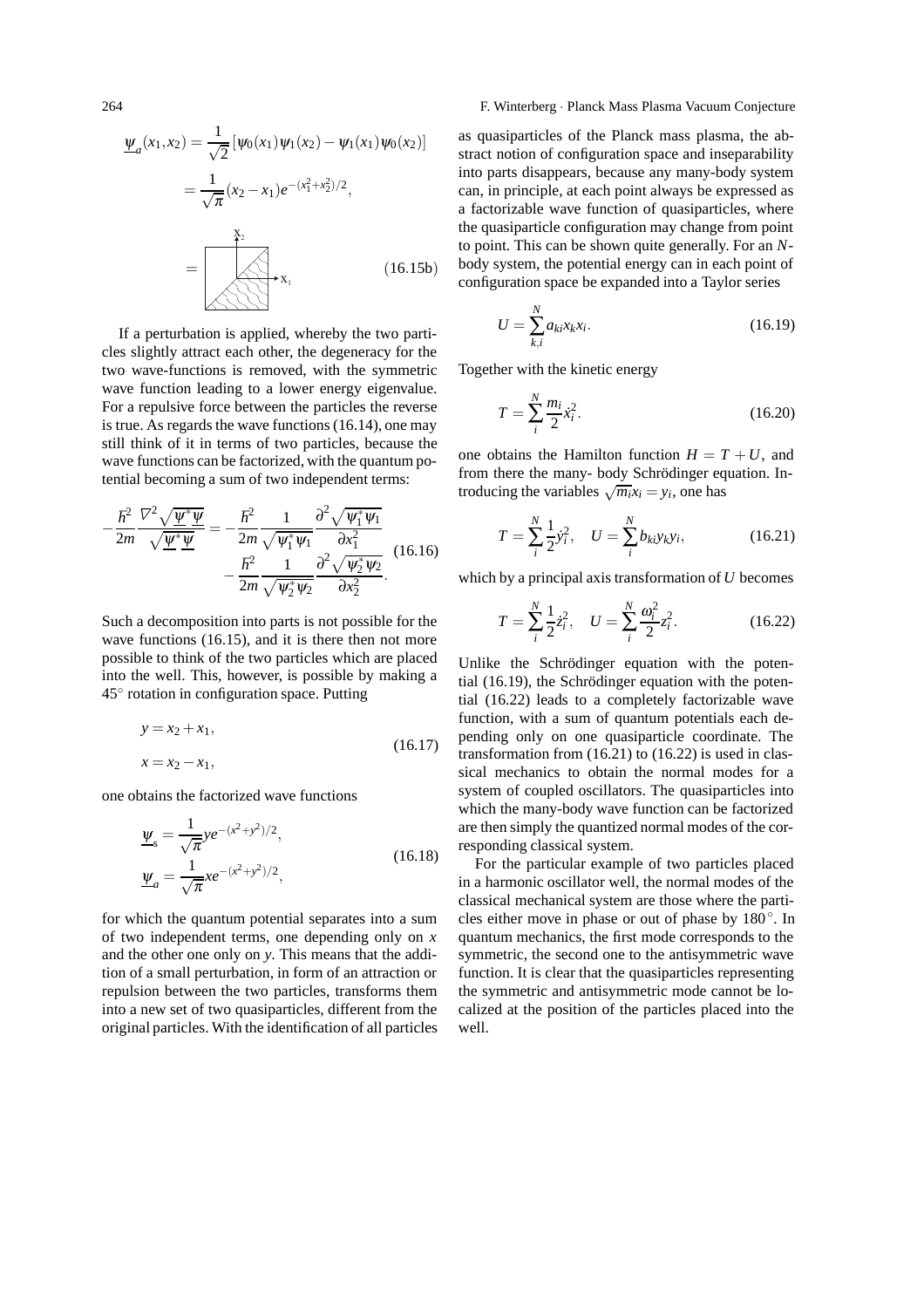The decomposition of a many-body wave function into a factorizable set of quasiparticles can in the course of an interaction continuously change, but it can also abruptly change, if the interaction is strong, in what is known as the collapse of the wave function.

## **17. Planck Mass Rotons as Cold Dark Matter and Quintessence**

With greatly improved observational techniques a number of important facts about the physical content and large scale structure of our universe has emerged. They are:

- 1. About 70% of the material content of the universe is a negative pressure energy,
- 2. About 26% nonbaryonic cold dark matter,
- 3. About 4% ordinary matter and radiation,
- 4. The universe is Euclidean flat,
- 5. It's cosmological constant very small,
- 6. It's expansion slightly accelerated.

These are the basic facts which have to be explained, and no model which at least can make them plausible can be considered credible.

In the Planck mass plasma model with an equal number of positive and negative Planck mass particles the cosmological constant is zero and the universe Euclidean flat. In its groundstate the Planck mass plasma is a two component positive-negative mass superfluid with a phonon-roton energy spectrum for each component. Assuming that the phonon-roton spectrum measured in superfluid helium is universal, this would mean that in the Planck mass plasma this spectrum has the same shape, with the Planck energy taking the place of the Debye energy in superfluid helium (see Fig. 4), with the roton mass close to the Planck mass.

Rotons can be viewed as small vortex rings with the ring radius of the same order as the vortex core radius. A fluid with cavitons is in a state of negative pressure, and the same is true for a fluid with vortex rings [48]. In vortices the centrifugal force creates a vacuum in the vortex core, making a vortex ring to behave like a caviton.

The kinetic roton energy is bound by the height of the potential well in frequency space. From Fig. 4 it follows that the ratio of the energy gap (which is equal the roton rest mass energy), to the maximum kinetic roton energy is about 70 to 25, close to the observed ratio of the negative pressure energy to the cold dark mat-



Fig. 4. The phonon-roton energy spectrum of the hypothetical Planck aether.

ter energy. The roton hypothesis can therefore explain both the cold dark matter and negative pressure energy, the latter mimicking a cosmological constant [49].

#### **18. Conclusion**

Finally, I try to compare the presented model with other attempts to formulate an unified model of elementary particles.

I begin with Heisenberg's nonlinear spinor theory [50]. As with Einstein's nonlinear gravitational field theory, it is massless and selfcoupled, and like Einstein's gravitational field it resists quantization by established rules. In his theory Heisenberg tries to overcome this problem by a novel kind of regularization. Because this leads to a Hilbert space with an indefinite metric, a high prize has to be paid. To obtain solutions describing elementary particles Heisenberg uses perturbation theory, which contradicts the spirit of the entire theory, because perturbation theory should come into play only after a spectrum of elementary particles had been obtained non-perturbatively. Perturbation theory would have to describe the interactions between the non- perturbatively obtained particles. As noted by Heisenberg, one fundamental problem of the theory is that there should be at least one fermion with a nonzero rest mass, absent from his nonlinear spinor wave equation.

By comparing Heisenberg's theory with the Planck mass plasma vacuum model, the following can be said: For a linear classical field without interaction, quantization is like a postscript, obtained by quantizing the normal modes of the classical field with Planck's har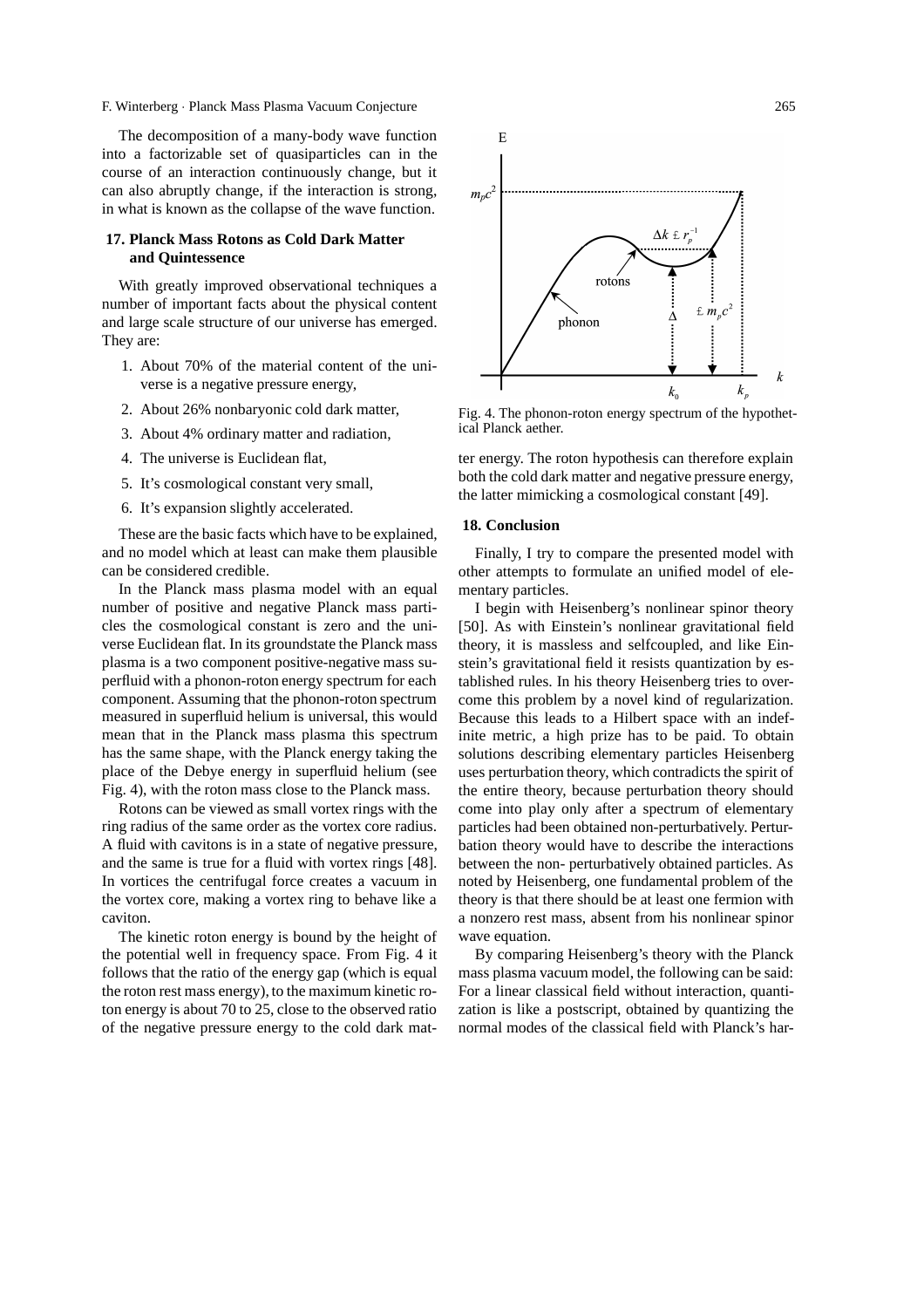monic oszillator quantization rule. The fundamental field equation of the Planck mass plasma is nonlinear but nonrelativistic. By the Madelung transformation it assumes the form of an Euler equation. As in classical fluid dynamics it is nonrelativistic and nonlinear. The fundamental solutions of this Euler equation are waves and vortices and they can be readily quantized. And with elementary particles understood as quasiparticle configurations made up from the waves and vortices, perturbation theory can there be done in the usual way. The prize to be paid is to give up the kinematic space-time symmetry of Einstein's special theory of relativity, replacing it by the dynamic pre-Einstein theory of relativity of Lorentz and Poincaré, which still assumed the existence of an aether, here identified with the Planck mass plasma.

Presently, the most popular attempt to formulate a unified theory of elementary particles, and to solve the problem of quantum gravity, is supersymmetric string theory in 10 space-time dimensions, or in its latest version 11 dimensional M-theory. But M-theory, and by implication string theory, stands or falls with supersymmetry. There are two main features which speak in favor of supersymmetry:

First, supersymmetric theories are less divergent because often, but not always, divergent Feynman diagrams cancel each other out. Second, supersymmetry makes the strong, the weak and the electromagnetic coupling constants to converge at very high energies almost into one point. Without supersymmetry the convergence is much less perfect.

What speaks against supersymmetry is the following: First, the supersymmetric extension of the standard model leads to electric dipole moments of the electron and neutron which are not observed. Supersymmetric string theories lead to even larger dipole moments [51]. Second, in spite of enormous efforts made, no supersymmetric particles have ever been found, neither in particle accelerators up to  $F \sim$ 200 GeV (tevatron), nor in the cosmic radiation at much higher energies.

As an extension of Einstein's general theory of relativity to higher dimensions, string theory leads to all the pathological solutions of general relativity, like the Gödel-type travel back in time solution, and even worse, to the "NUT" solution but Newman, Unti and Tamborini [52]. These solutions result from the topological oddities of a Riemannian curved space.

As Heisenberg had told me, because of the topological problems in Einstein's theory, gravity should be formulated as a nonlinear field theory in flat spacetime.

Comparing string theory with the Planck mass plasma model, one is wondering if closed strings are misunderstood quantized vortex rings at the Planck scale, and if supersymmetry is mimicked by the hidden existence of negative masses. According to Schrödinger, Hönl, and Bopp, Dirac spinors are explained as being composed of positive and negative masses, dynamically explaining supersymmetry. In the Planck mass plasma the problem of quantum gravity is reduced to the quantization of a non-relativistic many body problem.

Most recently a different attempt to formulate a fundamental theory of elementary particles has been made by 'tHooft [53]. As in the Planck mass plasma model it is assumed that at the Planck scale there are two types of particles, called "beables" and "changeables." The "beables" are massless non-interacting fermions. Because they form a complete set of observables that commute at all times, the "beables" are deterministic and can be described by an infinite sheet moving in a direction perpendicular to this sheet with the velocity of light. The quantum fuzziness enters through the "changeables," interacting with the "beables." The theory is thus a classical-quantum hybrid.

Comparing 'tHooft's theory with the Planck mass plasma, where fermions are composed of positive and negative masses, the "Zitterbewegung" length (which is  $1/2$  the Compton wave length of a fermion) diverges with a vanishing rest mass, making understandable why the "beables" are extended over an infinite sheet. A further difference between t'Hooft's theory and the Planck mass plasma is that 't'Hooft's theory sustains the kinematic interpretation of the special theory of relativity, and by implication of the general theory of relativity, with the existence of black holes inside event horizons, while in the Planck mass plasma, where Lorentz invasiance is a dynamic symmetry, elementary particles disintegrate in approaching the event horizon, leading to the formation of non-relativistic red holes.

A theory in 3 space and 1 time dimension, inspired by condensed matter physics, appears to be much more plausible than a string theory with 6 more space dimensions, M-Theory with 7 more space dimensions or F-Theory with 7 more space- and one more time dimension, and also more plausible than the hybrid classicalquantum theory of "beables" and "changeables." My theory is based on the simple conjecture that the vac